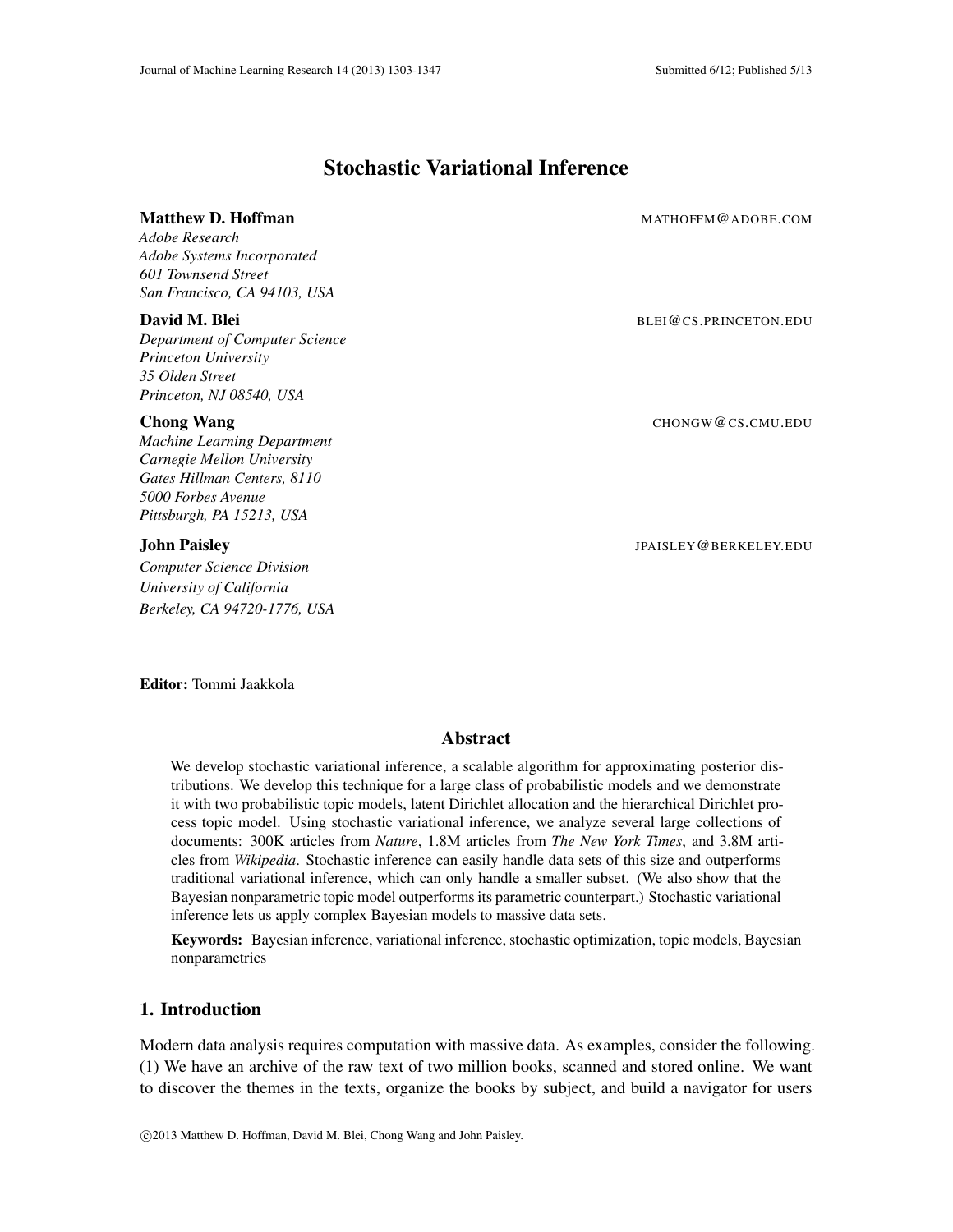to explore our collection. (2) We have data from an online shopping website containing millions of users' purchase histories as well as descriptions of each item in the catalog. We want to recommend items to users based on this information. (3) We are continuously collecting data from an online feed of photographs. We want to build a classifier from these data. (4) We have measured the gene sequences of millions of people. We want to make hypotheses about connections between observed genes and other traits.

These problems illustrate some of the challenges to modern data analysis. Our data are complex and high-dimensional; we have assumptions to make—from science, intuition, or other data analyses—that involve structures we believe exist in the data but that we cannot directly observe; and finally our data sets are large, possibly even arriving in a never-ending stream.

Statistical machine learning research has addressed some of these challenges by developing the field of probabilistic modeling, a field that provides an elegant approach to developing new methods for analyzing data (Pearl, 1988; Jordan, 1999; Bishop, 2006; Koller and Friedman, 2009; Murphy, 2012). In particular, *probabilistic graphical models* give us a visual language for expressing assumptions about data and its hidden structure. The corresponding *posterior inference algorithms* let us analyze data under those assumptions, inferring the hidden structure that best explains our observations.

In descriptive tasks, like problems #1 and #4 above, graphical models help us explore the data the organization of books or the connections between genes and traits—with the hidden structure probabilistically "filled in." In predictive tasks, like problems #2 and #3, we use models to form predictions about new observations. For example, we can make recommendations to users or predict the class labels of new images. With graphical models, we enjoy a powerful suite of probability models to connect and combine; and we have general-purpose computational strategies for connecting models to data and estimating the quantities needed to use them.

The problem we face is scale. Inference algorithms of the 1990s and 2000s used to be considered scalable, but they cannot easily handle the amount of data that we described in the four examples above. This is the problem we address here. We present an approach to computing with graphical models that is appropriate for massive data sets, data that might not fit in memory or even be stored locally. Our method does not require clusters of computers or specialized hardware, though it can be further sped up with these amenities.

As an example of this approach to data analysis, consider topic models. Topic models are probabilistic models of text used to uncover the hidden thematic structure in a collection of documents (Blei, 2012). The main idea in a topic model is that there are a set of topics that describe the collection and each document exhibits those topics with different degrees. As a probabilistic model, the topics and how they relate to the documents are hidden structure and the main computational problem is to infer this hidden structure from an observed collection. Figure 1 illustrates the results of our algorithm on a probabilistic topic model. These are two sets of topics, weighted distributions over the vocabulary, found in 1.8M articles from the *New York Times* and 300,000 articles from *Nature*. Topic models are motivated by applications that require analyzing massive collections of documents like this, but traditional algorithms for topic model inference do not easily scale collections of this size.

Our algorithm builds on variational inference, a method that transforms complex inference problems into high-dimensional optimization problems (Jordan et al., 1999; Wainwright and Jordan, 2008). Traditionally, the optimization is solved with a coordinate ascent algorithm, iterating between re-analyzing every data point in the data set and re-estimating its hidden structure. This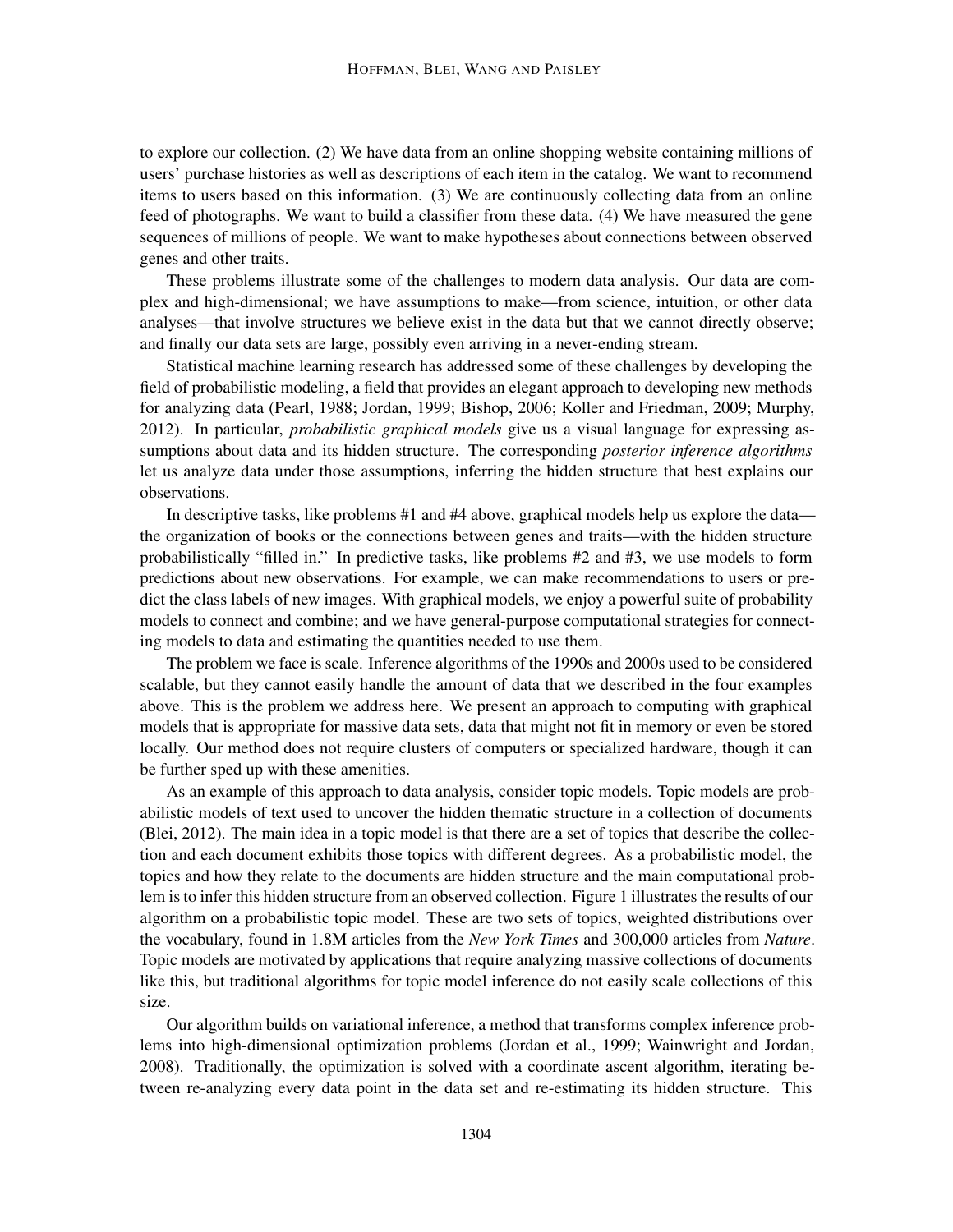

## The New York Times

**Nature** 



Figure 1: Posterior topics from the hierarchical Dirichlet process topic model on two large data sets. These posteriors were approximated using stochastic variational inference with 1.8M articles from the *New York Times* (top) and 350K articles from *Nature* (bottom). (See Section 3.3 for the modeling details behind the hierarchical Dirichlet process and Section 4 for details about the empirical study.) Each topic is a weighted distribution over the vocabulary and each topic's plot illustrates its most frequent words.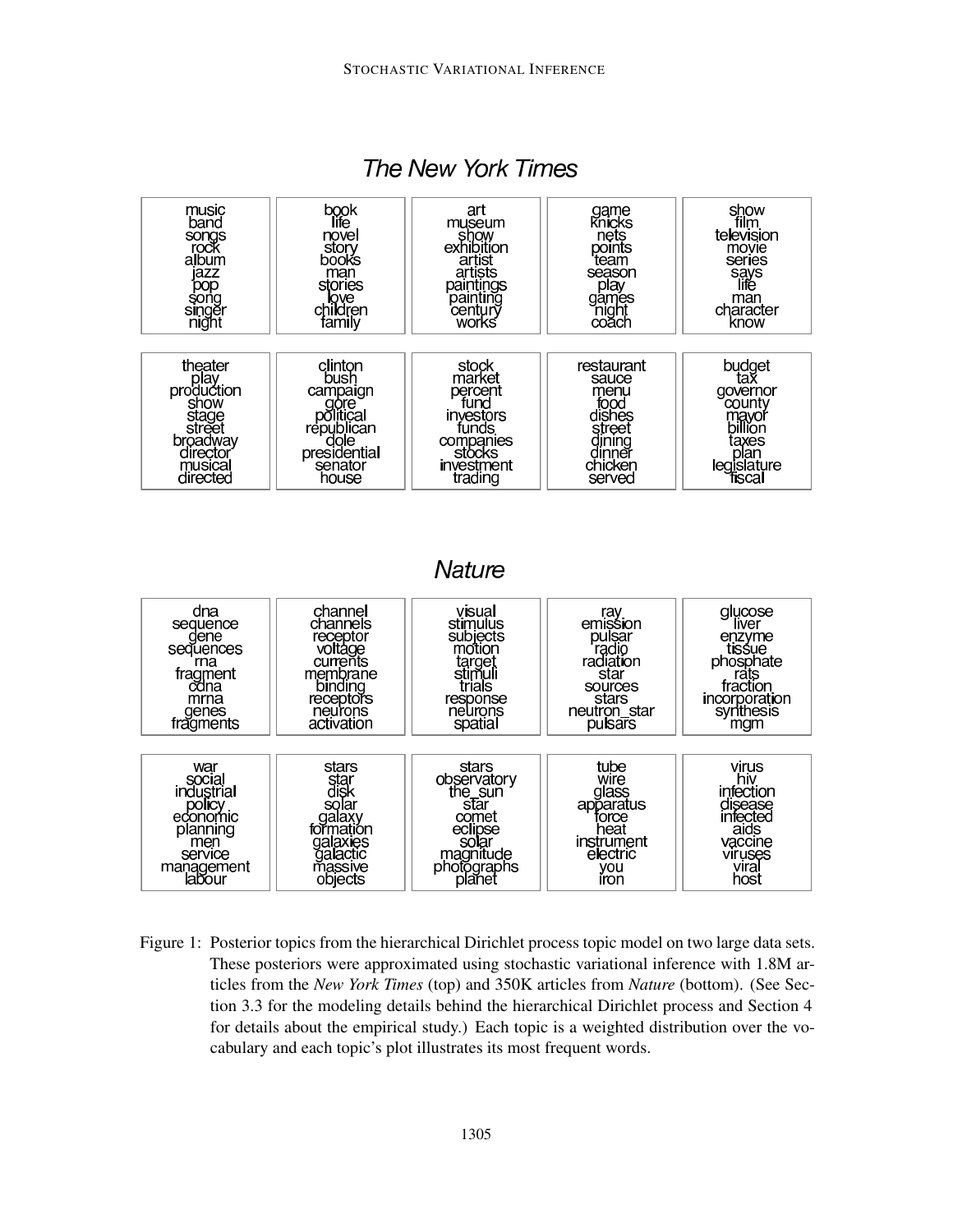is inefficient for large data sets, however, because it requires a full pass through the data at each iteration.

In this paper we derive a more efficient algorithm by using stochastic optimization (Robbins and Monro, 1951), a technique that follows noisy estimates of the gradient of the objective. When used in variational inference, we show that this gives an algorithm which iterates between subsampling the data and adjusting the hidden structure based only on the subsample. This is much more efficient than traditional variational inference. We call our method *stochastic variational inference*.

We will derive stochastic variational inference for a large class of graphical models. We will study its performance on two kinds of probabilistic topic models. In particular, we demonstrate stochastic variational inference on latent Dirichlet allocation (Blei et al., 2003), a simple topic model, and the hierarchical Dirichlet process topic model (Teh et al., 2006a), a more flexible model where the number of discovered topics grows with the data. (This latter application demonstrates how to use stochastic variational inference in a variety of Bayesian nonparametric settings.) Stochastic variational inference can efficiently analyze massive data sets with complex probabilistic models.

*Technical summary.* We now turn to the technical context of our method. In probabilistic modeling, we use hidden variables to encode hidden structure in observed data; we articulate the relationship between the hidden and observed variables with a factorized probability distribution (i.e., a graphical model); and we use inference algorithms to estimate the posterior distribution, the conditional distribution of the hidden structure given the observations.

Consider a graphical model of hidden and observed random variables for which we want to compute the posterior. For many models of interest, this posterior is not tractable to compute and we must appeal to approximate methods. The two most prominent strategies in statistics and machine learning are Markov chain Monte Carlo (MCMC) sampling and variational inference. In MCMC sampling, we construct a Markov chain over the hidden variables whose stationary distribution is the posterior of interest (Metropolis et al., 1953; Hastings, 1970; Geman and Geman, 1984; Gelfand and Smith, 1990; Robert and Casella, 2004). We run the chain until it has (hopefully) reached equilibrium and collect samples to approximate the posterior. In variational inference, we define a flexible family of distributions over the hidden variables, indexed by free parameters (Jordan et al., 1999; Wainwright and Jordan, 2008). We then find the setting of the parameters (i.e., the member of the family) that is closest to the posterior. Thus we solve the inference problem by solving an optimization problem.

Neither MCMC nor variational inference scales easily to the kinds of settings described in the first paragraph. Researchers have proposed speed-ups of both approaches, but these usually are tailored to specific models or compromise the correctness of the algorithm (or both). Here, we develop a general variational method that scales.

As we mentioned above, the main idea in this work is to use stochastic optimization (Robbins and Monro, 1951; Spall, 2003). In stochastic optimization, we find the maximum of an objective function by following noisy (but unbiased) estimates of its gradient. Under the right conditions, stochastic optimization algorithms provably converge to an optimum of the objective. Stochastic optimization is particularly attractive when the objective (and therefore its gradient) is a sum of many terms that can be computed independently. In that setting, we can cheaply compute noisy gradients by subsampling only a few of these terms.

Variational inference is amenable to stochastic optimization because the variational objective decomposes into a sum of terms, one for each data point in the analysis. We can cheaply obtain noisy estimates of the gradient by subsampling the data and computing a scaled gradient on the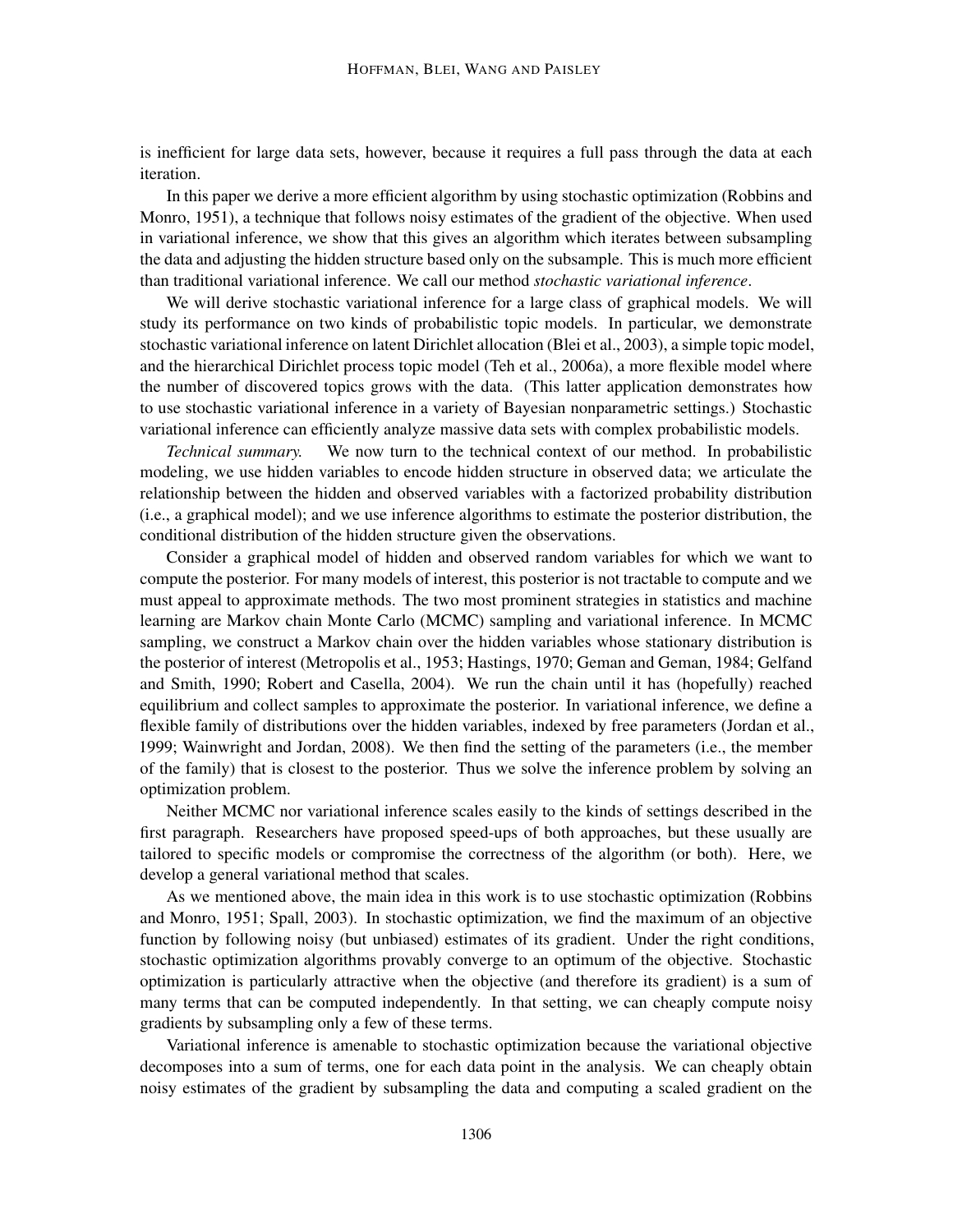subsample. If we sample independently then the expectation of this noisy gradient is equal to the true gradient. With one more detail—the idea of a natural gradient (Amari, 1998)—stochastic variational inference has an attractive form:

- 1. Subsample one or more data points from the data.
- 2. Analyze the subsample using the current variational parameters.
- 3. Implement a closed-form update of the variational parameters.
- 4. Repeat.

While traditional algorithms require repeatedly analyzing the whole data set before updating the variational parameters, this algorithm only requires that we analyze randomly sampled subsets. We will show how to use this algorithm for a large class of graphical models.

*Related work.* Variational inference for probabilistic models was pioneered in the mid-1990s. In Michael Jordan's lab, the seminal papers of Saul et al. (1996); Saul and Jordan (1996) and Jaakkola (1997) grew out of reading the statistical physics literature (Peterson and Anderson, 1987; Parisi, 1988). In parallel, the mean-field methods explained in Neal and Hinton (1999) (originally published in 1993) and Hinton and Van Camp (1993) led to variational algorithms for mixtures of experts (Waterhouse et al., 1996).

In subsequent years, researchers began to understand the potential for variational inference in more general settings and developed generic algorithms for conjugate exponential-family models (Attias, 1999, 2000; Wiegerinck, 2000; Ghahramani and Beal, 2001; Xing et al., 2003). These innovations led to automated variational inference, allowing a practitioner to write down a model and immediately use variational inference to estimate its posterior (Bishop et al., 2003). For good reviews of variational inference see Jordan et al. (1999) and Wainwright and Jordan (2008).

In this paper, we develop scalable methods for generic Bayesian inference by solving the variational inference problem with stochastic optimization (Robbins and Monro, 1951). Our algorithm builds on the earlier approach of Sato (2001), whose algorithm only applies to the limited set of models that can be fit with the EM algorithm (Dempster et al., 1977). Specifically, we generalize his approach to the much wider set of probabilistic models that are amenable to closed-form coordinate ascent inference. Further, in the sense that EM itself is a mean-field method (Neal and Hinton, 1999), our algorithm builds on the stochastic optimization approach to EM (Cappé and Moulines, 2009). Finally, we note that stochastic optimization was also used with variational inference in Platt et al. (2008) for fast approximate inference in a specific model of web service activity.

For approximate inference, the main alternative to variational methods is Markov chain Monte Carlo (MCMC) (Robert and Casella, 2004). Despite its popularity in Bayesian inference, relatively little work has focused on developing MCMC algorithms that can scale to very large data sets. One exception is sequential Monte Carlo, although these typically lack strong convergence guarantees (Doucet et al., 2001). Another is the stochastic gradient Langevin method of Welling and Teh (2011), which enjoys asymptotic convergence guarantees and also takes advantage of stochastic optimization. Finally, in topic modeling, researchers have developed several approaches to parallel MCMC (Newman et al., 2009; Smola and Narayanamurthy, 2010; Ahmed et al., 2012).

*The organization of this paper.* In Section 2, we review variational inference for graphical models and then derive stochastic variational inference. In Section 3, we review probabilistic topic models and Bayesian nonparametric models and then derive the stochastic variational inference algorithms in these settings. In Section 4, we study stochastic variational inference on several large text data sets.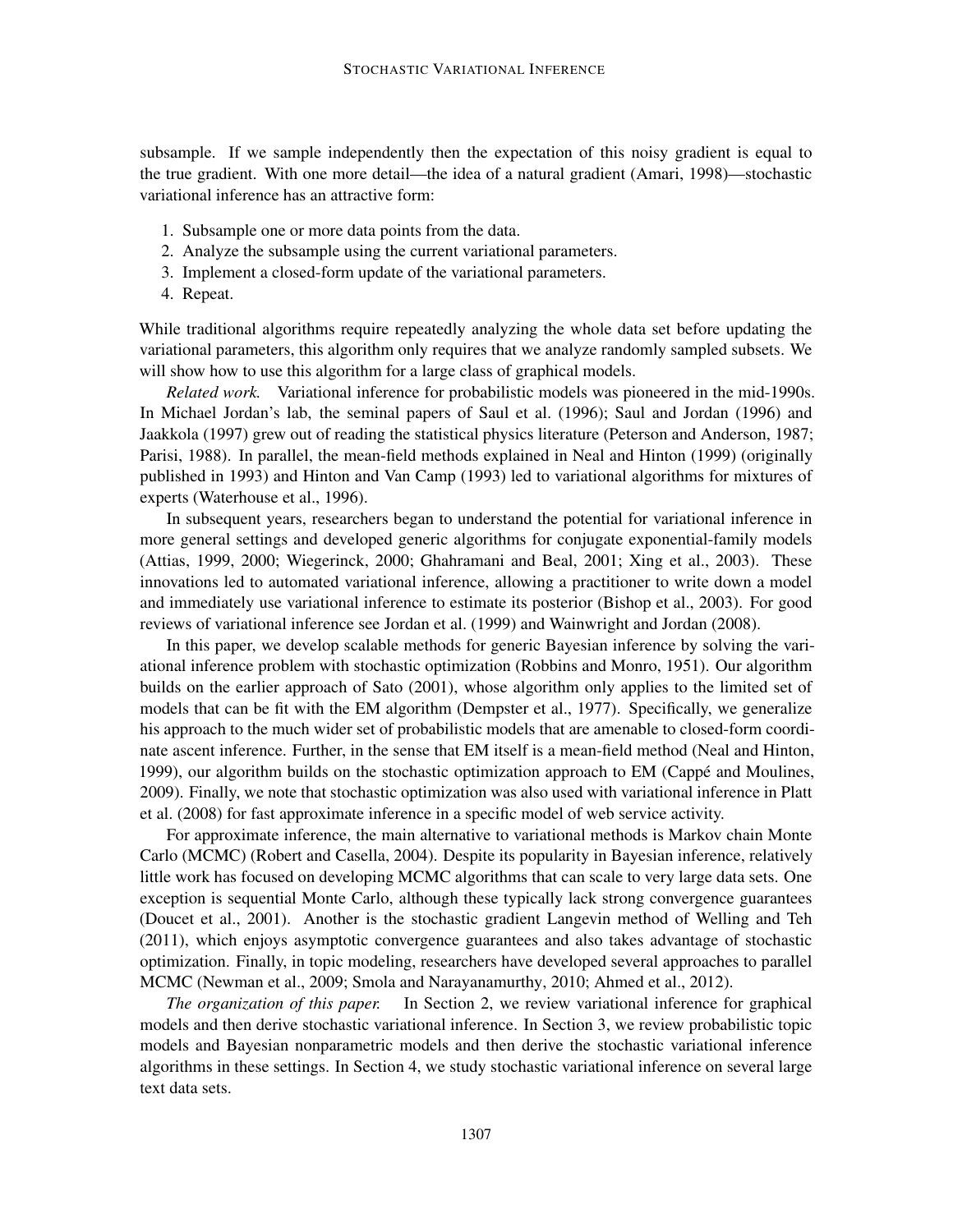

Figure 2: A graphical model with observations *x*1:*N*, local hidden variables *z*1:*<sup>N</sup>* and global hidden variables β. The distribution of each observation *x<sup>n</sup>* only depends on its corresponding local variable *z<sup>n</sup>* and the global variables β. (Though not pictured, each hidden variable *zn*, observation  $x<sub>n</sub>$ , and global variable β may be a collection of multiple random variables.)

### 2. Stochastic Variational Inference

We derive *stochastic variational inference*, a stochastic optimization algorithm for mean-field variational inference. Our algorithm approximates the posterior distribution of a probabilistic model with hidden variables, and can handle massive data sets of observations.

We divide this section into four parts.

- 1. We define the class of models to which our algorithm applies. We define *local* and *global* hidden variables, and requirements on the conditional distributions within the model.
- 2. We review *mean-field variational inference*, an approximate inference strategy that seeks a tractable distribution over the hidden variables which is close to the posterior distribution. We derive the traditional variational inference algorithm for our class of models, which is a coordinate ascent algorithm.
- 3. We review the *natural gradient* and derive the natural gradient of the variational objective function. The natural gradient closely relates to coordinate ascent variational inference.
- 4. We review stochastic optimization, a technique that uses noisy estimates of a gradient to optimize an objective function, and apply it to variational inference. Specifically, we use stochastic optimization with noisy estimates of the natural gradient of the variational objective. These estimates arise from repeatedly subsampling the data set. We show how the resulting algorithm, *stochastic variational inference*, easily builds on traditional variational inference algorithms but can handle much larger data sets.

### 2.1 Models with Local and Global Hidden Variables

Our class of models involves observations, global hidden variables, local hidden variables, and fixed parameters. The *N* observations are *x* = *x*1:*N*; the vector of global hidden variables is β; the *N* local hidden variables are  $z = z_{1:N}$ , each of which is a collection of *J* variables  $z_n = z_{n,1:J}$ ; the vector of fixed parameters is  $\alpha$ . (Note we can easily allow  $\alpha$  to partly govern any of the random variables,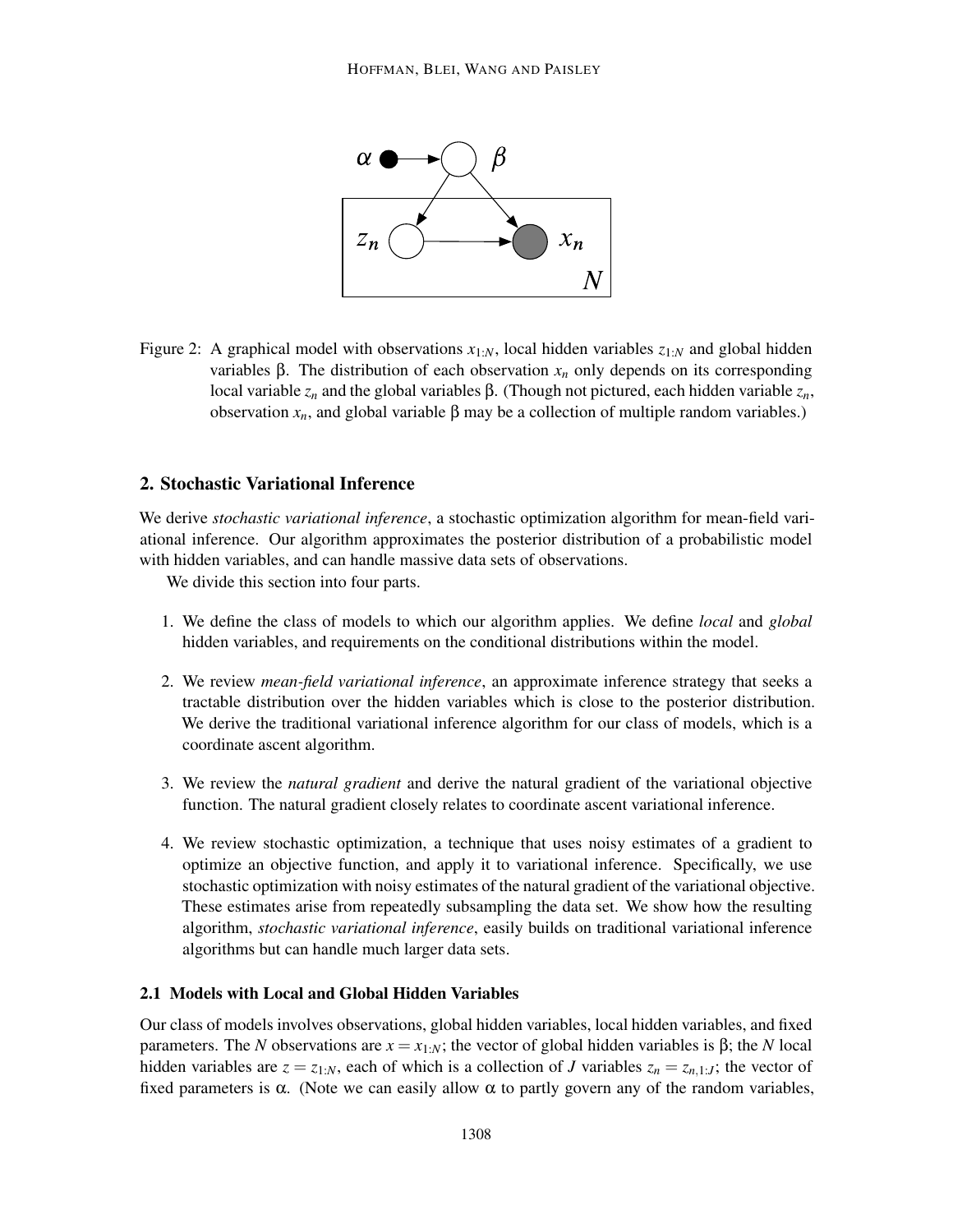such as fixed parts of the conditional distribution of observations. To keep notation simple, we assume that they only govern the global hidden variables.)

The joint distribution factorizes into a global term and a product of local terms,

$$
p(x, z, \beta | \alpha) = p(\beta | \alpha) \prod_{n=1}^{N} p(x_n, z_n | \beta).
$$
 (1)

Figure 2 illustrates the graphical model. Our goal is to approximate the posterior distribution of the hidden variables given the observations,  $p(\beta, z|x)$ .

The distinction between local and global hidden variables is determined by the conditional dependencies. In particular, the *n*th observation  $x_n$  and the *n*th local variable  $z_n$  are conditionally independent, given global variables β, of all other observations and local hidden variables,

$$
p(x_n, z_n | x_{-n}, z_{-n}, \beta, \alpha) = p(x_n, z_n | \beta, \alpha).
$$

The notation *x*−*<sup>n</sup>* and *z*−*<sup>n</sup>* refers to the set of variables except the *n*th.

This kind of model frequently arises in Bayesian statistics. The global variables  $\beta$  are parameters endowed with a prior  $p(\beta)$  and each local variable  $z_n$  contains the hidden structure that governs the *n*th observation. For example, consider a Bayesian mixture of Gaussians. The global variables are the mixture proportions and the means and variances of the mixture components; the local variable  $z_n$  is the hidden cluster label for the *n*th observation  $x_n$ .

We have described the independence assumptions of the hidden variables. We make further assumptions about the *complete conditionals* in the model. A complete conditional is the conditional distribution of a hidden variable given the other hidden variables and the observations. We assume that these distributions are in the exponential family,

$$
p(\beta | x, z, \alpha) = h(\beta) \exp{\{\eta_g(x, z, \alpha)^{\top} t(\beta) - a_g(\eta_g(x, z, \alpha))\}},
$$
\n(2)

$$
p(z_{nj} | x_n, z_{n,-j}, \beta) = h(z_{nj}) \exp\{\eta_\ell(x_n, z_{n,-j}, \beta)^\top t(z_{nj}) - a_\ell(\eta_\ell(x_n, z_{n,-j}, \beta))\}.
$$
 (3)

The scalar functions  $h(\cdot)$  and  $a(\cdot)$  are respectively the *base measure* and *log-normalizer*; the vector functions  $\eta(\cdot)$  and  $t(\cdot)$  are respectively the *natural parameter* and *sufficient statistics*.<sup>1</sup> These are conditional distributions, so the natural parameter is a function of the variables that are being conditioned on. (The subscripts on the natural parameter  $\eta$  indicate complete conditionals for local or global variables.) For the local variables  $z_{ni}$ , the complete conditional distribution is determined by the global variables β and the other local variables in the *n*th context, that is, the *n*th data point *x<sup>n</sup>* and the local variables  $z_{n,-j}$ . This follows from the factorization in Equation 1.

These assumptions on the complete conditionals imply a conjugacy relationship between the global variables  $\beta$  and the local contexts  $(z_n, x_n)$ , and this relationship implies a specific form of the complete conditional for β. Specifically, the distribution of the local context given the global variables must be in an exponential family,

$$
p(x_n, z_n | \beta) = h(x_n, z_n) \exp{\lbrace \beta^\top t(x_n, z_n) - a_\ell(\beta) \rbrace}.
$$
 (4)

<sup>1.</sup> We use overloaded notation for the functions  $h(\cdot)$  and  $t(\cdot)$  so that they depend on the names of their arguments; for example,  $h(z_{ni})$  can be thought of as a shorthand for the more formal (but more cluttered) notation  $h_{z_{ni}}(z_{ni})$ . This is analogous to the standard convention of overloading the probability function  $p(\cdot)$ .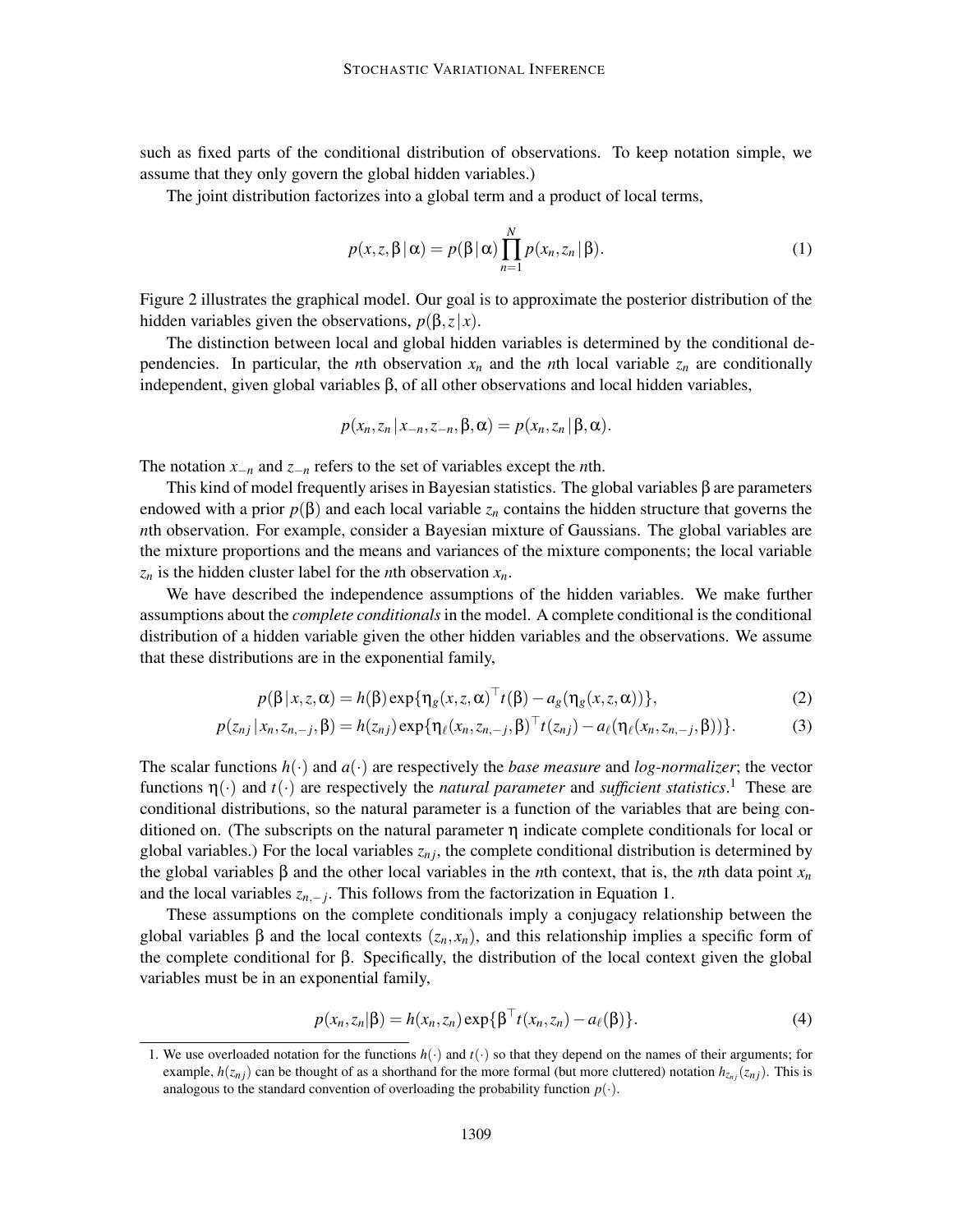The prior distribution  $p(\beta)$  must also be in an exponential family,

$$
p(\beta) = h(\beta) \exp{\{\alpha^{\top} t(\beta) - a_g(\alpha)\}}.
$$
 (5)

The sufficient statistics are  $t(\beta) = (\beta, -a_\ell(\beta))$  and thus the hyperparameter  $\alpha$  has two components  $\alpha = (\alpha_1, \alpha_2)$ . The first component  $\alpha_1$  is a vector of the same dimension as  $\beta$ ; the second component  $\alpha_2$  is a scalar.

Equations 4 and 5 imply that the complete conditional for the global variable in Equation 2 is in the same exponential family as the prior with natural parameter

$$
\eta_g(x, z, \alpha) = (\alpha_1 + \sum_{n=1}^N t(z_n, x_n), \alpha_2 + N). \tag{6}
$$

This form will be important when we derive stochastic variational inference in Section 2.4. See Bernardo and Smith (1994) for a general discussion of conjugacy and the exponential family.

This family of distributions—those with local and global variables, and where the complete conditionals are in the exponential family—contains many useful statistical models from the machine learning and statistics literature. Examples include Bayesian mixture models (Ghahramani and Beal, 2000; Attias, 2000), latent Dirichlet allocation (Blei et al., 2003), hidden Markov models (and many variants) (Rabiner, 1989; Fine et al., 1998; Fox et al., 2011b; Paisley and Carin, 2009), Kalman filters (and many variants) (Kalman, 1960; Fox et al., 2011a), factorial models (Ghahramani and Jordan, 1997), hierarchical linear regression models (Gelman and Hill, 2007), hierarchical probit classification models (McCullagh and Nelder, 1989; Girolami and Rogers, 2006), probabilistic factor analysis/matrix factorization models (Spearman, 1904; Tipping and Bishop, 1999; Collins et al., 2002; Wang, 2006; Salakhutdinov and Mnih, 2008; Paisley and Carin, 2009; Hoffman et al., 2010b), certain Bayesian nonparametric mixture models (Antoniak, 1974; Escobar and West, 1995; Teh et al., 2006a), and others.<sup>2</sup>

Analyzing data with one of these models amounts to computing the posterior distribution of the hidden variables given the observations,

$$
p(z, \beta | x) = \frac{p(x, z, \beta)}{\int p(x, z, \beta) dz d\beta}.
$$
 (7)

We then use this posterior to explore the hidden structure of our data or to make predictions about future data. For many models however, such as the examples listed above, the denominator in Equation 7 is intractable to compute. Thus we resort to approximate posterior inference, a problem that has been a focus of modern Bayesian statistics. We now turn to mean-field variational inference, the approximation inference technique which roots our strategy for scalable inference.

#### 2.2 Mean-Field Variational Inference

Variational inference casts the inference problem as an optimization. We introduce a family of distributions over the hidden variables that is indexed by a set of free parameters, and then optimize those parameters to find the member of the family that is closest to the posterior of interest. (Closeness is measured with Kullback-Leibler divergence.) We use the resulting distribution, called the *variational distribution*, to approximate the posterior.

<sup>2.</sup> We note that our assumptions can be relaxed to the case where the full conditional  $p(\beta|x,z)$  is not tractable, but each partial conditional *p*(β*<sup>k</sup>* |*x*,*z*,β−*k*) associated with the global variable β*<sup>k</sup>* is in a tractable exponential family. The topic models of the next section do not require this complexity, so we chose to keep the derivation a little simpler.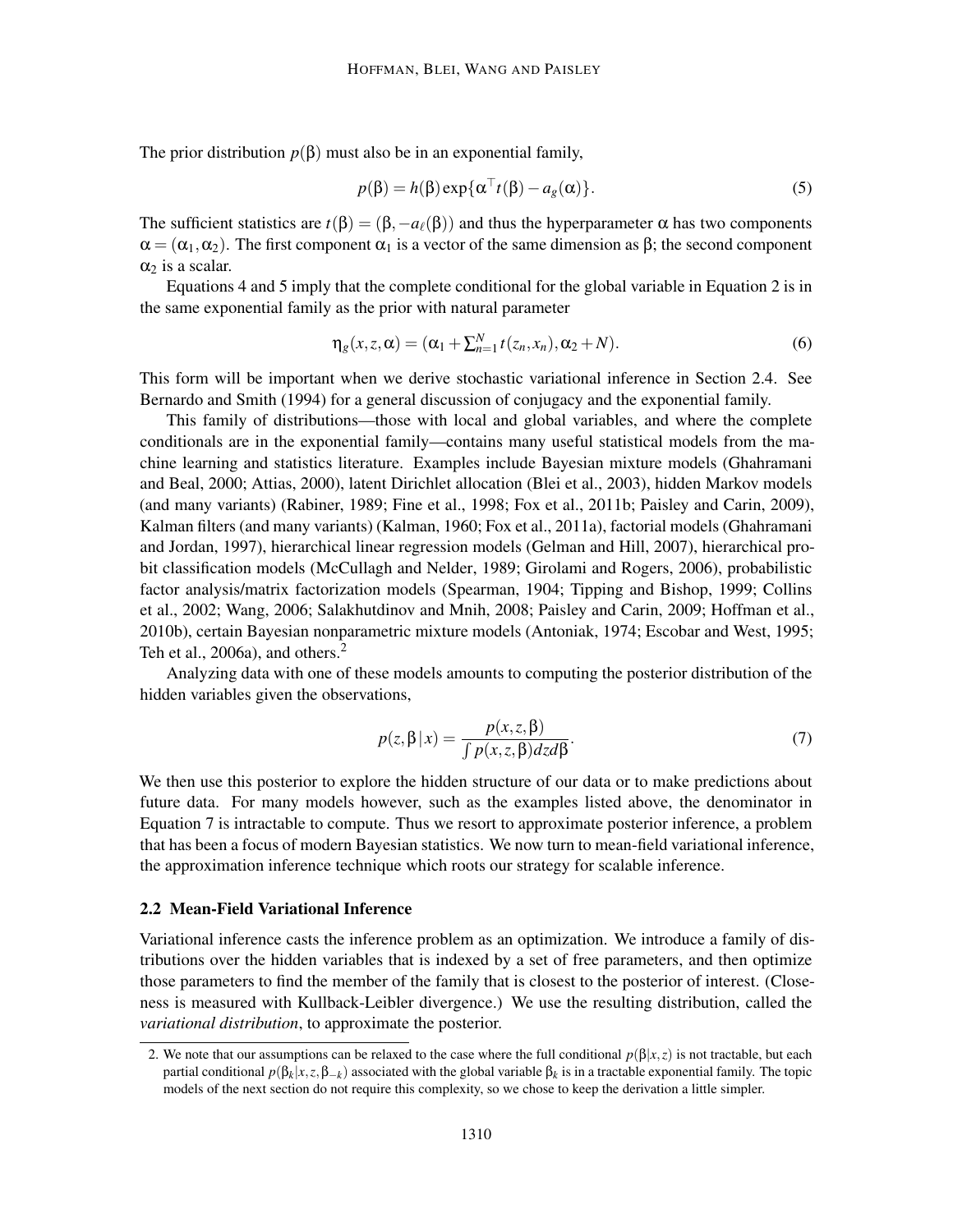In this section we review mean-field variational inference, the form of variational inference that uses a family where each hidden variable is independent. We describe the variational objective function, discuss the mean-field variational family, and derive the traditional coordinate ascent algorithm for fitting the variational parameters. This algorithm is a stepping stone to stochastic variational inference.

*The evidence lower bound.* Variational inference minimizes the Kullback-Leibler (KL) divergence from the variational distribution to the posterior distribution. It maximizes the *evidence lower bound* (ELBO), a lower bound on the logarithm of the marginal probability of the observations  $\log p(x)$ . The ELBO is equal to the negative KL divergence up to an additive constant.

We derive the ELBO by introducing a distribution over the hidden variables  $q(z, \beta)$  and using Jensen's inequality. (Jensen's inequality and the concavity of the logarithm function imply that  $\log \mathbb{E}[f(y)] \geq \mathbb{E}[\log f(y)]$  for any random variable *y*.) This gives the following bound on the log marginal,

$$
\log p(x) = \log \int p(x, z, \beta) dz d\beta
$$
  
=  $\log \int p(x, z, \beta) \frac{q(z, \beta)}{q(z, \beta)} dz d\beta$   
=  $\log \left( \mathbb{E}_q \left[ \frac{p(x, z, \beta)}{q(z, \beta)} \right] \right)$   
 $\geq \mathbb{E}_q [\log p(x, z, \beta)] - \mathbb{E}_q [\log q(z, \beta)]$   
 $\stackrel{\triangle}{=} L(q).$  (8)

The ELBO contains two terms. The first term is the expected log joint,  $\mathbb{E}_q[\log p(x, z, \beta)]$ . The second term is the entropy of the variational distribution,  $-\mathbb{E}_q[\log q(z, \beta)]$ . Both of these terms depend on  $q(z, \beta)$ , the variational distribution of the hidden variables.

We restrict  $q(z, \beta)$  to be in a family that is tractable, one for which the expectations in the ELBO can be efficiently computed. We then try to find the member of the family that maximizes the ELBO. Finally, we use the optimized distribution as a proxy for the posterior.

Solving this maximization problem is equivalent to finding the member of the family that is closest in KL divergence to the posterior (Jordan et al., 1999; Wainwright and Jordan, 2008),

$$
KL(q(z, \beta)||p(z, \beta|x)) = \mathbb{E}_q [log q(z, \beta)] - \mathbb{E}_q [log p(z, \beta | x)]
$$
  
= 
$$
\mathbb{E}_q [log q(z, \beta)] - \mathbb{E}_q [log p(x, z, \beta)] + log p(x)
$$
  
= 
$$
-\mathcal{L}(q) + const.
$$

 $\log p(x)$  is replaced by a constant because it does not depend on *q*.

*The mean-field variational family.* The simplest variational family of distributions is the *meanfield family*. In this family, each hidden variable is independent and governed by its own parameter,

$$
q(z,\beta) = q(\beta | \lambda) \prod_{n=1}^{N} \prod_{j=1}^{J} q(z_{nj} | \phi_{nj}).
$$
\n(9)

The global parameters  $\lambda$  govern the global variables; the local parameters  $\phi_n$  govern the local variables in the *n*th context. The ELBO is a function of these parameters.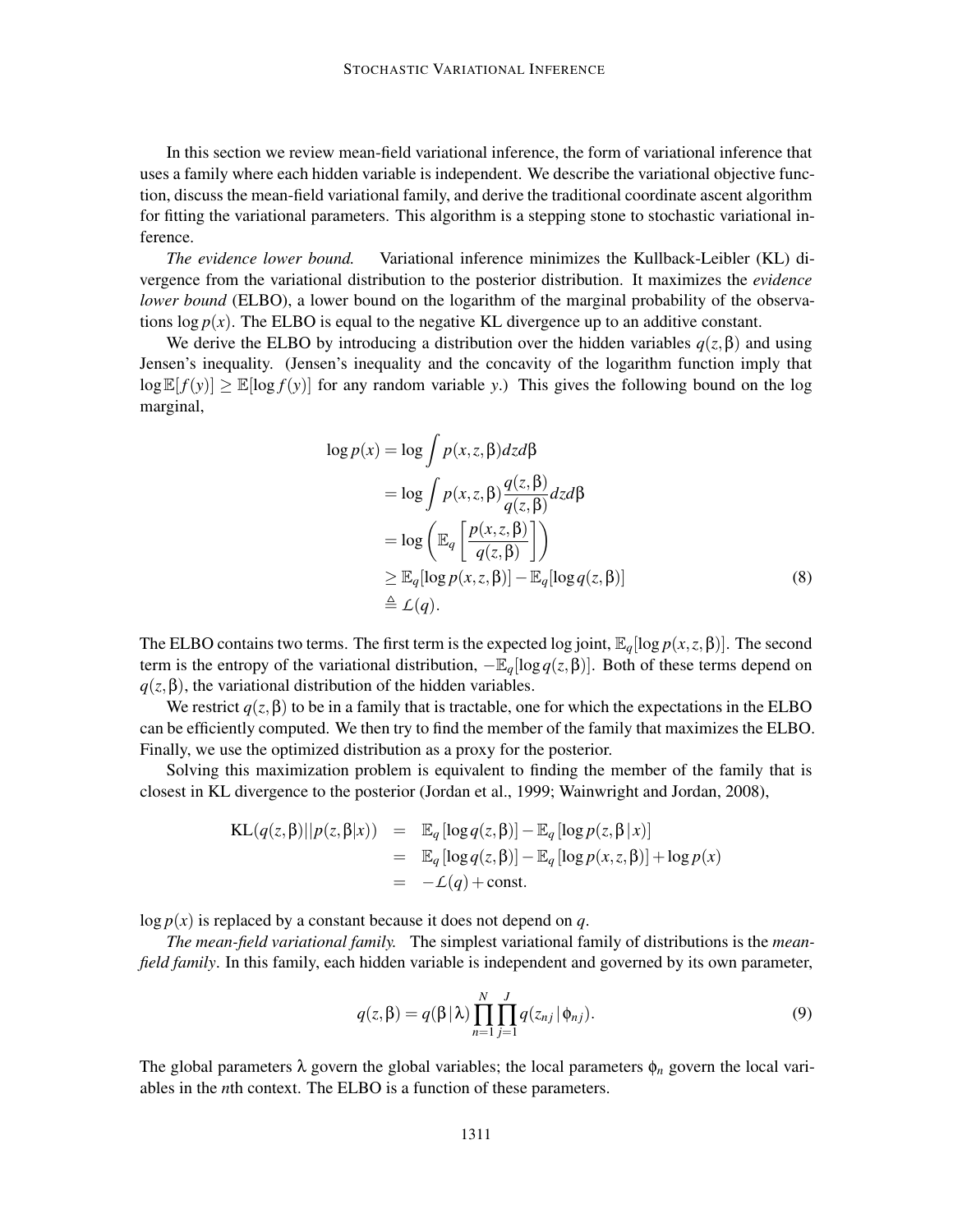Equation 9 gives the factorization of the variational family, but does not specify its form. We set  $q(\beta|\lambda)$  and  $q(z_{ni}|\phi_{ni})$  to be in the same exponential family as the complete conditional distributions *p*(β|*x*,*z*) and *p*(*z<sub>nj</sub>*|*x<sub>n</sub>*,*z<sub>n,−j</sub>*,β), from Equations 2 and 3. The variational parameters λ and φ<sub>*nj*</sub> are the natural parameters to those families,

$$
q(\beta|\lambda) = h(\beta) \exp\{\lambda^{\top} t(\beta) - a_g(\lambda)\},\tag{10}
$$

$$
q(z_{nj}|\phi_{nj}) = h(z_{nj}) \exp{\{\phi_{nj}^{\top}t(z_{nj}) - a_\ell(\phi_{nj})\}}.
$$
\n(11)

These forms of the variational distributions lead to an easy coordinate ascent algorithm. Further, the optimal mean-field distribution, without regard to its particular functional form, has factors in these families (Bishop, 2006).

Note that assuming that these exponential families are the same as their corresponding conditionals means that  $t(\cdot)$  and  $h(\cdot)$  in Equation 10 are the same functions as  $t(\cdot)$  and  $h(\cdot)$  in Equation 2. Likewise,  $t(\cdot)$  and  $h(\cdot)$  in Equation 11 are the same as in Equation 3. We will sometimes suppress the explicit dependence on φ and λ, substituting  $q(z_{ni})$  for  $q(z_{ni}|\phi_{ni})$  and  $q(\beta)$  for  $q(\beta|\lambda)$ .

The mean-field family has several computational advantages. For one, the entropy term decomposes,

$$
-\mathbb{E}_q[\log q(z,\beta)] = -\mathbb{E}_{\lambda}[\log q(\beta)] - \sum_{n=1}^N \sum_{j=1}^J \mathbb{E}_{\phi_{nj}}[\log q(z_{nj})],
$$

where  $\mathbb{E}_{\phi_{ni}}[\cdot]$  denotes an expectation with respect to  $q(z_{nj}|\phi_{nj})$  and  $\mathbb{E}_{\lambda}[\cdot]$  denotes an expectation with respect to  $q(\beta|\lambda)$ . Its other computational advantages will emerge as we derive the gradients of the variational objective and the coordinate ascent algorithm.

*The gradient of the ELBO and coordinate ascent inference.* We have defined the objective function in Equation 8 and the variational family in Equations 9, 10 and 11. Our goal is to optimize the objective with respect to the variational parameters.

In traditional mean-field variational inference, we optimize Equation 8 with coordinate ascent. We iteratively optimize each variational parameter, holding the other parameters fixed. With the assumptions that we have made about the model and variational distribution—that each conditional is in an exponential family and that the corresponding variational distribution is in the same exponential family—we can optimize each coordinate in closed form.

We first derive the coordinate update for the parameter  $\lambda$  to the variational distribution of the global variables  $q(\beta|\lambda)$ . As a function of  $\lambda$ , we can rewrite the objective as

$$
\mathcal{L}(\lambda) = \mathbb{E}_q[\log p(\beta | x, z)] - \mathbb{E}_q[\log q(\beta)] + \text{const.}
$$
\n(12)

The first two terms are expectations that involve  $\beta$ ; the third term is constant with respect to  $\lambda$ . The constant absorbs quantities that depend only on the other hidden variables. Those quantities do not depend on  $q(\beta|\lambda)$  because all variables are independent in the mean-field family.

Equation 12 reproduces the full ELBO in Equation 8. The second term of Equation 12 is the entropy of the global variational distribution. The first term derives from the expected log joint likelihood, where we use the chain rule to separate terms that depend on the variable β from terms that do not,

$$
\mathbb{E}_{q}[\log p(x, z, \beta)] = \mathbb{E}_{q}[\log p(x, z)] + \mathbb{E}_{q}[\log p(\beta | x, z)].
$$

The constant absorbs  $\mathbb{E}_q[\log p(x, z)]$ , leaving the expected log conditional  $\mathbb{E}_q[\log p(\beta | x, z)]$ .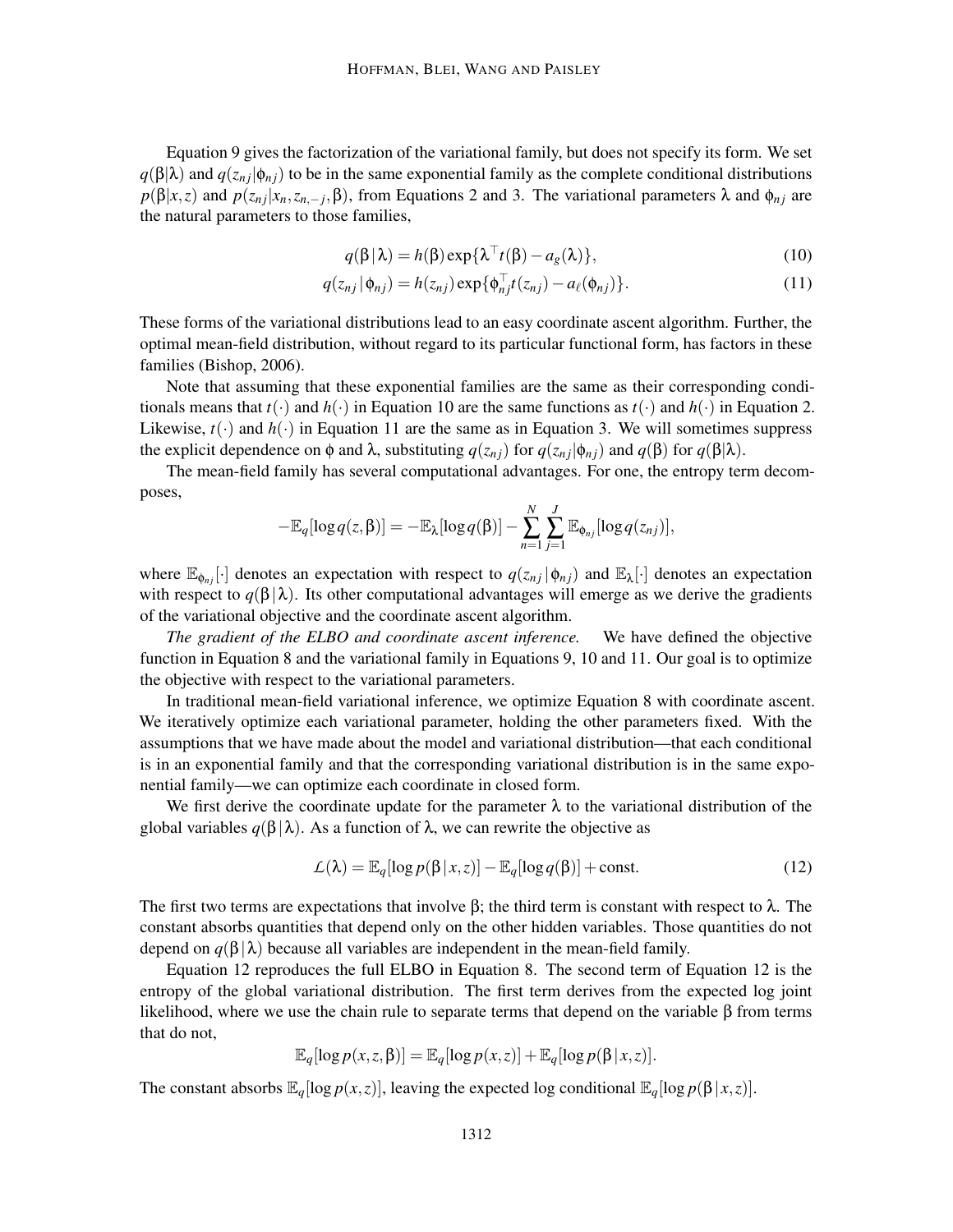Finally, we substitute the form of  $q(\beta|\lambda)$  in Equation 10 to obtain the final expression for the ELBO as a function of  $\lambda$ .

$$
\mathcal{L}(\lambda) = \mathbb{E}_q[\eta_g(x, z, \alpha)]^\top \nabla_\lambda a_g(\lambda) - \lambda^\top \nabla_\lambda a_g(\lambda) + a_g(\lambda) + \text{const.}
$$
\n(13)

In the first and second terms on the right side, we used the exponential family identity that the expectation of the sufficient statistics is the gradient of the log normalizer,  $\mathbb{E}_q[t(\beta)] = \nabla_\lambda a_g(\lambda)$ . The constant has further absorbed the expected log normalizer of the conditional distribution  $-\mathbb{E}_q[a_g(\eta_g(x,z,\alpha))]$ , which does not depend on  $q(\beta)$ .

Equation 13 simplifies the ELBO as a function of the global variational parameter. To derive the coordinate ascent update, we take the gradient,

$$
\nabla_{\lambda} \mathcal{L} = \nabla_{\lambda}^{2} a_{g}(\lambda) (\mathbb{E}_{q}[\eta_{g}(x, z, \alpha)] - \lambda).
$$
 (14)

We can set this gradient to zero by setting

$$
\lambda = \mathbb{E}_q[\eta_s(x, z, \alpha)].\tag{15}
$$

This sets the global variational parameter equal to the expected natural parameter of its complete conditional distribution. Implementing this update, holding all other variational parameters fixed, optimizes the ELBO over λ. Notice that the mean-field assumption plays an important role. The update is the expected conditional parameter  $\mathbb{E}_q[\eta_g(x,z,\alpha)]$ , which is an expectation of a function of the other random variables and observations. Thanks to the mean-field assumption, this expectation is only a function of the local variational parameters and does not depend on  $\lambda$ .

We now turn to the local parameters  $\phi_{nj}$ . The gradient is nearly identical to the global case,

$$
\nabla_{\phi_{nj}} \mathcal{L} = \nabla^2_{\phi_{nj}} a_\ell(\phi_{nj}) (\mathbb{E}_q[\eta_\ell(x_n,z_{n,-j},\beta)] - \phi_{nj}).
$$

It equals zero when

$$
\phi_{nj} = \mathbb{E}_q[\eta_\ell(x_n, z_{n,-j}, \beta)]. \tag{16}
$$

Mirroring the global update, this expectation does not depend on  $\phi_{nj}$ . However, while the global update in Equation 15 depends on all the local variational parameters—and note there is a set of local parameters for each of the *N* observations—the local update in Equation 16 only depends on the global parameters and the other parameters associated with the *n*th context. The computational difference between local and global updates will be important in the scalable algorithm of Section 2.4.

The updates in Equations 15 and 16 form the algorithm for coordinate ascent variational inference, iterating between updating each local parameter and the global parameters. The full algorithm is in Figure 3, which is guaranteed to find a local optimum of the ELBO. Computing the expectations at each step is easy for directed graphical models with tractable complete conditionals, and in Section 3 we show that these updates are tractable for many topic models. Figure 3 is the "classical" variational inference algorithm, used in many settings.

As an aside, these updates reveal a connection between mean-field variational inference and Gibbs sampling (Gelfand and Smith, 1990). In Gibbs sampling, we iteratively sample from each complete conditional. In variational inference, we take variational expectations of the natural parameters of the same distributions. The updates also show a connection to the expectation-maximization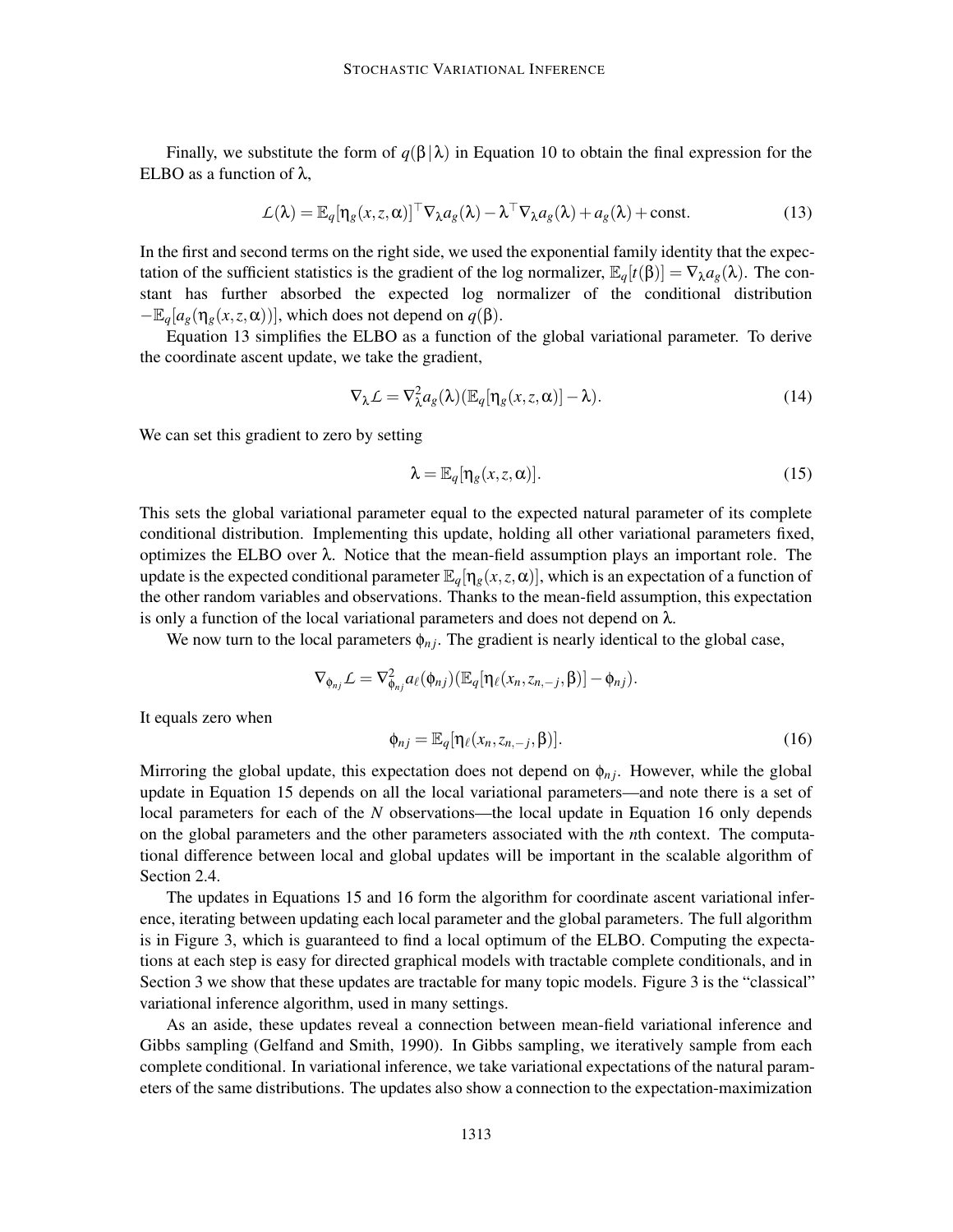1: Initialize  $\lambda^{(0)}$  randomly. 2: repeat 3: **for** each local variational parameter  $\phi_{nj}$  **do** 4: Update  $\phi_{nj}, \phi_{nj}^{(t)} = \mathbb{E}_{q^{(t-1)}}[\eta_{\ell,j}(x_n, z_{n,-j}, \beta)].$ 5: end for 6: Update the global variational parameters,  $\lambda^{(t)} = \mathbb{E}_{q^{(t)}}[\eta_g(z_{1:N}, x_{1:N})].$ 7: until the ELBO converges



(EM) algorithm (Dempster et al., 1977)—Equation 16 corresponds to the E step, and Equation 15 corresponds to the M step (Neal and Hinton, 1999).

We mentioned that the local steps (Steps 3 and 4 in Figure 3) only require computation with the global parameters and the *n*th local context. Thus, the data can be distributed across many machines and the local variational updates can be implemented in parallel. These results can then be aggregated in Step 6 to find the new global variational parameters.

However, the local steps also reveal an inefficiency in the algorithm. The algorithm begins by initializing the global parameters  $\lambda$  randomly—the initial value of  $\lambda$  does not reflect any regularity in the data. But before completing even one iteration, the algorithm must analyze every data point using these initial (random) values. This is wasteful, especially if we expect that we can learn something about the global variational parameters from only a subset of the data.

We solve this problem with stochastic optimization. This leads to stochastic variational inference, an efficient algorithm that continually improves its estimate of the global parameters as it analyzes more observations. Though the derivation requires some details, we have now described all of the computational components of the algorithm. (See Figure 4.) At each iteration, we sample a data point from the data set and compute its optimal local variational parameters; we form *intermediate global parameters* using classical coordinate ascent updates where the sampled data point is repeated *N* times; finally, we set the new global parameters to a weighted average of the old estimate and the intermediate parameters.

The algorithm is efficient because it need not analyze the whole data set before improving the global variational parameters, and the per-iteration steps only require computation about a single local context. Furthermore, it only uses calculations from classical coordinate inference. Any existing implementation of variational inference can be easily configured to this scalable alternative.

We now show how stochastic inference arises by applying stochastic optimization to the natural gradients of the variational objective. We first discuss natural gradients and their relationship to the coordinate updates in mean-field variational inference.

#### 2.3 The Natural Gradient of the ELBO

The natural gradient of a function accounts for the information geometry of its parameter space, using a Riemannian metric to adjust the direction of the traditional gradient. Amari (1998) discusses natural gradients for maximum-likelihood estimation, which give faster convergence than standard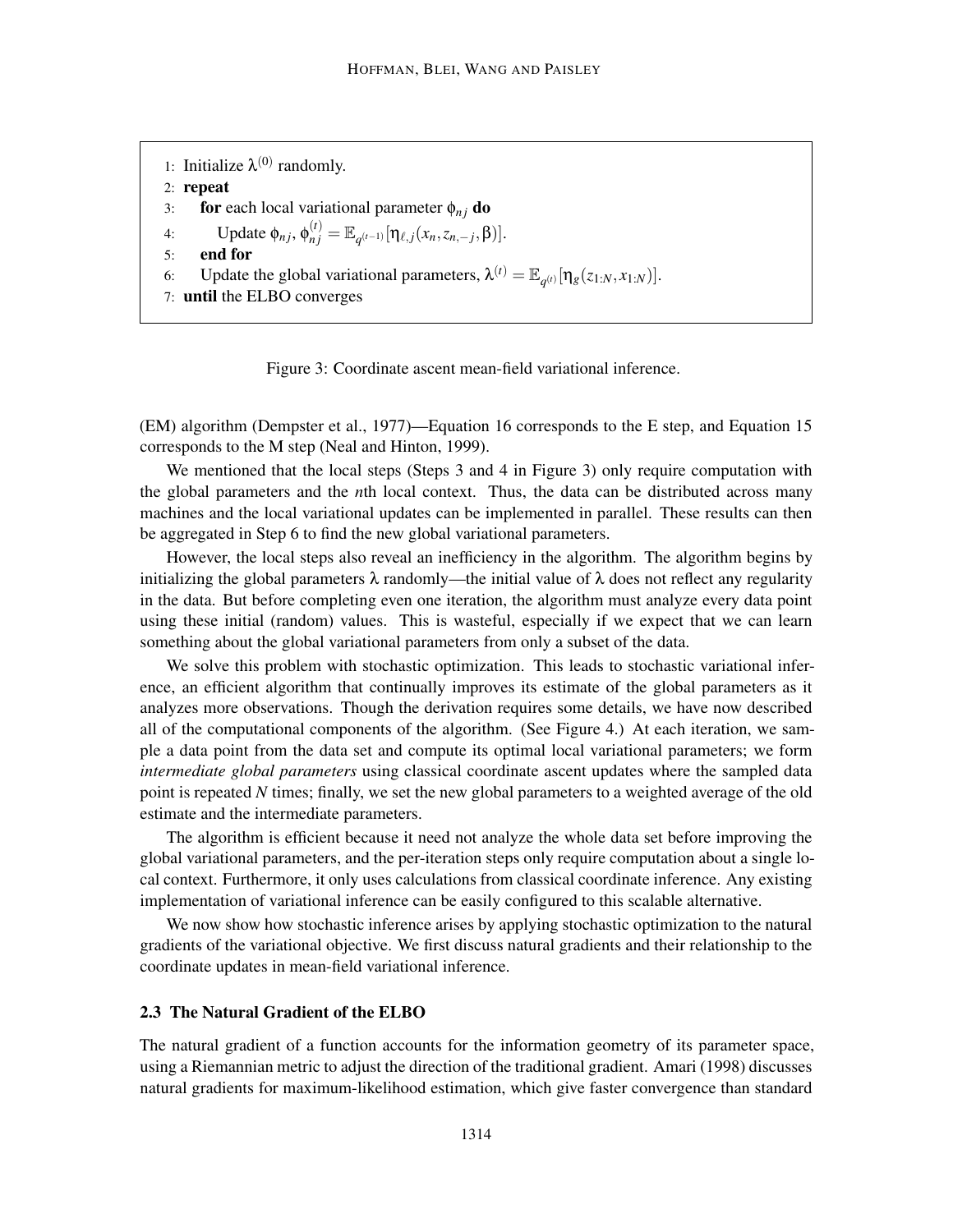gradients. In this section we describe Riemannian metrics for probability distributions and the natural gradient of the ELBO.

*Gradients and probability distributions.* The classical gradient method for maximization tries to find a maximum of a function  $f(\lambda)$  by taking steps of size  $\rho$  in the direction of the gradient,

$$
\lambda^{(t+1)} = \lambda^{(t)} + \rho \nabla_{\lambda} f(\lambda^{(t)}).
$$

The gradient (when it exists) points in the direction of steepest ascent. That is, the gradient  $\nabla_{\lambda} f(\lambda)$ points in the same direction as the solution to

$$
\arg\max_{d\lambda} f(\lambda + d\lambda) \quad \text{subject to } ||d\lambda||^2 < \varepsilon^2 \tag{17}
$$

for sufficiently small ε. Equation 17 implies that if we could only move a tiny distance ε away from  $\lambda$  then we should move in the direction of the gradient. Initially this seems reasonable, but there is a complication. The gradient direction implicitly depends on the Euclidean distance metric associated with the space in which  $\lambda$  lives. However, the Euclidean metric might not capture a meaningful notion of distance between settings of  $\lambda$ .

The problem with Euclidean distance is especially clear in our setting, where we are trying to optimize an objective with respect to a parameterized probability distribution  $q(\beta|\lambda)$ . When optimizing over a probability distribution, the Euclidean distance between two parameter vectors λ and λ' is often a poor measure of the dissimilarity of the distributions  $q(\beta|\lambda)$  and  $q(\beta|\lambda')$ . For example, suppose  $q(\beta)$  is a univariate normal and  $\lambda$  is the mean  $\mu$  and scale  $\sigma$ . The distributions  $\mathcal{N}(0,10000)$  and  $\mathcal{N}(10,10000)$  are almost indistinguishable, and the Euclidean distance between their parameter vectors is 10. In contrast, the distributions  $\mathcal{N}(0,0.01)$  and  $\mathcal{N}(0.1,0.01)$  barely overlap, but this is not reflected in the Euclidean distance between their parameter vectors, which is only 0.1. The *natural gradient* corrects for this issue by redefining the basic definition of the gradient (Amari, 1998).

*Natural gradients and probability distributions.* A natural measure of dissimilarity between probability distributions is the symmetrized KL divergence

$$
D_{KL}^{\text{sym}}(\lambda, \lambda') = \mathbb{E}_{\lambda} \left[ \log \frac{q(\beta|\lambda)}{q(\beta|\lambda')} \right] + \mathbb{E}_{\lambda'} \left[ \log \frac{q(\beta|\lambda')}{q(\beta|\lambda)} \right]. \tag{18}
$$

Symmetrized KL depends on the distributions themselves, rather than on how they are parameterized; it is invariant to parameter transformations.

With distances defined using symmetrized KL, we find the direction of steepest ascent in the same way as for gradient methods,

$$
\underset{d\lambda}{\arg\max} f(\lambda + d\lambda) \quad \text{subject to } D_{KL}^{\text{sym}}(\lambda, \lambda + d\lambda) < \varepsilon. \tag{19}
$$

As  $\epsilon \to 0$ , the solution to this problem points in the same direction as the *natural gradient*. While the Euclidean gradient points in the direction of steepest ascent in Euclidean space, the natural gradient points in the direction of steepest ascent in the Riemannian space, that is, the space where local distance is defined by KL divergence rather than the  $L^2$  norm.

We manage the more complicated constraint in Equation 19 with a Riemannian metric  $G(\lambda)$ (Do Carmo, 1992). This metric defines linear transformations of  $\lambda$  under which the squared Euclidean distance between  $\lambda$  and a nearby vector  $\lambda + d\lambda$  is the KL between  $q(\beta|\lambda)$  and  $q(\beta|\lambda + d\lambda)$ ,

$$
d\lambda^T G(\lambda) d\lambda = D_{KL}^{\text{sym}}(\lambda, \lambda + d\lambda), \qquad (20)
$$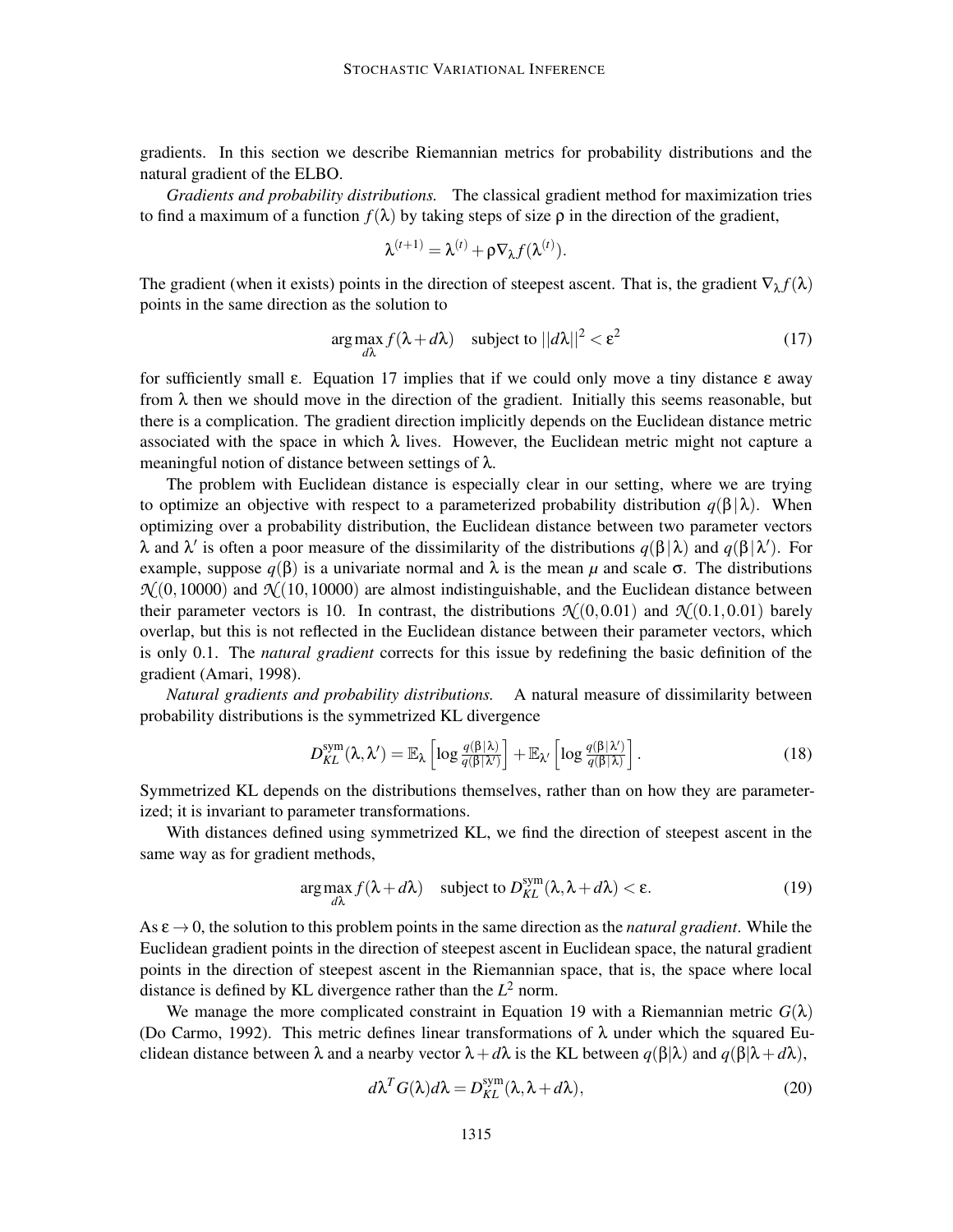and note that the transformation can be a function of  $\lambda$ . Amari (1998) showed that we can compute the natural gradient by premultiplying the gradient by the inverse of the Riemannian metric  $G(\lambda)^{-1}$ ,

$$
\hat{\nabla}_{\lambda} f(\lambda) \triangleq G(\lambda)^{-1} \nabla_{\lambda} f(\lambda),
$$

where *G* is the Fisher information matrix of  $q(\lambda)$  (Amari, 1982; Kullback and Leibler, 1951),

$$
G(\lambda) = \mathbb{E}_{\lambda} \left[ (\nabla_{\lambda} \log q(\beta | \lambda)) (\nabla_{\lambda} \log q(\beta | \lambda))^\top \right].
$$
 (21)

We can show that Equation 21 satisfies Equation 20 by approximating  $\log q(\beta|\lambda + d\lambda)$  using the first-order Taylor approximations about λ

$$
\log q(\beta|\lambda + d\lambda) = O(d\lambda^2) + \log q(\beta|\lambda) + d\lambda^{\top} \nabla_{\lambda} \log q(\beta|\lambda),
$$
  
 
$$
q(\beta|\lambda + d\lambda) = O(d\lambda^2) + q(\beta|\lambda) + q(\beta|\lambda) d\lambda^{\top} \nabla_{\lambda} \log q(\beta|\lambda),
$$

and plugging the result into Equation 18:

$$
D_{KL}^{\text{sym}}(\lambda, \lambda + d\lambda) = \int_{\beta} (q(\beta|\lambda + d\lambda) - q(\beta|\lambda))(\log q(\beta|\lambda + d\lambda) - \log q(\beta|\lambda))d\beta
$$
  
=  $O(d\lambda^3) + \int_{\beta} q(\beta|\lambda)(d\lambda^{\top}\nabla_{\lambda}\log q(\beta|\lambda))^2 d\beta$   
=  $O(d\lambda^3) + \mathbb{E}_{q}[(d\lambda^{\top}\nabla_{\lambda}\log q(\beta|\lambda))^2] = O(d\lambda^3) + d\lambda^{\top}G(\lambda)d\lambda.$ 

For small enough  $d\lambda$  we can ignore the  $O(d\lambda^3)$  term.

When  $q(\beta|\lambda)$  is in the exponential family (Equation 10) the metric is the second derivative of the log normalizer,

$$
G(\lambda) = \mathbb{E}_{\lambda} \left[ (\nabla_{\lambda} \log p(\beta | \lambda)) (\nabla_{\lambda} \log p(\beta | \lambda))^{\top} \right]
$$
  
=  $\mathbb{E}_{\lambda} \left[ (t(\beta) - \mathbb{E}_{\lambda}[t(\beta)])(t(\beta) - \mathbb{E}_{\lambda}[t(\beta)])^{\top} \right]$   
=  $\nabla_{\lambda}^{2} a_{g}(\lambda).$ 

This follows from the exponential family identity that the Hessian of the log normalizer function *a* with respect to the natural parameter  $\lambda$  is the covariance matrix of the sufficient statistic vector  $t(\beta)$ .

*Natural gradients and mean field variational inference.* We now return to variational inference and compute the natural gradient of the ELBO with respect to the variational parameters. Researchers have used the natural gradient in variational inference for nonlinear state space models (Honkela et al., 2008) and Bayesian mixtures (Sato, 2001).<sup>3</sup>

Consider the global variational parameter  $\lambda$ . The gradient of the ELBO with respect to  $\lambda$  is in Equation 14. Since  $\lambda$  is a natural parameter to an exponential family distribution, the Fisher metric defined by  $q(\beta)$  is  $\nabla^2_{\lambda}a_g(\lambda)$ . Note that the Fisher metric is the first term in Equation 14. We premultiply the gradient by the inverse Fisher information to find the natural gradient. This reveals that the natural gradient has the following simple form,

$$
\hat{\nabla}_{\lambda} \mathcal{L} = \mathbb{E}_{\phi}[\eta_g(x, z, \alpha)] - \lambda.
$$
 (22)

<sup>3.</sup> Our work here—using the natural gradient in a stochastic optimization algorithm—is closest to that of Sato (2001), though we develop the algorithm via a different path and Sato does not address models for which the joint conditional  $p(z_n|\beta, x_n)$  is not tractable.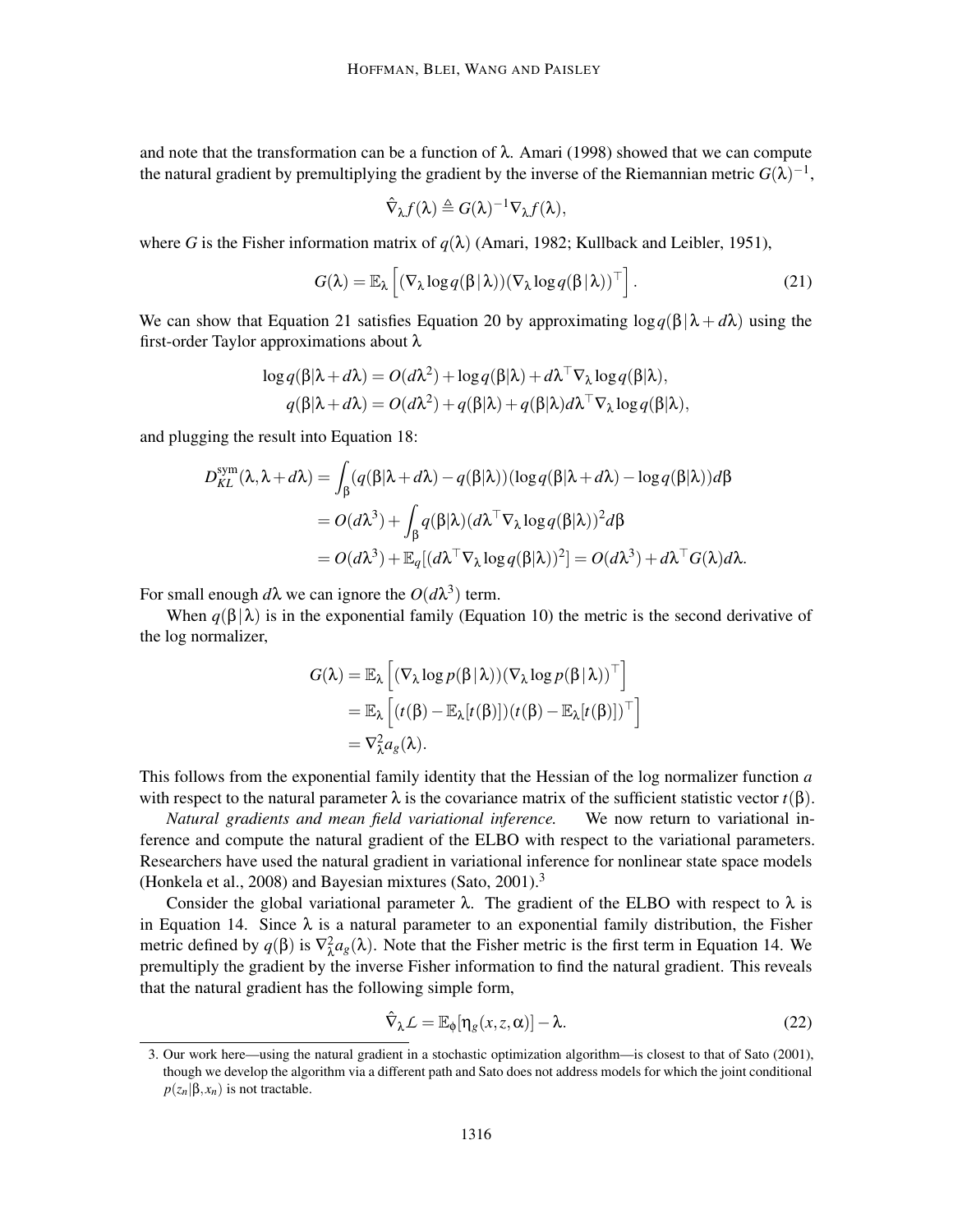An analogous computation goes through for the local variational parameters,

$$
\hat{\nabla}_{\phi_{nj}}\mathcal{L}=\mathbb{E}_{\lambda,\phi_{n,-j}}[\eta_{\ell}(x_n,z_{n,-j},\beta)]-\phi_{nj}.
$$

The natural gradients are closely related to the coordinate ascent updates of Equation 15 or Equation 16. Consider a full set of variational parameters  $\lambda$  and  $\phi$ . We can compute the natural gradient by computing the coordinate updates in parallel and subtracting the current setting of the parameters. The classical coordinate ascent algorithm can thus be interpreted as a projected natural gradient algorithm (Sato, 2001). Updating a parameter by taking a natural gradient step of length one is equivalent to performing a coordinate update.

We motivated natural gradients by mathematical reasoning around the geometry of the parameter space. More importantly, however, natural gradients are easier to compute than classical gradients. They are easier to compute because premultiplying by the Fisher information matrix—which we must do to compute the classical gradient in Equation 14 but which disappears from the natural gradient in Equation 22—is prohibitively expensive for variational parameters with many components. In the next section we will see that efficiently computing the natural gradient lets us develop scalable variational inference algorithms.

#### 2.4 Stochastic Variational Inference

The coordinate ascent algorithm in Figure 3 is inefficient for large data sets because we must optimize the local variational parameters for each data point before re-estimating the global variational parameters. Stochastic variational inference uses stochastic optimization to fit the global variational parameters. We repeatedly subsample the data to form noisy estimates of the natural gradient of the ELBO, and we follow these estimates with a decreasing step-size.

We have reviewed mean-field variational inference in models with exponential family conditionals and showed that the natural gradient of the variational objective function is easy to compute. We now discuss stochastic optimization, which uses a series of noisy estimates of the gradient, and use it with noisy natural gradients to derive stochastic variational inference.

*Stochastic optimization.* Stochastic optimization algorithms follow noisy estimates of the gradient with a decreasing step size. Noisy estimates of a gradient are often cheaper to compute than the true gradient, and following such estimates can allow algorithms to escape shallow local optima of complex objective functions. In statistical estimation problems, including variational inference of the global parameters, the gradient can be written as a sum of terms (one for each data point) and we can compute a fast noisy approximation by subsampling the data. With certain conditions on the step-size schedule, these algorithms provably converge to an optimum (Robbins and Monro, 1951). Spall (2003) gives an overview of stochastic optimization; Bottou (2003) gives an overview of its role in machine learning.

Consider an objective function  $f(\lambda)$  and a random function  $B(\lambda)$  that has expectation equal to the gradient so that  $\mathbb{E}_q[B(\lambda)] = \nabla_\lambda f(\lambda)$ . The stochastic gradient algorithm, which is a type of stochastic optimization, optimizes  $f(\lambda)$  by iteratively following realizations of  $B(\lambda)$ . At iteration *t*, the update for  $\lambda$  is

$$
\lambda^{(t)} = \lambda^{(t-1)} + \rho_t b_t(\lambda^{(t-1)}),
$$

where  $b_t$  is an independent draw from the noisy gradient *B*. If the sequence of step sizes  $\rho_t$  satisfies

$$
\sum \rho_t = \infty; \quad \sum \rho_t^2 < \infty \tag{23}
$$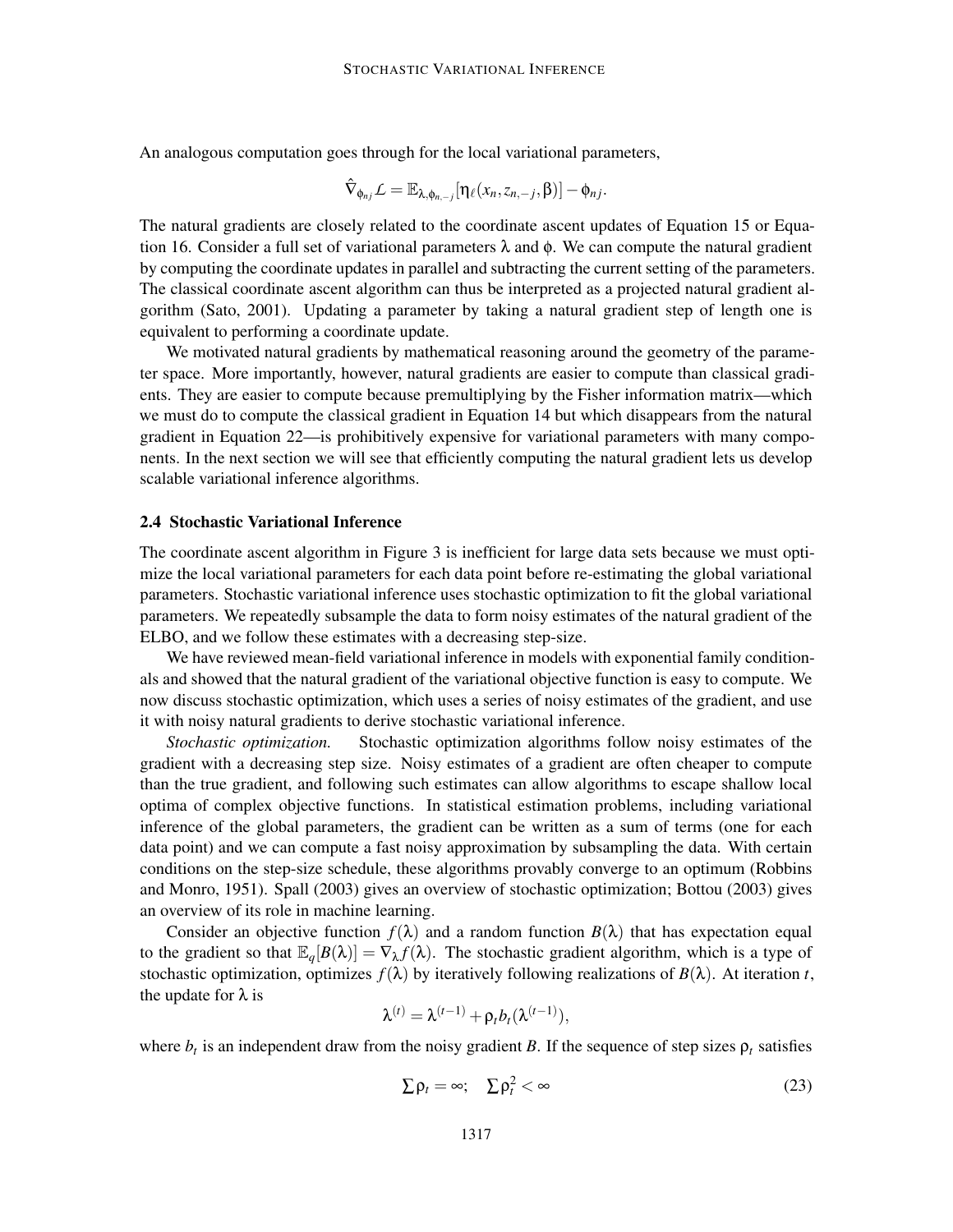then  $\lambda^{(t)}$  will converge to the optimal  $\lambda^*$  (if *f* is convex) or a local optimum of *f* (if not convex).<sup>4</sup> The same results apply if we premultiply the noisy gradients  $b_t$  by a sequence of positive-definite matrices  $G_t^{-1}$  (whose eigenvalues are bounded) (Bottou, 1998). The resulting algorithm is

$$
\lambda^{(t)} = \lambda^{(t-1)} + \rho_t G_t^{-1} b_t(\lambda^{(t-1)}).
$$

As our notation suggests, we will use the Fisher metric for *G<sup>t</sup>* , replacing stochastic Euclidean gradients with stochastic natural gradients.

*Stochastic variational inference.* We use stochastic optimization with noisy natural gradients to optimize the variational objective function. The resulting algorithm is in Figure 4. At each iteration we have a current setting of the global variational parameters. We repeat the following steps:

- 1. Sample a data point from the set; optimize its local variational parameters.
- 2. Form intermediate global variational parameters, as though we were running classical coordinate ascent and the sampled data point were repeated *N* times to form the collection.
- 3. Update the global variational parameters to be a weighted average of the intermediate parameters and their current setting.

We show that this algorithm is stochastic natural gradient ascent on the global variational parameters.

Our goal is to find a setting of the global variational parameters  $\lambda$  that maximizes the ELBO. Writing *L* as a function of the global and local variational parameters, Let the function  $\phi(\lambda)$  return a local optimum of the local variational parameters so that

$$
\nabla_{\phi} \mathcal{L}(\lambda, \phi(\lambda)) = 0.
$$

Define the *locally maximized ELBO*  $L(\lambda)$  to be the ELBO when  $\lambda$  is held fixed and the local variational parameters  $\phi$  are set to a local optimum  $\phi(\lambda)$ ,

$$
\mathcal{L}(\lambda) \triangleq \mathcal{L}(\lambda, \varphi(\lambda)).
$$

We can compute the (natural) gradient of  $\mathcal{L}(\lambda)$  by first finding the corresponding optimal local parameters  $\phi(\lambda)$  and then computing the (natural) gradient of  $\mathcal{L}(\lambda, \phi(\lambda))$ , holding  $\phi(\lambda)$  fixed. The reason is that the gradient of  $\mathcal{L}(\lambda)$  is the same as the gradient of the two-parameter ELBO  $\mathcal{L}(\lambda, \phi(\lambda))$ ,

$$
\begin{array}{rcl}\nabla_{\lambda}\mathcal{L}(\lambda) & = & \nabla_{\lambda}\mathcal{L}(\lambda,\phi(\lambda)) + (\nabla_{\lambda}\phi(\lambda))^\top\nabla_{\phi}\mathcal{L}(\lambda,\phi(\lambda)) \\
& = & \nabla_{\lambda}\mathcal{L}(\lambda,\phi(\lambda)),\n\end{array}
$$

where  $\nabla_{\lambda} \phi(\lambda)$  is the Jacobian of  $\phi(\lambda)$  and we use the fact that the gradient of  $\mathcal{L}(\lambda,\phi)$  with respect to  $\phi$  is zero at  $\phi(\lambda)$ .

Stochastic variational inference optimizes the maximized ELBO  $\mathcal{L}(\lambda)$  by subsampling the data to form noisy estimates of the natural gradient. First, we decompose  $L(\lambda)$  into a global term and a sum of local terms,

$$
\mathcal{L}(\lambda) = \mathbb{E}_q[\log p(\beta)] - \mathbb{E}_q[\log q(\beta)] + \sum_{n=1}^N \max_{\phi_n} (\mathbb{E}_q[\log p(x_n, z_n | \beta)] - \mathbb{E}_q[\log q(z_n)]). \tag{24}
$$

<sup>4.</sup> To find a local optimum, *f* must be three-times differentiable and meet a few mild technical requirements (Bottou, 1998). The variational objective satisfies these criteria.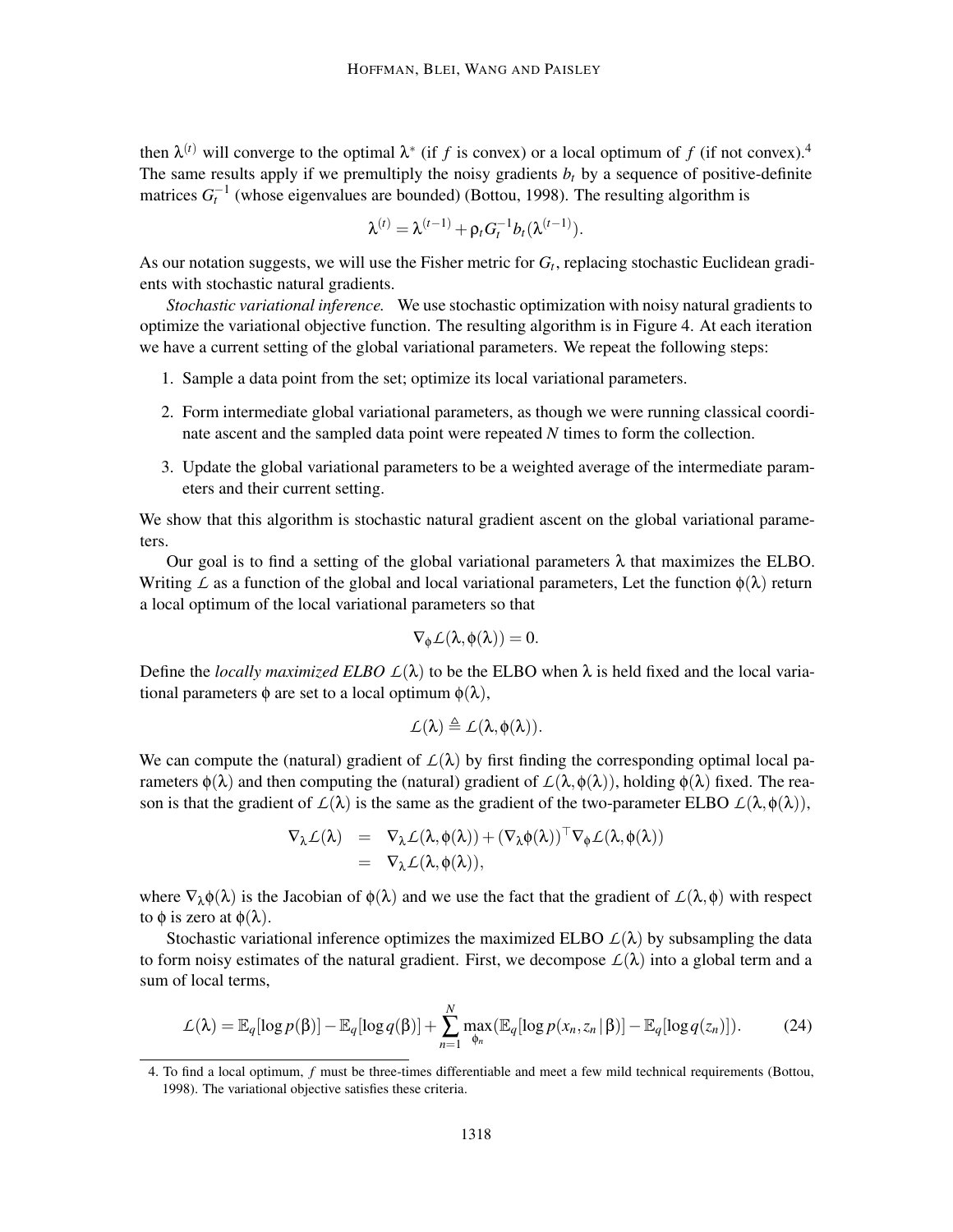Now consider a variable that chooses an index of the data uniformly at random, *I* ∼ Unif(1,...,*N*). Define  $L_I(\lambda)$  to be the following random function of the variational parameters,

$$
\mathcal{L}_I(\lambda) \triangleq \mathbb{E}_q[\log p(\beta)] - \mathbb{E}_q[\log q(\beta)] + N \max_{\phi_I} (\mathbb{E}_q[\log p(x_I, z_I | \beta) - \mathbb{E}_q[\log q(z_I)]). \tag{25}
$$

The expectation of  $L_I$  is equal to the objective in Equation 24. Therefore, the natural gradient of  $L_I$ with respect to each global variational parameter  $\lambda$  is a noisy but unbiased estimate of the natural gradient of the variational objective. This process—sampling a data point and then computing the natural gradient of  $\mathcal{L}_I$ —will provide cheaply computed noisy gradients for stochastic optimization.

We now compute the noisy gradient. Suppose we have sampled the *i*th data point. Notice that Equation 25 is equivalent to the full objective of Equation 24 where the *i*th data point is observed *N* times. Thus the natural gradient of Equation 25—which is a noisy natural gradient of the ELBO can be found using Equation 22,

$$
\hat{\nabla} L_i = \mathbb{E}_q \left[ \eta_g \left( x_i^{(N)}, z_i^{(N)}, \alpha \right) \right] - \lambda,
$$

where  $\left\{ x_i^{(N)} \right\}$  $\binom{i}{i}$ ,  $z_i^{(N)}$  $\{N_i^{(N)}\}$  are a data set formed by *N* replicates of observation  $x_n$  and hidden variables  $z_n$ .

We compute this expression in more detail. Recall the complete conditional  $\eta_g(x, z, \alpha)$  from Equation 6. From this equation, we can compute the conditional natural parameter for the global parameter given *N* replicates of *xn*,

$$
\eta_g\left(x_i^{(N)}, z_i^{(N)}, \alpha\right) = \alpha + N \cdot (t(x_n, z_n), 1).
$$

Using this in the natural gradient of Equation 22 gives a noisy natural gradient,

$$
\hat{\nabla}_{\lambda} L_i = \alpha + N \cdot (\mathbb{E}_{\phi_i(\lambda)}[t(x_i, z_i)], 1) - \lambda,
$$

where  $\phi_i(\lambda)$  gives the elements of  $\phi(\lambda)$  associated with the *i*th local context. While the full natural gradient would use the local variational parameters for the whole data set, the noisy natural gradient only considers the local parameters for one randomly sampled data point. These noisy gradients are cheaper to compute.

Finally, we use the noisy natural gradients in a Robbins-Monro algorithm to optimize the ELBO. We sample a data point  $x_i$  at each iteration. Define the intermediate global parameter  $\hat{\lambda}_t$  to be the estimate of  $\lambda$  that we would obtain if the sampled data point was replicated N times,

$$
\hat{\lambda}_t \triangleq \alpha + N \mathbb{E}_{\phi_i(\lambda)}[(t(x_i,z_i),1)].
$$

This comprises the first two terms of the noisy natural gradient. At each iteration we use the noisy gradient (with step size  $\rho_t$ ) to update the global variational parameter. The update is

$$
\lambda^{(t)} = \lambda^{(t-1)} + \rho_t \left( \hat{\lambda}_t - \lambda^{(t-1)} \right)
$$
  
= 
$$
(1 - \rho_t) \lambda^{(t-1)} + \rho_t \hat{\lambda}_t.
$$

This is a weighted average of the previous estimate of  $\lambda$  and the estimate of  $\lambda$  that we would obtain if the sampled data point was replicated *N* times.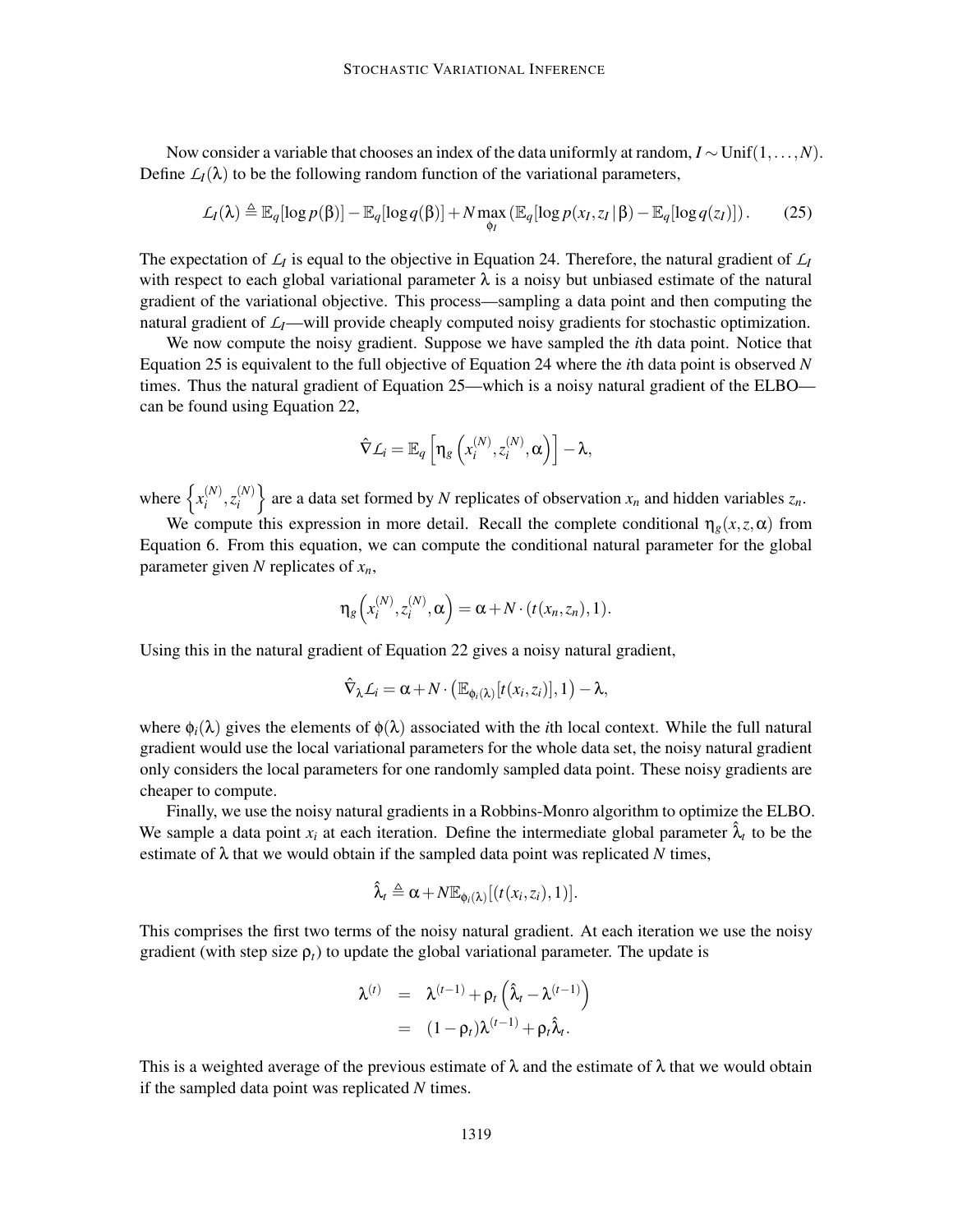- 1: Initialize  $\lambda^{(0)}$  randomly.
- 2: Set the step-size schedule  $\rho_t$  appropriately.
- 3: repeat
- 4: Sample a data point *x<sup>i</sup>* uniformly from the data set.
- 5: Compute its local variational parameter,

$$
\Phi = \mathbb{E}_{\lambda^{(t-1)}}[\eta_g(x_i^{(N)}, z_i^{(N)})].
$$

6: Compute intermediate global parameters as though  $x_i$  is replicated  $N$  times,

$$
\hat{\lambda} = \mathbb{E}_{\phi}[\eta_g(x_i^{(N)}, z_i^{(N)})].
$$

7: Update the current estimate of the global variational parameters,

$$
\lambda^{(t)} = (1 - \rho_t)\lambda^{(t-1)} + \rho_t \hat{\lambda}.
$$

8: until forever

#### Figure 4: Stochastic variational inference.

Figure 4 presents the full algorithm. At each iteration, the algorithm has an estimate of the global variational parameter λ (*t*−1) . It samples a single data point from the data and cheaply computes the intermediate global parameter  $\hat{\lambda}_t$ , that is, the next value of  $\lambda$  if the data set contained *N* replicates of the sampled point. It then sets the new estimate of the global parameter to be a weighted average of the previous estimate and the intermediate parameter.

We set the step-size at iteration *t* as follows,

$$
\rho_t = (t + \tau)^{-\kappa}.\tag{26}
$$

This satisfies the conditions in Equation 23. The *forgetting rate*  $\kappa \in (0.5, 1]$  controls how quickly old information is forgotten; the *delay*  $\tau \ge 0$  down-weights early iterations. In Section 4 we fix the delay to be one and explore a variety of forgetting rates. Note that this is just one way to parameterize the learning rate. As long as the step size conditions in Equation 23 are satisfied, this iterative algorithm converges to a local optimum of the ELBO.

#### 2.5 Extensions

We now describe two extensions of the basic stochastic inference algorithm in Figure 4: the use of multiple samples ("minibatches") to improve the algorithm's stability, and empirical Bayes methods for hyperparameter estimation.

*Minibatches.* So far, we have considered stochastic variational inference algorithms where only one observation  $x_t$  is sampled at a time. Many stochastic optimization algorithms benefit from "minibatches," that is, several examples at a time (Bottou and Bousquet, 2008; Liang et al., 2009; Mairal et al., 2010). In stochastic variational inference, we can sample a set of *S* examples at each iteration  $x_{t,1:S}$  (with or without replacement), compute the local variational parameters  $\phi_s(\lambda^{(t-1)})$  for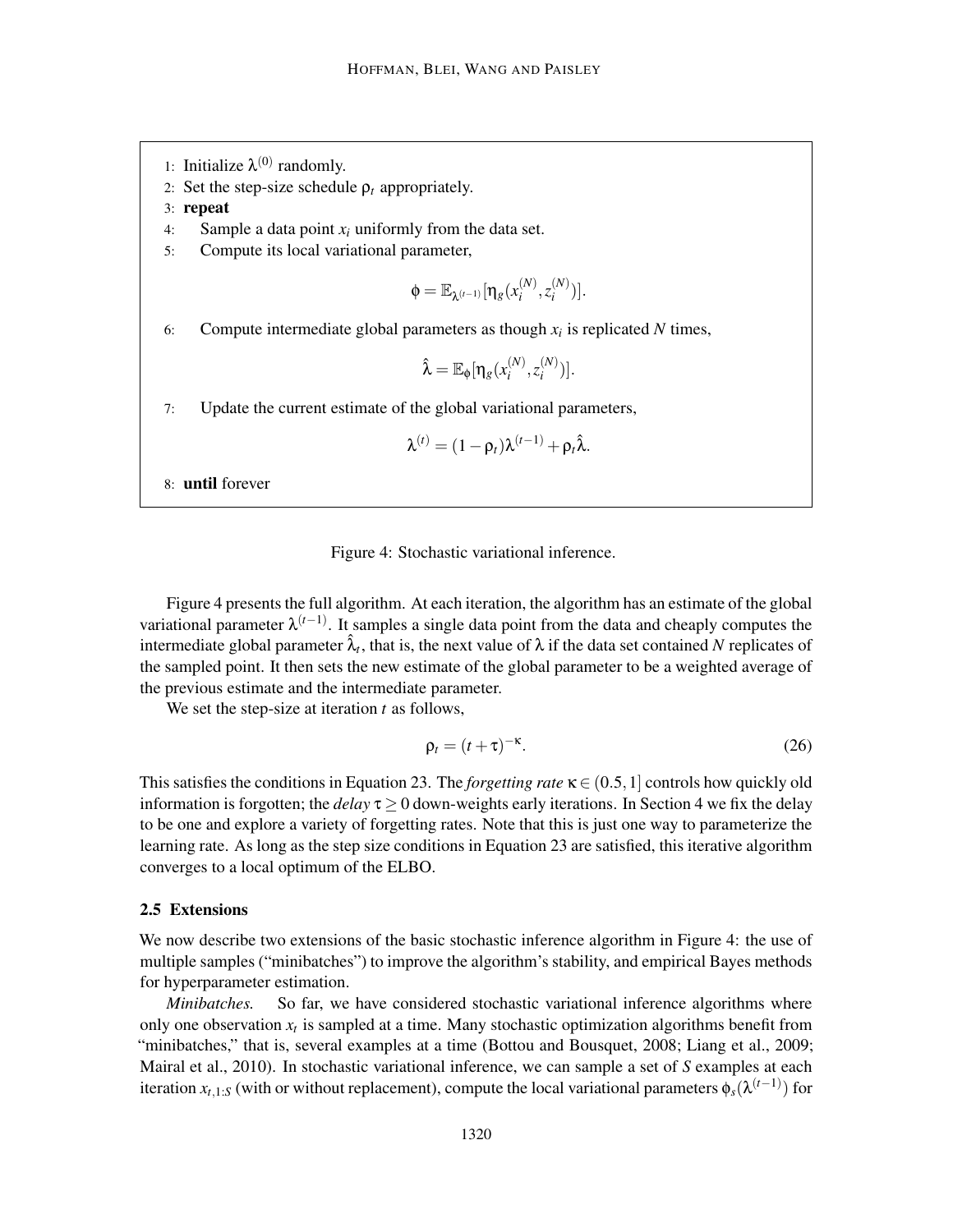each data point, compute the intermediate global parameters  $\hat{\lambda}_s$  for each data point  $x_{ts}$ , and finally average the  $\hat{\lambda}_s$  variables in the update

$$
\lambda^{(t)}=(1-\rho_t)\lambda^{(t-1)}+\frac{\rho_t}{S}\sum_s \hat{\lambda}_s.
$$

The stochastic natural gradients associated with each point  $x_s$  have expected value equal to the gradient. Therefore, the average of these stochastic natural gradients has the same expectation and the algorithm remains valid.

There are two reasons to use minibatches. The first reason is to amortize any computational expenses associated with updating the global parameters across more data points; for example, if the expected sufficient statistics of  $\beta$  are expensive to compute, using minibatches allows us to incur that expense less frequently. The second reason is that it may help the algorithm to find better local optima. Stochastic variational inference is guaranteed to converge to a local optimum but taking large steps on the basis of very few data points may lead to a poor one. As we will see in Section 4, using more of the data per update can help the algorithm.

*Empirical Bayes estimation of hyperparameters.* In some cases we may want to both estimate the posterior of the hidden random variables β and *z* and obtain a point estimate of the values of the hyperparameters  $\alpha$ . One approach to fitting  $\alpha$  is to try to maximize the marginal likelihood of the data  $p(x|\alpha)$ , which is also known as empirical Bayes (Maritz and Lwin, 1989) estimation. Since we cannot compute  $p(x|\alpha)$  exactly, an approximate approach is to maximize the fitted variational lower bound *L* over α. In the non-stochastic setting, α can be optimized by interleaving the coordinate ascent updates in Figure 3 with an update for  $\alpha$  that increases the ELBO. This is called variational expectation-maximization.

In the stochastic setting, we update  $\alpha$  simultaneously with  $\lambda$ . We can take a step in the direction of the gradient of the noisy ELBO  $L_t$  (Equation 25) with respect to α, scaled by the step-size  $ρ_t$ ,

$$
\boldsymbol{\alpha}^{(t)} = \boldsymbol{\alpha}^{(t-1)} + \rho_t \nabla_{\boldsymbol{\alpha}} \mathcal{L}_t(\boldsymbol{\lambda}^{(t-1)}, \boldsymbol{\phi}, \boldsymbol{\alpha}^{(t-1)}).
$$

Here  $\lambda^{(t-1)}$  are the global parameters from the previous iteration and  $\phi$  are the optimized local parameters for the currently sampled data point. We can also replace the standard Euclidean gradient with a natural gradient or Newton step.

#### 3. Stochastic Variational Inference in Topic Models

We derived stochastic variational inference, a scalable inference algorithm that can be applied to a large class of hierarchical Bayesian models. In this section we show how to use the general algorithm of Section 2 to derive stochastic variational inference for two probabilistic topic models: latent Dirichlet allocation (LDA) (Blei et al., 2003) and its Bayesian nonparametric counterpart, the hierarchical Dirichlet process (HDP) topic model (Teh et al., 2006a).

Topic models are probabilistic models of document collections that use latent variables to encode recurring patterns of word use (Blei, 2012). Topic modeling algorithms are inference algorithms; they uncover a set of patterns that pervade a collection and represent each document according to how it exhibits them. These patterns tend to be thematically coherent, which is why the models are called "topic models." Topic models are used for both descriptive tasks, such as to build thematic navigators of large collections of documents, and for predictive tasks, such as to aid document classification. Topic models have been extended and applied in many domains.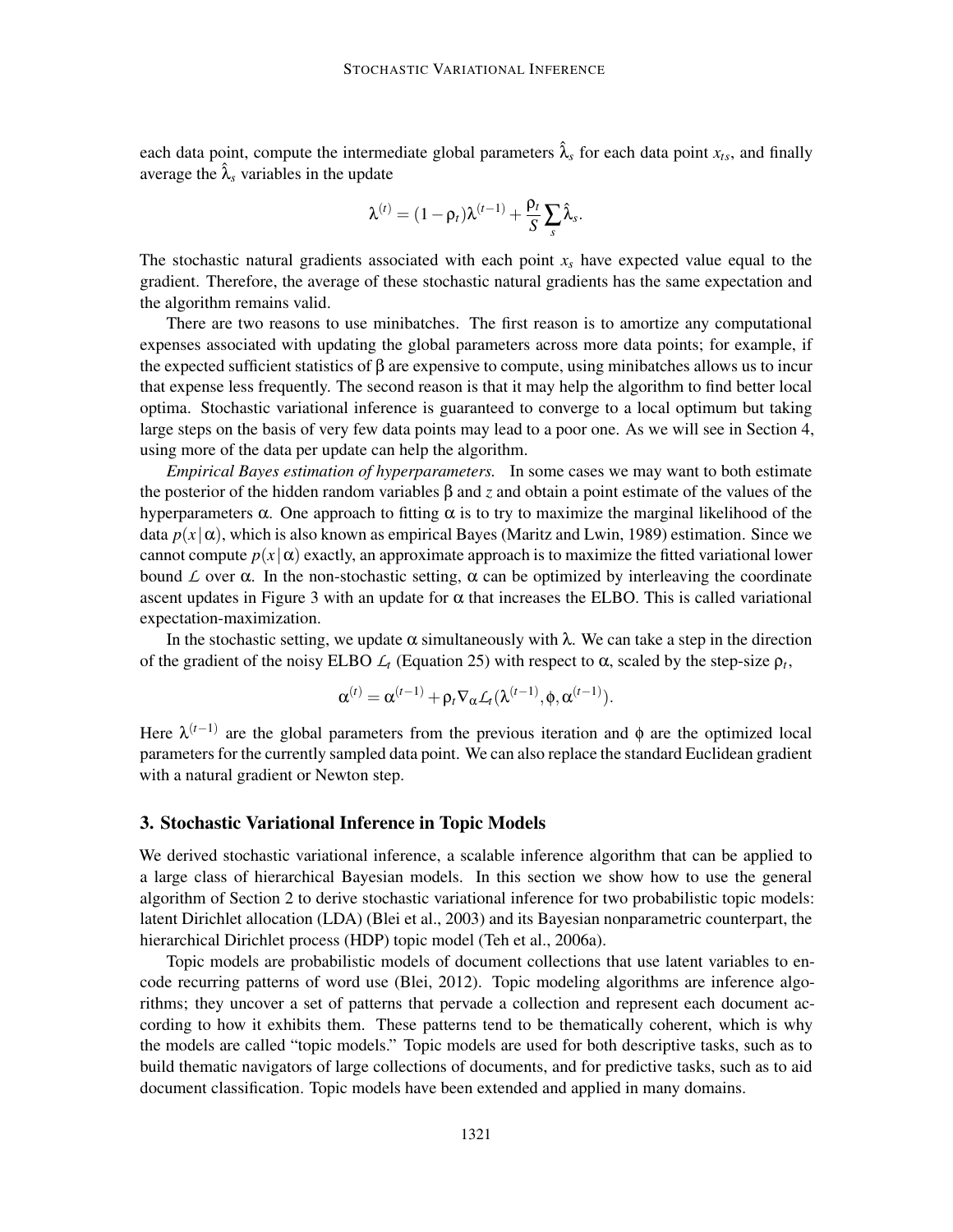Topic models assume that the words of each document arise from a mixture of multinomials. Across a collection, the documents share the same mixture components (called *topics*). Each document, however, is associated with its own mixture proportions (called *topic proportions*). In this way, topic models represent documents heterogeneously—the documents share the same set of topics, but each exhibits them to a different degree. For example, a document about sports and health will be associated with the sports and health topics; a document about sports and business will be associated with the sports and business topics. They both share the sports topic, but each combines sports with a different topic. More generally, this is called *mixed membership* (Erosheva, 2003).

The central computational problem in topic modeling is posterior inference: Given a collection of documents, what are the topics that it exhibits and how does each document exhibit them? In practical applications of topic models, scale is important—these models promise an unsupervised approach to organizing large collections of text (and, with simple adaptations, images, sound, and other data). Thus they are a good testbed for stochastic variational inference.

More broadly, this section illustrates how to use the results from Section 2 to develop algorithms for specific models. We will derive the algorithms in several steps: (1) we specify the model assumptions; (2) we derive the complete conditional distributions of the latent variables; (3) we form the mean-field variational family; (4) we derive the corresponding stochastic inference algorithm. In Section 4, we will report our empirical study of stochastic variational inference with these models.

### 3.1 Notation

We follow the notation of Blei et al.  $(2003)$ .

- Observations are *words*, organized into documents. The *n*th word in the *d*th document is *wdn*. Each word is an element in a fixed vocabulary of *V* terms.
- A *topic*  $\beta_k$  is a distribution over the vocabulary. Each topic is a point on the *V* − 1-simplex, a positive vector of length *V* that sums to one. We denote the *w*th entry in the *k*th topic as  $\beta_{kw}$ . In LDA there are *K* topics; in the HDP topic model there are an infinite number of topics.
- Each document in the collection is associated with a vector of *topic proportions*  $\theta_d$ , which is a distribution over topics. In LDA  $\theta_d$  is a point on the  $K-1$ -simplex. In the HDP topic model,  $\theta_d$  is a point on the infinite simplex. (We give details about this below in Section 3.3.) We denote the *k*th entry of the topic proportion vector  $\theta_d$  as  $\theta_{dk}$ .
- Each word in each document is assumed to have been drawn from a single topic. The *topic assignment zdn* indexes the topic from which *wdn* is drawn.

The only observed variables are the words of the documents. The topics, topic proportions, and topic assignments are latent variables.

#### 3.2 Latent Dirichlet Allocation

LDA is the simplest topic model. It assumes that each document exhibits *K* topics with different proportions. The generative process is

- 1. Draw topics β*<sup>k</sup>* ∼ Dirichlet(η,...,η) for *k* ∈ {1,...,*K*}.
- 2. For each document  $d \in \{1, ..., D\}$ :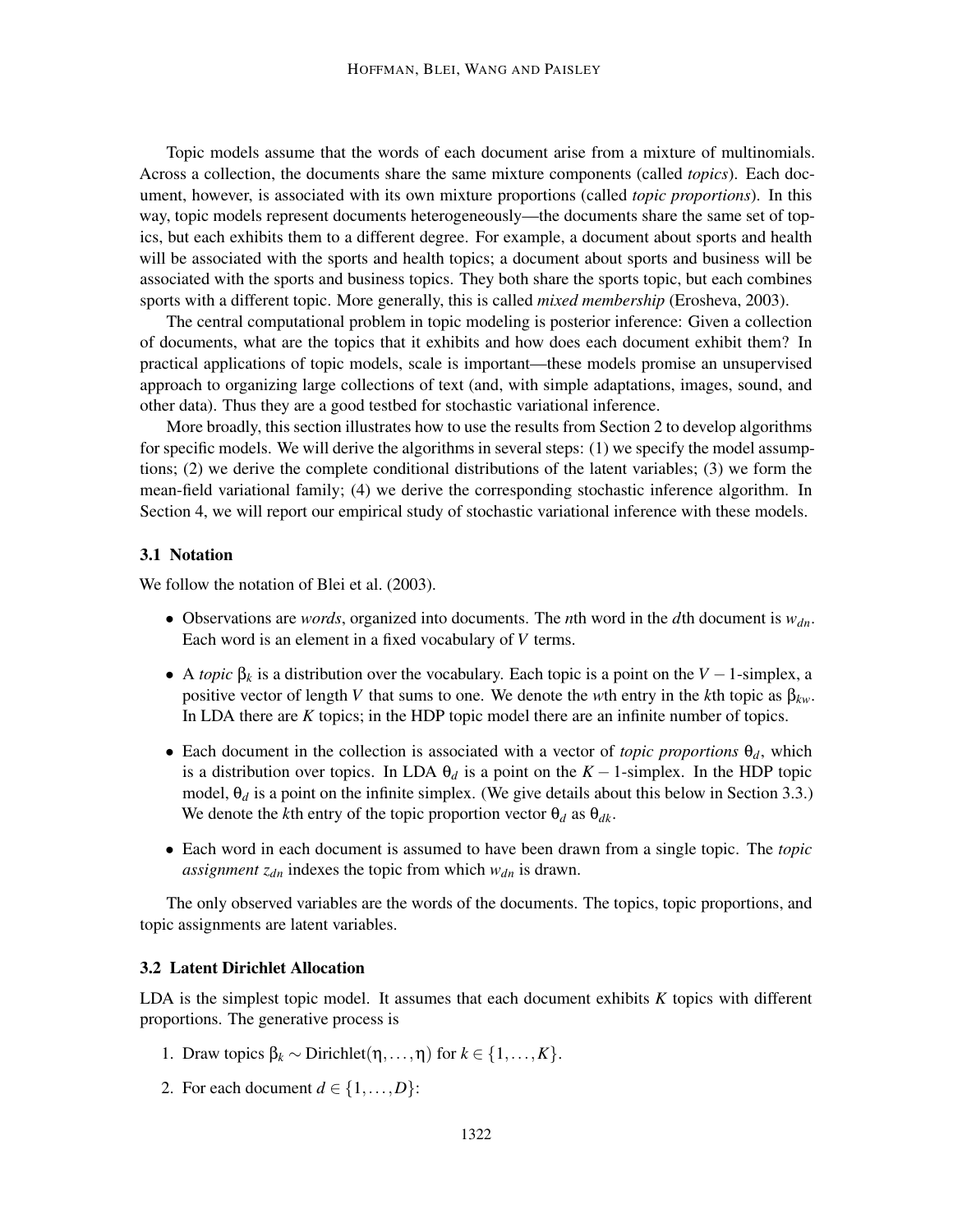| $\mathcal{L}% _{M_{1},M_{2}}^{\alpha,\beta}(\theta;\mathbf{A})=0$<br>$\tilde{\zeta}$ | Relevant Expectations | $\mathbb{E}[\log \beta_{kv}] = \mathbf{\Psi}(\lambda_{kv}) - \mathbf{\Sigma}_{y=1}^V \mathbf{\Psi}(\lambda_{ky})$<br>$\mathbb{E}[\log \theta_{dk}] = \Psi(\gamma_{dk}) - \Sigma_{j=1}^K \Psi(\gamma_{dj})$<br>$\mathbb{E}[Z_{dn}^k]=\mathfrak{q}_{dn}^k$ |
|--------------------------------------------------------------------------------------|-----------------------|----------------------------------------------------------------------------------------------------------------------------------------------------------------------------------------------------------------------------------------------------------|
| $\omega_{d,n}$                                                                       | Param                 | $\phi_{dn}$<br>$\lambda^*$<br>Z                                                                                                                                                                                                                          |
| $z_{d,n}$<br>$\mathcal{P}$                                                           | Conditional           | $\eta + \sum_{d=1}^{D} \sum_{n=1}^{N} z_{dn}^{k} w_{dn}$<br>Multinomial $\int \log \theta_{dk} + \log \beta_{k,w_{dn}}$<br>$\alpha + \sum_{n=1}^{N} z_{dn}$                                                                                              |
| ₫                                                                                    | Type                  | Dirichlet<br>Dirichlet                                                                                                                                                                                                                                   |
|                                                                                      | Var                   | $\beta_k$<br>$\Theta_d$<br>$z_{dn}$                                                                                                                                                                                                                      |

Figure 5: (Top) The graphical model representation of Latent Dirichlet allocation. Note that in practice each document d may not have the same number of words N. (Bottom) In LDA: hidden variables, complete conditionals, variational parameters, and expected may not have *N*. (Bottom) In LDA: hidden variables, complete conditionals, variational parameters, and expected Figure 5: (Top) The graphical model representation of Latent Dirichlet allocation. Note that in practice each document the same number of words sufficient statistics. sufficient statistics.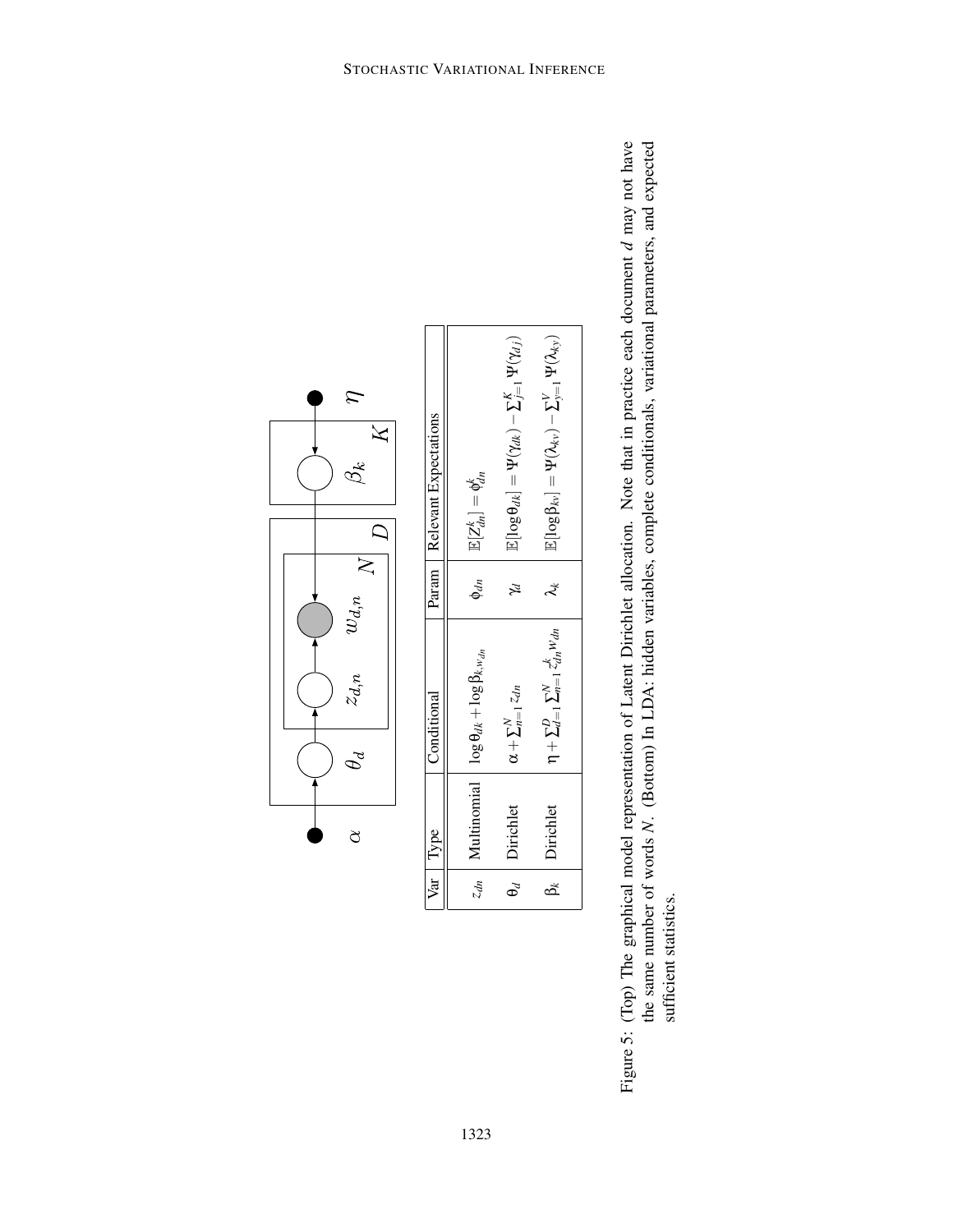- (a) Draw topic proportions  $\theta \sim \text{Dirichlet}(\alpha, \dots, \alpha)$ .
- (b) For each word  $w \in \{1, \ldots, N\}$ :
	- i. Draw topic assignment  $z_{dn} \sim \text{Multinomial}(\theta_d)$ .
	- ii. Draw word  $w_{dn}$  ∼ Multinomial( $β_{z_{dn}}$ ).

Figure 5 illustrates LDA as a graphical model.

In LDA, each document exhibits the same shared topics but with different proportions. LDA assumes Dirichlet priors for  $β_k$  and  $θ_d$ . Dirichlet distributions over the *D*-simplex take  $D+1$  parameters, but for simplicity we assume exchangeable Dirichlet priors; that is, we require that all of these parameters are set to the same value. (The prior on  $\beta_k$  has parameter  $\eta$ ; the prior on  $\theta_d$  has parameter  $\alpha$ .). We note that Blei et al. (2003) and Wallach et al. (2009) found improved empirical performance with non-exchangeable priors.

LDA models an observed collection of documents  $w = w_{1:D}$ , where each  $w_d$  is a collection of words  $w_{d,1:N}$ . Analyzing the documents amounts to posterior inference of  $p(\beta, \theta, z | w)$ . Conditioned on the documents, the posterior distribution captures the topics that describe them ( $\beta = \beta_{1:\mathcal{K}}$ ), the degree to which each document exhibits those topics ( $\theta = \theta_{1:D}$ ), and which topics each word was assigned to  $(z = z_{1:D,1:N})$ . We can use the posterior to explore large collections of documents. Figure 1 illustrates posterior topics found with stochastic variational inference.

The posterior is intractable to compute (Blei et al., 2003). Approximating the posterior in LDA is a central computational problem for topic modeling. Researchers have developed many methods, including Markov chain Monte Carlo methods (Griffiths and Steyvers, 2004), expectation propagation (Minka and Lafferty, 2002), and variational inference (Blei et al., 2003; Teh et al., 2006b; Asuncion et al., 2009). Here we use the results of Section 2 to develop stochastic inference for LDA. This scales the original variational algorithm for LDA to massive collections of documents.<sup>5</sup>

Figure 7 illustrates the performance of 100-topic LDA on three large collections—*Nature* contains 350K documents, *New York Times* contains 1.8M documents, and *Wikipedia* contains 3.8M documents. (Section 4 describes the complete study, including the details of the performance measure and corpora.) We compare two inference algorithms for LDA: stochastic inference on the full collection and batch inference on a subset of 100,000 documents. (This is the size of collection that batch inference can handle.) We see that stochastic variational inference converges faster and to a better model. It is both more efficient and lets us handle the full data set.

*Indicator vectors and Dirichlet distributions.* Before deriving the algorithm, we discuss two mathematical details. These will be useful both here and in the next section.

First, we represent categorical variables like the topic assignments  $z_{dn}$  and observed words  $w_{dn}$ with *indicator vectors*. An indicator vector is a binary vector with a single one. For example, the topic assignment *zdn* can take on one of *K* values (one for each topic). Thus, it is represented as a *K*-vector with a one in the component corresponding to the value of the variable: if  $z_{dn}^k = 1$  then the *n*th word in document *d* is assigned to the *k*th topic. Likewise,  $w_{dn}^{\nu} = 1$  implies that the *n*th word in document *d* is *v*. In a slight abuse of notation, we will sometimes use  $w_{dn}$  and  $z_{dn}$  as indices—for example, if  $z_{dn}^k = 1$ , then  $β_{z_{dn}}$  refers to the *k*th topic  $β_k$ .

Second, we review the Dirichlet distribution. As we described above, a *K*-dimensional Dirichlet is a distribution on the *K* −1-simplex, that is, positive vectors over *K* elements that sum to one. It is

<sup>5.</sup> The algorithm we present was originally developed in Hoffman et al. (2010a), which is a special case of the stochastic variational inference algorithm we developed in Section 2.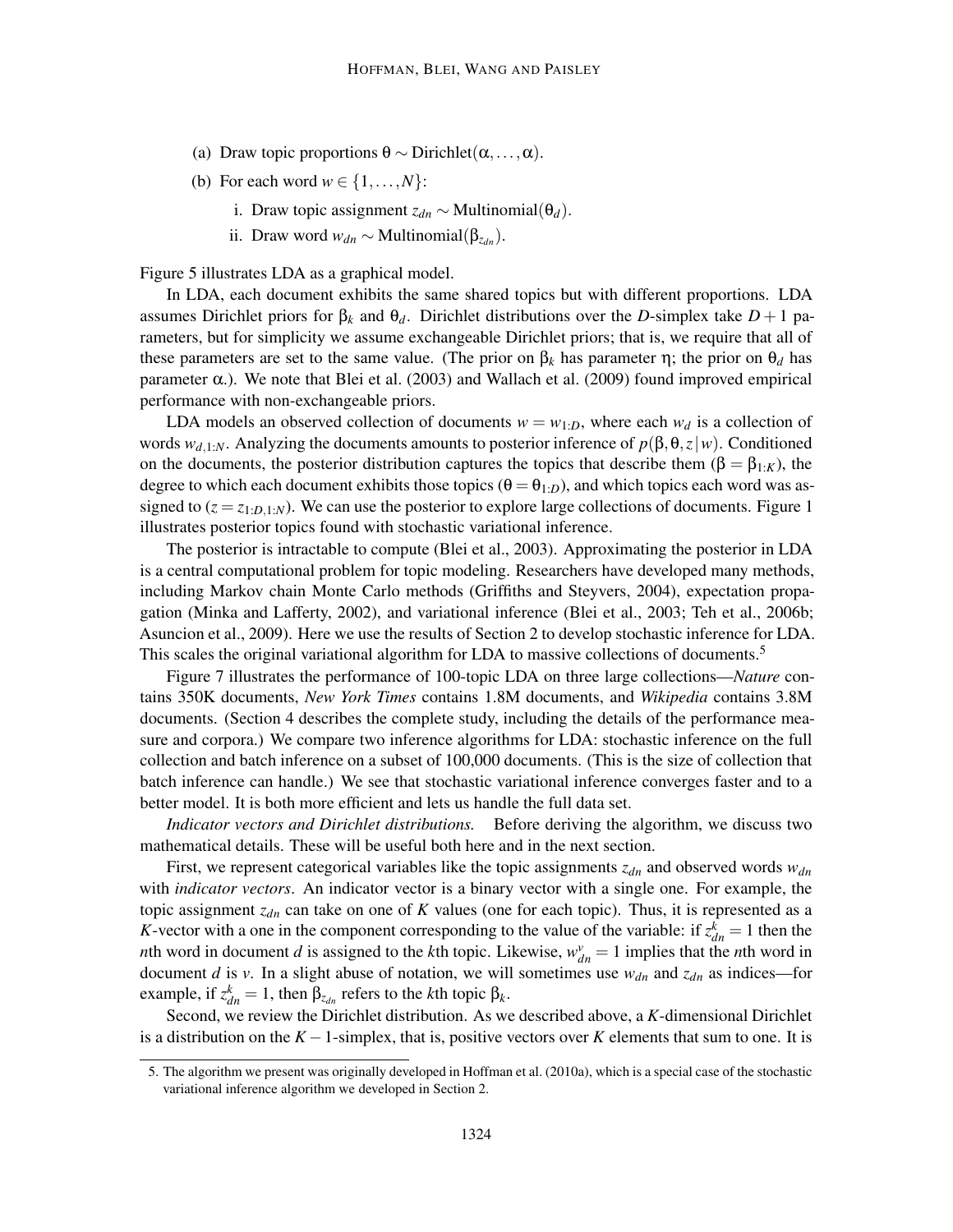parameterized by a positive *K*-vector γ,

$$
Dirichlet(\theta;\gamma)=\frac{\Gamma\left(\sum_{i=1}^K\gamma_i\right)}{\prod_{i=1}^K\Gamma(\gamma_i)}\prod_{i=1}^K\theta^{\gamma_i-1},
$$

where  $\Gamma(\cdot)$  is the Gamma function, which is a real-valued generalization of the factorial function. The expectation of the Dirichlet is its normalized parameter,

$$
\mathbb{E}[\theta_k \,|\, \gamma] = \frac{\gamma_k}{\sum_{i=1}^K \gamma_i}.
$$

The expectation of its log uses  $\Psi(\cdot)$ , which is the first derivative of the log Gamma function,

$$
\mathbb{E}[\log \theta_k | \gamma] = \Psi(\gamma_k) - \Psi\left(\sum_{i=1}^K \gamma_i\right). \tag{27}
$$

This can be derived by putting the Dirichlet in exponential family form, noticing that  $\log \theta$  is the vector of sufficient statistics, and computing its expectation by taking the gradient of the log-normalizer with respect to the natural parameter vector γ.

*Complete conditionals and variational distributions.* We specify the global and local variables of LDA to place it in the stochastic variational inference setting of Section 2. In topic modeling, the local context is a document *d*. The local observations are its observed words  $w_{d,1:N}$ . The local hidden variables are the topic proportions  $\theta_d$  and the topic assignments  $z_{d,1:N}$ . The global hidden variables are the topics  $\beta_{1:K}$ .

Recall from Section 2 that the complete conditional is the conditional distribution of a variable given all of the other variables, hidden and observed. In mean-field variational inference, the variational distributions of each variable are in the same family as the complete conditional.

We begin with the topic assignment *zdn*. The complete conditional of the topic assignment is a multinomial,

$$
p(z_{dn} = k | \theta_d, \beta_{1:K}, w_{dn}) \propto \exp\{\log \theta_{dk} + \log \beta_{k, w_{dn}}\}.
$$
 (28)

Thus its variational distribution is a multinomial  $q(z_{dn}) = \text{Multinomial}(\phi_{dn})$ , where the variational parameter  $\phi_{dn}$  is a point on the *K* − 1-simplex. Per the mean-field approximation, each observed word is endowed with a different variational distribution for its topic assignment, allowing different words to be associated with different topics.

The complete conditional of the topic proportions is a Dirichlet,

$$
p(\theta_d | z_d) = \text{Dirichlet}\left(\alpha + \sum_{n=1}^N z_{dn}\right). \tag{29}
$$

Since *zdn* is an indicator vector, the *k*th element of the parameter to this Dirichlet is the sum of the hyperparameter  $\alpha$  and the number of words assigned to topic  $k$  in document  $d$ . Note that, although we have assumed an exchangeable Dirichlet prior, when we condition on *z* the conditional  $p(\theta_d|z_d)$ is a non-exchangeable Dirichlet.

With this conditional, the variational distribution of the topic proportions is also Dirichlet  $q(\theta_d)$  = Dirichlet( $\gamma_d$ ), where  $\gamma_d$  is a *K*-vector Dirichlet parameter. There is a different variational Dirichlet parameter for each document, allowing different documents to be associated with different topics in different proportions.

These are local hidden variables. The complete conditionals only depend on other variables in the local context (i.e., the document) and the global variables; they do not depend on variables from other documents.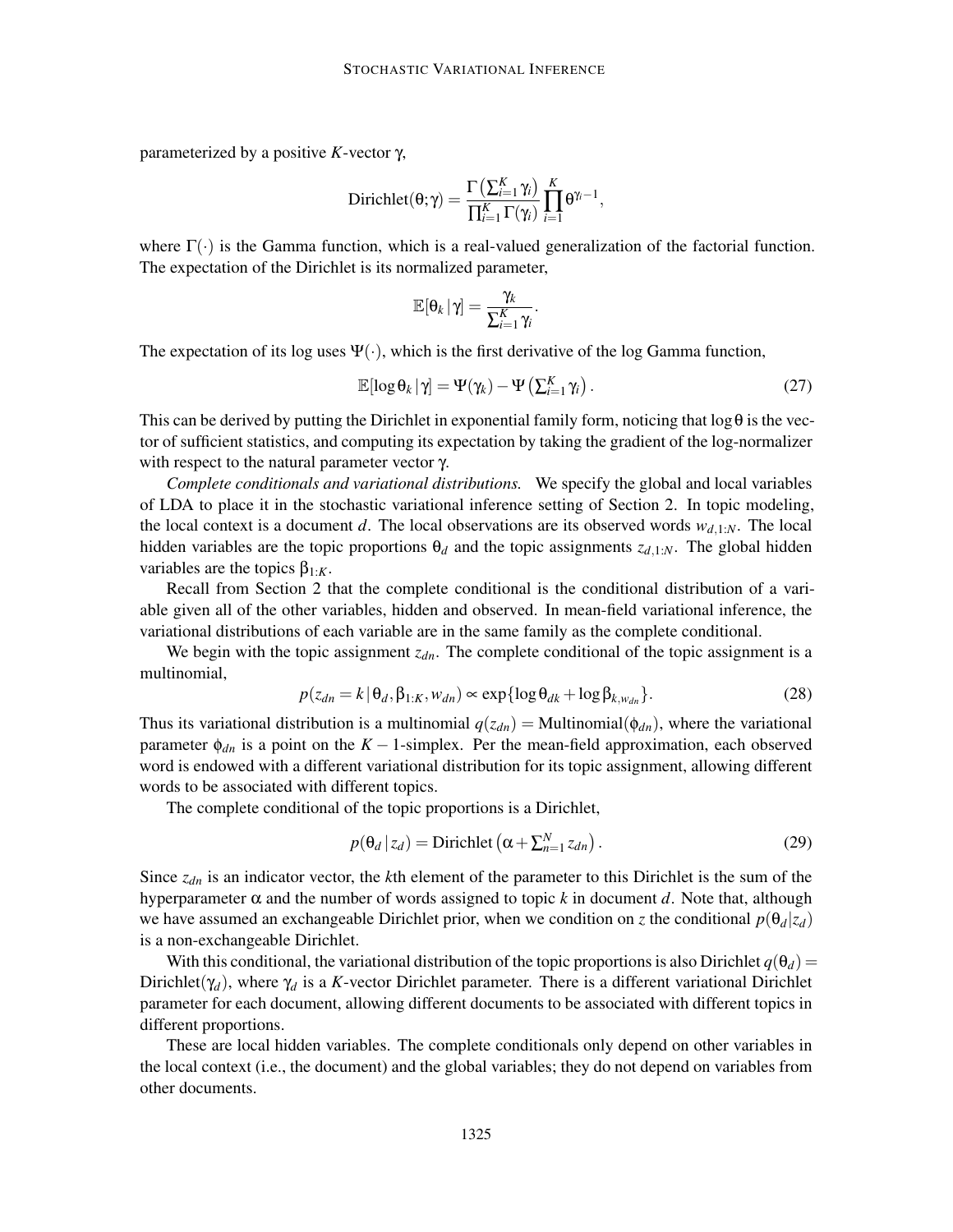Finally, the complete conditional for the topic  $β<sub>k</sub>$  is also a Dirichlet,

$$
p(\beta_k \mid z, w) = \text{Dirichlet}\left(\eta + \sum_{d=1}^D \sum_{n=1}^N z_{dn}^k w_{dn}\right). \tag{30}
$$

The *v*th element of the parameter to the Dirichlet conditional for topic *k* is the sum of the hyperparameter η and the number of times that the term *v* was assigned to topic *k*. This is a global variable—its complete conditional depends on the words and topic assignments of the entire collection.

The variational distribution for each topic is a *V*-dimensional Dirichlet,

$$
q(\beta_k) = \text{Dirichlet}(\lambda_k).
$$

As we will see in the next section, the traditional variational inference algorithm for LDA is inefficient with large collections of documents. The root of this inefficiency is the update for the topic parameter  $\lambda_k$ , which (from Equation 30) requires summing over variational parameters for every word in the collection.

*Batch variational inference.*

With the complete conditionals in hand, we now derive the coordinate ascent variational inference algorithm, that is, the batch inference algorithm of Figure 3. We form each coordinate update by taking the expectation of the natural parameter of the complete conditional. This is the stepping stone to stochastic variational inference.

The variational parameters are the global per-topic Dirichlet parameters  $\lambda_{1:K}$ , local per-document Dirichlet parameters  $\gamma_{1:D}$ , and local per-word multinomial parameters  $\phi_{1:D,1:N}$ . Coordinate ascent variational inference iterates between updating all of the local variational parameters (Equation 16) and updating the global variational parameters (Equation 15).

We update each document *d*'s local variational in a local coordinate ascent routine, iterating between updating each word's topic assignment and the per-document topic proportions,

$$
\phi_{dn}^k \quad \propto \quad \exp\left\{\Psi(\gamma_{dk}) + \Psi(\lambda_{k,w_{dn}}) - \Psi(\sum_{v}\lambda_{kv})\right\} \quad \text{for } n \in \{1,\dots,N\},\tag{31}
$$

$$
\gamma_d = \alpha + \sum_{n=1}^{N} \phi_{dn}.
$$
\n(32)

These updates derive from taking the expectations of the natural parameters of the complete conditionals in Equation 28 and Equation 29. (We then map back to the usual parameterization of the multinomial.) For the update on the topic assignment, we have used the Dirichlet expectations in Equation 27. For the update on the topic proportions, we have used that the expectation of an indicator is its probability,  $\mathbb{E}_q[z_{dn}^k] = \phi_{dn}^k$ .

After finding variational parameters for each document, we update the variational Dirichlet for each topic,

$$
\lambda_k = \eta + \sum_{d=1}^D \sum_{n=1}^N \phi_{dn}^k w_{dn}.
$$
\n(33)

This update depends on the variational parameters  $\phi$  from every document.

Batch inference is inefficient for large collections of documents. Before updating the topics  $\lambda_{1:K}$ , we compute the local variational parameters for every document. This is particularly wasteful in the beginning of the algorithm when, before completing the first iteration, we must analyze every document with randomly initialized topics.

*Stochastic variational inference*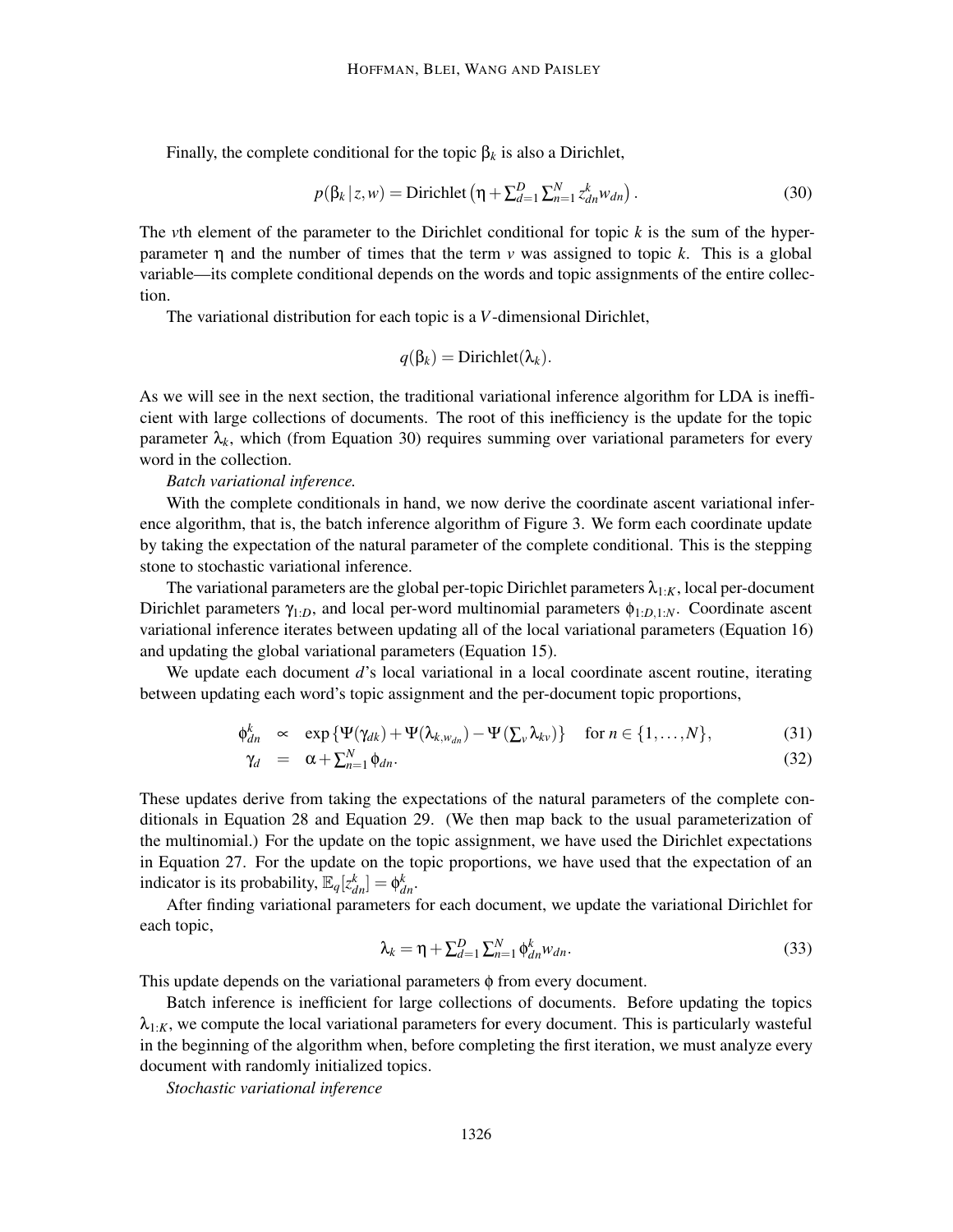1: Initialize  $\lambda^{(0)}$  randomly. 2: Set the step-size schedule  $\rho_t$  appropriately. 3: repeat 4: Sample a document  $w_d$  uniformly from the data set. 5: Initialize  $\gamma_{dk} = 1$ , for  $k \in \{1, \ldots, K\}$ . 6: repeat 7: For  $n \in \{1, ..., N\}$  set  $\phi_{dn}^k \propto \exp{\{\mathbb{E}[\log \theta_{dk}]+\mathbb{E}[\log \beta_{k,w_{dn}}]\}}, k \in \{1,\ldots,K\}.$ 8: Set  $\gamma_d = \alpha + \sum_n \phi_{dn}$ . 9: **until** local parameters  $\phi_{dn}$  and  $\gamma_d$  converge. 10: For  $k \in \{1, ..., K\}$  set intermediate topics  $\hat{\lambda}_k = \eta + D \sum_{n=1}^N$  $\oint_{dn}^k w_{dn}$ . 11: Set  $\lambda^{(t)} = (1 - \rho_t)\lambda^{(t-1)} + \rho_t\lambda$ . 12: until forever



Stochastic variational inference provides a scalable method for approximate posterior inference in LDA. The global variational parameters are the topic Dirichlet parameters  $\lambda_k$ ; the local variational parameters are the per-document topic proportion Dirichlet parameters γ*<sup>d</sup>* and the per-word topic assignment multinomial parameters φ*dn*.

We follow the general algorithm of Figure 4. Let  $\lambda^{(t)}$  be the topics at iteration *t*. At each iteration we sample a document *d* from the collection. In the local phase, we compute optimal variational parameters by iterating between updating the per-document parameters  $\gamma_d$  (Equation 32) and  $\phi_{d,1:N}$ (Equation 31). This is the same subroutine as in batch inference, though here we only analyze one randomly chosen document.

In the global phase we use these fitted local variational parameters to form intermediate topics,

$$
\hat{\lambda}_k = \eta + D \sum_{n=1}^N \phi_{dn}^k w_{dn}.
$$

This comes from applying Equation 33 to a hypothetical corpus containing *D* replicates of document *d*. We then set the topics at the next iteration to be a weighted combination of the intermediate topics and current topics,

$$
\lambda_k^{(t+1)} = (1 - \rho_t)\lambda_k^{(t)} + \rho_t \hat{\lambda}_k.
$$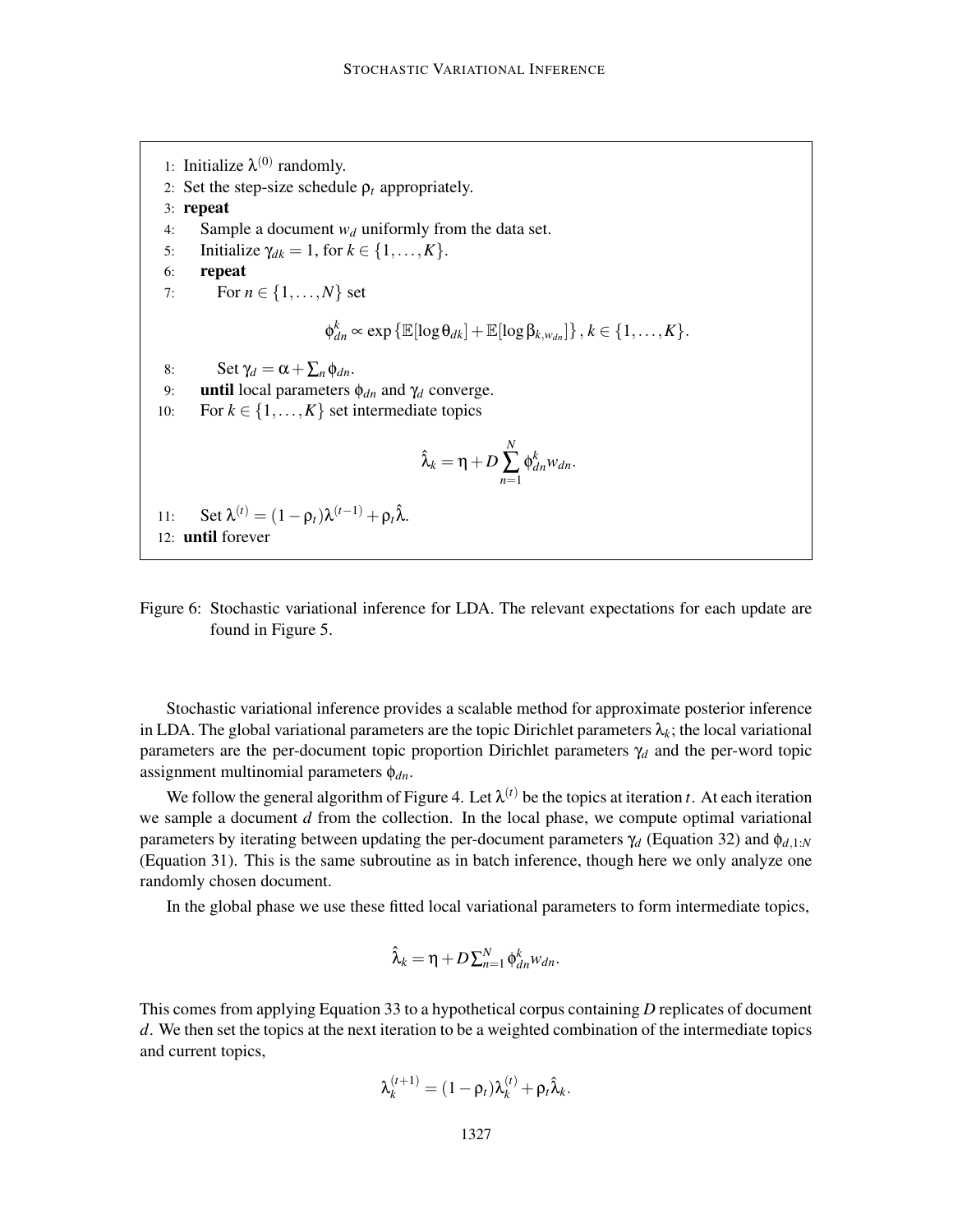

Figure 7: The per-word predictive log likelihood for a 100-topic LDA model on three large corpora. (Time is on the square root scale.) Stochastic variational inference on the full data converges faster and to a better place than batch variational inference on a reasonably sized subset. Section 4 gives the details of our empirical study.

Figure 6 gives the algorithm for stochastic variational inference for LDA.<sup>6</sup>

#### 3.3 Bayesian Nonparametric Topic Models with the HDP

Stochastic inference for LDA lets us analyze large collections of documents. One limitation of LDA, however, is that the number of topics is fixed in advance. Typically, researchers find the "best" number of topics with cross-validation (Blei et al., 2003). However, for very large data this approach is not practical. We can address this issue with a Bayesian nonparametric topic model, a model where the documents themselves determine the number of topics.

We derive stochastic variational inference for the Bayesian nonparametric variant of LDA, the hierarchical Dirichlet process (HDP) topic model. Like LDA, the HDP topic model is a mixedmembership model of text collections. However, the HDP assumes an "infinite" number of topics. Given a collection of documents, the posterior distribution of the hidden structure determines how many topics are needed to describe them. Further, the HDP is flexible in that it allows future data to exhibit new and previously unseen topics.

More broadly, stochastic variational inference for the HDP topic model demonstrates the possibilities of stochastic inference in the context of Bayesian nonparametric statistics. Bayesian nonparametrics gives us a collection of flexible models—mixture models, mixed-membership models, factor models, and models with more complex structure—which grow and expand with data (Hjort et al., 2010). Flexible and expanding models are particularly important when analyzing large data sets, where it is prohibitive to search for a specific latent structure (such as a number of topics or a tree structure of components) with cross-validation. Here we demonstrate how to use stochastic

$$
\lambda_{kv} - \eta \sim \text{Exponential}(D * 100/(KV)).
$$

<sup>6.</sup> This algorithm, as well as the algorithm for the HDP, specifies that we initialize the topics  $\lambda_k$  randomly. There are many ways to initialize the topics. We use an exponential distribution,

This gives a setting of  $\lambda$  similar to the one we would get by applying Equation 33 after randomly assigning words to topics in a corpus of size *D* with 100 words per document.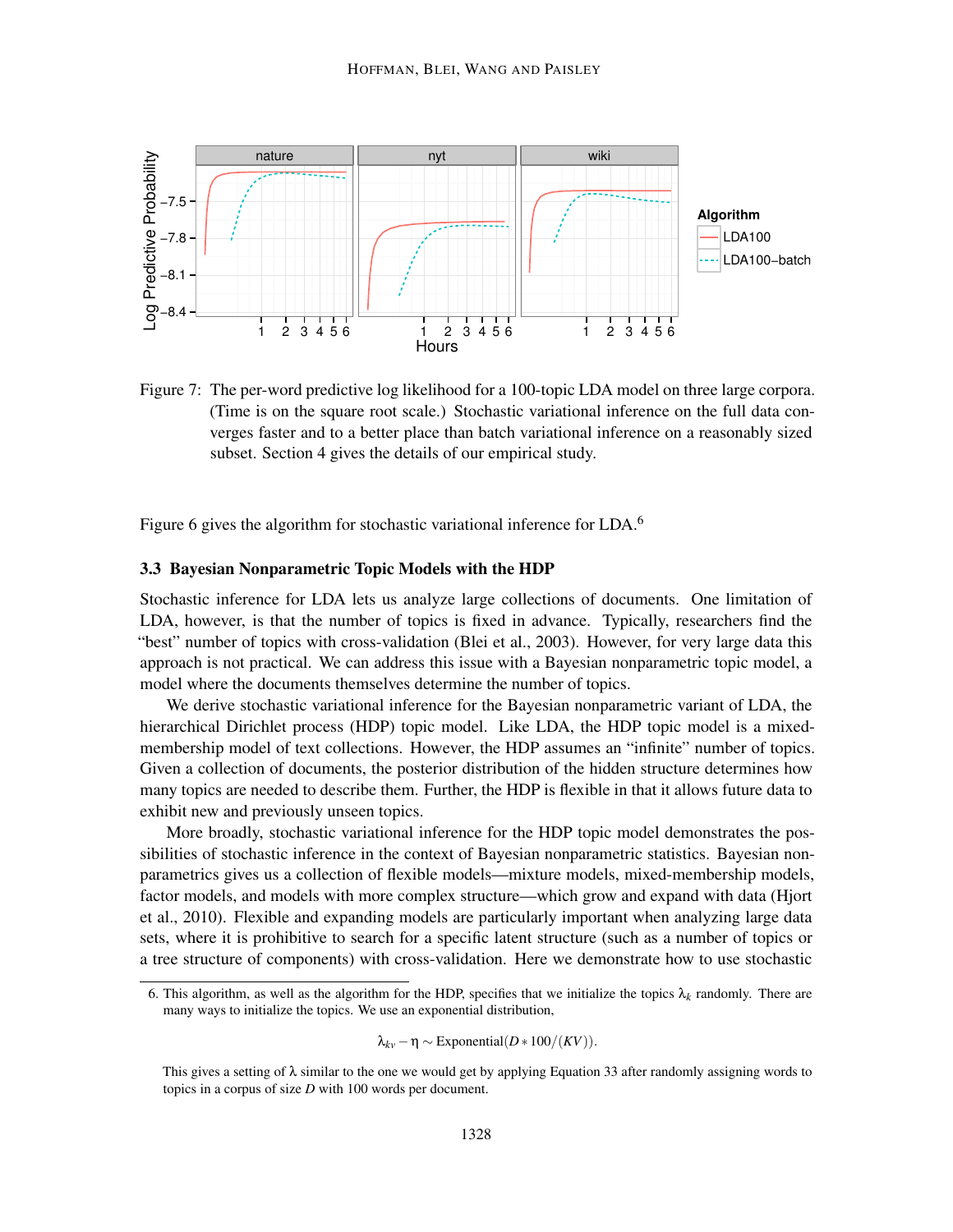inference in the context of a simple Bayesian nonparametric topic model. In other work, we built on this algorithm to give scalable inference methods for Bayesian nonparametric models of topic correlation (Paisley et al., 2012b) and tree structures of topics (Paisley et al., 2012c).

This section is organized as follows. We first give some background on the Dirichlet process and its definition via Sethuraman's stick breaking construction, which is a distribution on the infinite simplex. We then show how to use this construction to form the HDP topic model and how to use stochastic variational inference to approximate the posterior.<sup>7</sup>

*The stick-breaking construction of the Dirichlet process.* Bayesian nonparametric (BNP) methods use distributions of distributions, placing flexible priors on the shape of the data-generating density function. BNP models draw a distribution from that prior and then independently draw data from that random distribution. Data analysis proceeds by evaluating the posterior distribution of the (random) distribution from which the data were drawn. Because of the flexible prior, that posterior can potentially have mass on a wide variety of distribution shapes. For a reviews of BNP methods, see the edited volume of Hjort et al. (2010) and the tutorial of Gershman and Blei (2012).

The most common BNP prior is the *Dirichlet process* (DP). The Dirichlet process is parameterized by a *base distribution G*<sup>0</sup> (which may be either continuous or discrete) and a non-negative scaling factor  $\alpha$ . These are used to form a distribution over discrete distributions, that is, over distributions that place their mass on a countably infinite set of atoms. The locations of the atoms are independently drawn from the base distribution  $G_0$  and the closeness of the probabilities to  $G_0$  is determined by the scaling factor  $\alpha$ . When  $\alpha$  is small, more mass is placed on fewer atoms, and the draw will likely look very different from  $G_0$ ; when  $\alpha$  is large, the mass is spread around many atoms, and the draw will more closely resemble the base distribution.

There are several representations of the Dirichlet process. For example, it is a normalized gamma process (Ferguson, 1973), and its marginalization gives the Chinese restaurant process (Pitman, 2002). We will focus on its definition via Sethuraman's stick breaking construction (Sethuraman, 1994). The stick-breaking construction explicitly defines the distribution of the probabilities that make up a random discrete distribution. It is the gateway to variational inference in Bayesian nonparametric models (Blei and Jordan, 2006).

Let  $G \sim DP(\alpha, G_0)$  be drawn from a Dirichlet process prior. It is a discrete distribution with mass on an infinite set of atoms. Let  $\beta_k$  be the atoms in this distribution and  $\sigma_k$  be their corresponding probabilities. We can write *G* as

$$
G=\sum_{k=1}^\infty \sigma_k\delta_{\beta_k}.
$$

The atoms are drawn independently from  $G_0$ . The stick-breaking construction specifies the distribution of their probabilities.

The stick-breaking construction uses an infinite collection of beta-distributed random variables. Recall that the beta is a distribution on  $(0,1)$  and define the following collection,

$$
v_i \sim \text{Beta}(1,\alpha) \quad i \in \{1,2,3,\ldots\}.
$$

These variables combine to form a point on the infinite simplex. Imagine a stick of unit length. Break off the proportion of the stick given by  $v_1$ , call it  $\sigma_1$ , and set it aside. From the remainder (of length  $1 - \sigma_1$ ) break off the proportion given by *v*<sub>2</sub>, call it  $\sigma_2$ , and set it aside. The remainder of

<sup>7.</sup> This algorithm first appeared in Wang et al. (2011). Here we place it in the more general context of Section 2 and relate it to stochastic inference for LDA.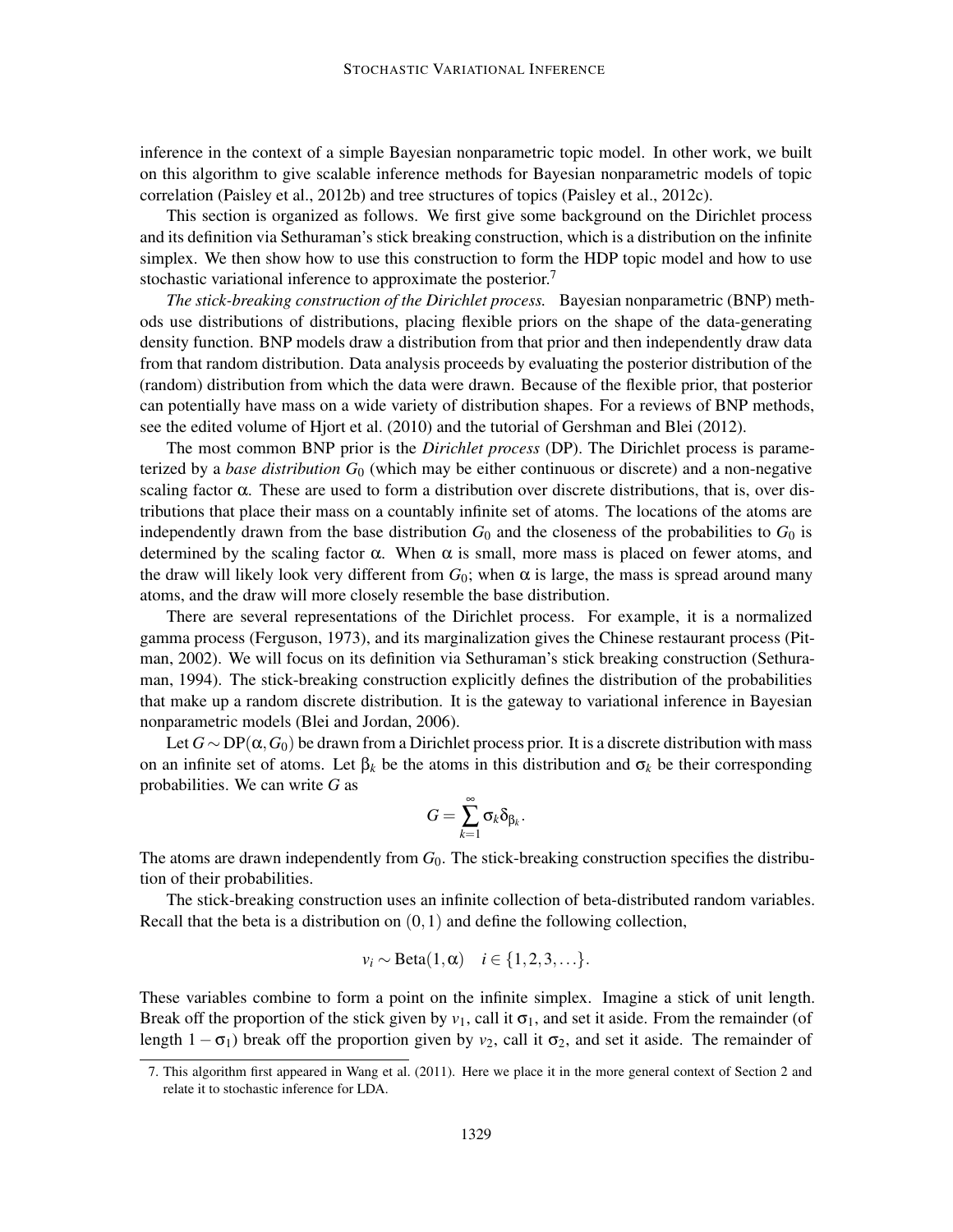the stick is now  $1 - \sigma_2 - \sigma_1 = (1 - v_1)(1 - v_2)$ . Repeat this process for the infinite set of  $v_i$ . The resulting stick lengths σ*<sup>i</sup>* will sum to one.

More formally, we define the function  $\sigma_i$  to take the collection of realized  $v_i$  variables and to return the stick length of the *i*th component,

$$
\sigma_i(v) = v_i \prod_{j=1}^{i-1} (1 - v_j),
$$

and note that  $\sum_{i=1}^{\infty} \sigma_i(v) = 1$ . We call *v<sub>i</sub>* the *i*th *breaking proportion*.

Combining these steps, we form the distribution *G* according to the following process,

$$
\beta_i \sim G_0 \quad i \in \{1, 2, 3, \ldots\},
$$
  
\n
$$
\begin{aligned}\n v_i &\sim \text{Beta}(1, \alpha) \quad i \in \{1, 2, 3, \ldots\}, \\
G &= \sum_{i=1}^{\infty} \sigma_i(v) \delta_{\beta_i}.\n \end{aligned}
$$

In the random distribution *G* the *i*th atom  $\beta_i$  is an independent draw from  $G_0$  and it has probability given by the *i*th stick length  $\sigma_i(v)$ . Sethuraman (1994) showed that the distribution of *G* is  $DP(\alpha, G_0)$ .

The most important property of *G* is the "clustering" property. Even though *G* places mass on a countably infinite set of atoms, *N* draws from *G* will tend to exhibit only a small number of them. (How many depends on the scalar  $\alpha$ , as we described above.) Formally, this is most easily seen via other perspectives on the DP (Ferguson, 1973; Blackwell and MacQueen, 1973; Pitman, 2002), though it can be seen intuitively with the stick-breaking construction. The intuition is that as  $\alpha$  gets smaller more of the stick is absorbed in the first break locations because the breaking proportions are drawn from Beta $(1, \alpha)$ . Thus, those atoms associated with the first breaks of the stick will have larger mass in the distribution *G*, and that in turn encourages draws from the distribution to realize fewer individual atoms. In general, the first break locations tend to be larger than the later break locations. This property is called *size biasedness*.

*The HDP topic model.* We now construct a Bayesian nonparametric topic model that has an "infinite" number of topics. The hierarchical Dirichlet process topic model couples a set of document-level DPs via a single top-level DP (Teh et al., 2006a). The base distribution *H* of the top-level DP is a symmetric Dirichlet over the vocabulary simplex—its atoms are topics. We draw once from this DP,  $G_0 \sim DP(\omega, H)$ . In the second level, we use  $G_0$  as a base measure to a documentlevel DP, *G<sup>d</sup>* ∼ DP(α,*G*0). We draw the words of each document *d* from topics from *Gd*. The consequence of this two-level construction is that all documents share the same collection of topics but exhibit them with different proportions.

We construct the HDP topic model using a stick-breaking construction at each level—one at the document level and one at the corpus level. $8$  The generative process of the HDP topic model is as follows.

- 1. Draw an infinite number of topics, β*<sup>k</sup>* ∼ Dirichlet(η) for *k* ∈ {1,2,3,...}.
- 2. Draw corpus breaking proportions,  $v_k \sim \text{Beta}(1, \omega)$  for  $k \in \{1, 2, 3, ...\}$ .
- 3. For each document *d*:

<sup>8.</sup> See the original HDP paper of Teh et al. (2006a) for other constructions of the HDP—the random measure construction, the construction by the Chinese restaurant franchise, and an alternative stick-breaking construction. This construction was mentioned by Fox et al. (2008). We used it for the HDP in Wang et al. (2011).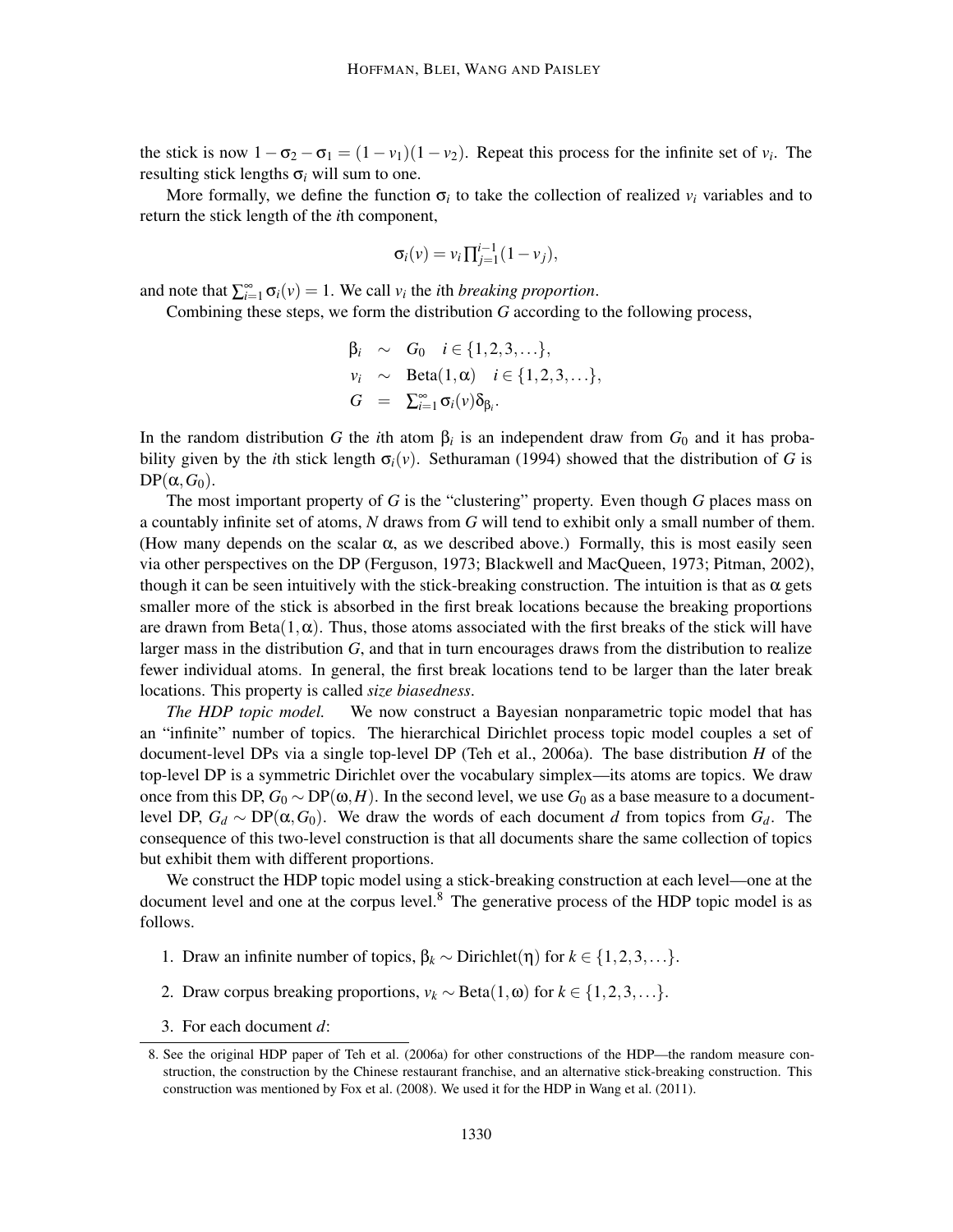- (a) Draw document-level topic indices,  $c_{di} \sim \text{Multinomial}(\sigma(v))$  for  $i \in \{1, 2, 3, ...\}$ .
- (b) Draw document breaking proportions,  $\pi_{di} \sim \text{Beta}(1, \alpha)$  for  $i \in \{1, 2, 3, ...\}$ .
- (c) For each word *n*:
	- i. Draw topic assignment  $z_{dn} \sim \text{Multinomial}(\sigma(\pi_d)).$
	- ii. Draw word  $w_n \sim \text{Multinomial}(\beta_{c_{d,z_{dn}}}).$

Figure 8 illustrates this process as a graphical model.

In this construction, topics β*<sup>k</sup>* are drawn as in LDA (Step 1). Corpus-level breaking proportions *v* (Step 2) define a probability distribution on these topics, which indicates their relative prevalence in the corpus. At the document level, breaking proportions  $\pi_d$  create a set of probabilities (Step 3b) and topic indices  $c_d$ , drawn from  $\sigma(v)$ , attach each document-level stick length to a topic (Step 3a). This creates a document-level distribution over topics, and words are then drawn as for LDA (Step 3c).

The posterior distribution of the HDP topic model gives a mixed-membership decomposition of a corpus where the number of topics is unknown in advance and unbounded. However, it is not possible to compute the posterior. Approximate posterior inference for BNP models in general is an active field of research (Escobar and West, 1995; Neal, 2000; Blei and Jordan, 2006; Teh et al., 2007).

The advantage of our construction over others is that it meets the conditions of Section 2. All the complete conditionals are in exponential families in closed form, and it neatly separates global variables from local variables. The global variables are topics and corpus-level breaking proportions; the local variables are document-level topic indices and breaking proportions. Following the same procedure as for LDA, we now derive stochastic variational inference for the HDP topic model.

*Complete conditionals and variational distributions.* We form the complete conditional distributions of all variables in the HDP topic model. We begin with the latent indicator variables,

$$
p(z_{dn}^i = 1 | \pi_d, \beta_{1:K}, w_{dn}, c_d) \propto \exp\{\log \sigma_i(\pi_d) + \sum_{k=1}^{\infty} c_{di}^k \log \beta_{k, w_{dn}}\},
$$
  
\n
$$
p(c_{di}^k = 1 | v, \beta_{1:K}, w_d, z_d) \propto \exp\{\log \sigma_k(v) + \sum_{n=1}^N z_{dn}^i \log \beta_{k, w_{dn}}\}.
$$

Note the interaction between the two levels of latent indicators. In LDA the *i*th component of the topic proportions points to the *i*th topic. Here we must account for the topic index *cdi*, which is a random variable that points to one of the topics.

This interaction between indicators is also seen in the conditionals for the topics,

$$
p(\beta_k|z,c,w) = \text{Dirichlet}\left(\eta + \sum_{d=1}^D \sum_{i=1}^\infty c_{di}^k \sum_{n=1}^N z_{dn}^i w_{dn}\right).
$$

The innermost sum collects the sufficient statistics for words in the *d*th document that are allocated to the *i*th local component index. However, these statistics are only kept when the *i*th topic index *cdi* points to the *k*th global topic.

The full conditionals for the breaking proportions follow those of a standard stick-breaking construction (Blei and Jordan, 2006),

$$
p(v_k|c) = \text{Beta}\left(1 + \sum_{d=1}^D \sum_{i=1}^\infty c_{di}^k, \omega + \sum_{d=1}^D \sum_{i=1}^\infty \sum_{j>k} c_{di}^j\right),
$$
  

$$
p(\pi_{di}|z_d) = \text{Beta}\left(1 + \sum_{n=1}^N z_{dn}^j, \alpha + \sum_{n=1}^N \sum_{j>i} z_{dn}^j\right).
$$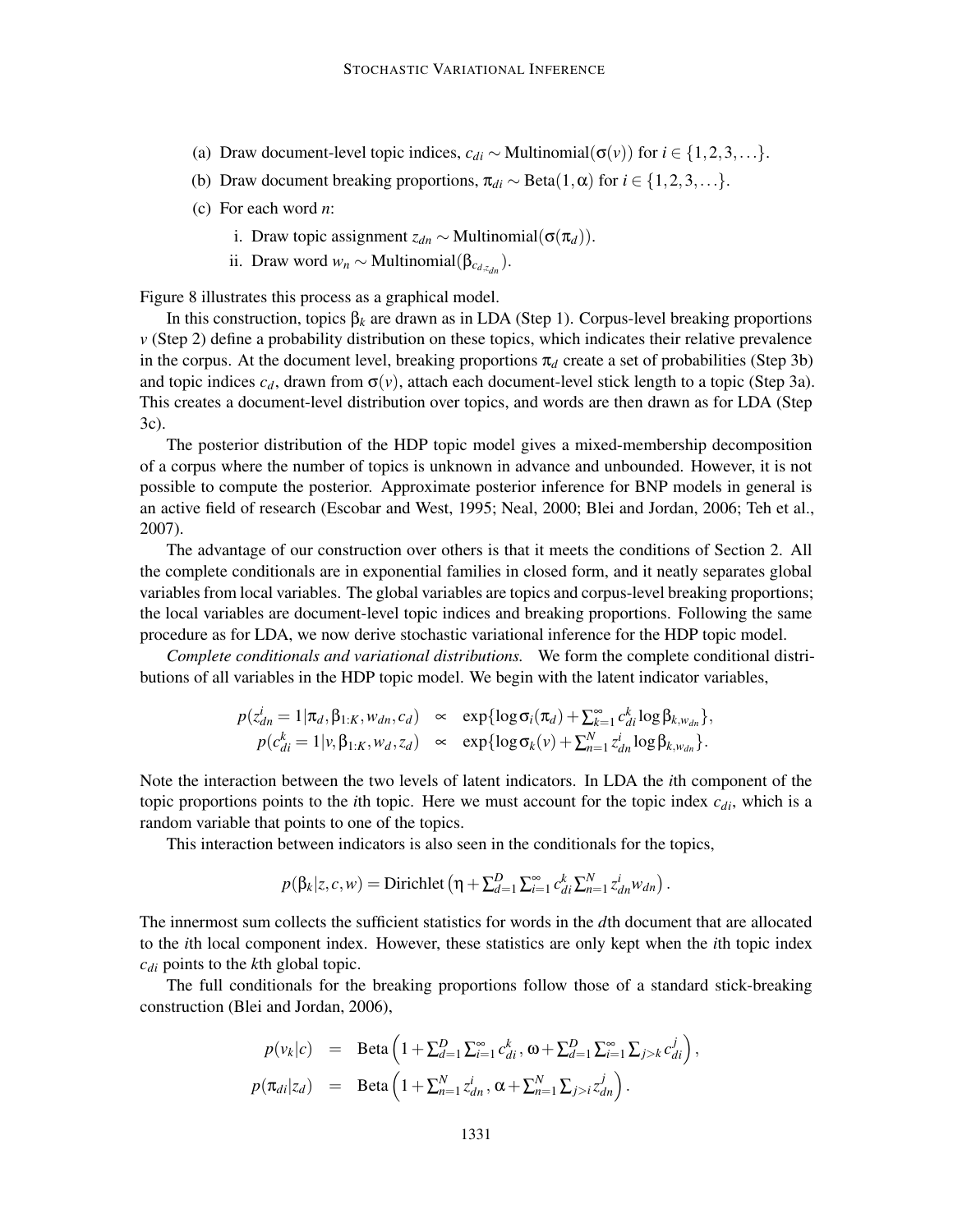The complete conditionals for all the latent variables are all in the same family as their corresponding distributions in the generative process. Accordingly, we will define the variational distributions to be in the same family. However, the main difference between BNP models and parametric models is that BNP models contain an infinite number of hidden variables. These cannot be completely represented in the variational distribution as this would require optimizing an infinite number of variational parameters. We solve this problem by truncating the variational distribution (Blei and Jordan, 2006). At the corpus level, we truncate at *K*, fitting posteriors to *K* breaking points, *K* topics, and allowing the topic pointer variables to take on one of *K* values. At the document level we truncate at *T*, fitting *T* breaking proportions, *T* topic pointers, and letting the topic assignment variable take on one of *T* values. Thus the variational family is,

$$
q(\beta, v, z, \pi) = \left(\prod_{k=1}^K q(\beta_k | \lambda_k) q(v_k | a_k)\right) \left(\prod_{d=1}^D \prod_{i=1}^T q(c_{di} | \zeta_{di}) q(\pi_{di} | \gamma_{di}) \prod_{n=1}^N q(z_{dn} | \phi_{dn})\right)
$$

We emphasize that this is not a finite model. With truncation levels set high enough, the variational posterior will use as many topics as the posterior needs, but will not necessarily use all *K* topics to explain the observations. (If *K* is set too small then the truncated variational distribution will use all of the topics, but this problem can be easily diagnosed and corrected.) Further, a particular advantage of this two-level stick-breaking distribution is that the document truncation *T* can be much smaller than *K*. Though there may be hundreds of topics in a large corpus, we expect each document will only exhibit a small subset of them.

*Stochastic variational inference for HDP topic models.* From the complete conditionals, batch variational inference proceeds by updating each variational parameter using the expectation of its conditional distribution's natural parameter. In stochastic inference, we sample a data point, update its local parameters as for batch inference, and then update the global variables.

To update the global topic parameters, we again form intermediate topics with the sampled document's optimized local parameters,

$$
\hat{\lambda}_k = \eta + D \sum_{i=1}^T \mathbb{E}_q[c_{di}^k] \sum_{n=1}^N \mathbb{E}_q[z_{dn}^i] w_{dn}.
$$

We then update the global variational parameters by taking a step in the direction of the stochastic natural gradient

$$
\lambda^{(t+1)} = (1 - \rho_t)\lambda^{(t)} + \rho_t \hat{\lambda}_k.
$$

This mirrors the update for LDA.

The other global variables in the HDP are the corpus-level breaking proportions  $v_k$ , each of which is associated with a set of beta parameters  $a_k = (a_k^{(1)})$  $a_k^{(1)}, a_k^{(2)}$  $\binom{2}{k}$  for its variational distribution. Using the same randomly selected document and optimized variational parameters as above, first construct the two-dimensional vector

$$
\hat{a}_k = \left(1 + D\sum_{i=1}^T \mathbb{E}_q[c_{di}^k], \omega + D\sum_{i=1}^T \sum_{j=k+1}^K \mathbb{E}_q[c_{di}^j]\right).
$$

Then, update the parameters

$$
a_k^{(t+1)} = (1 - \rho_t)a_k^{(t)} + \rho_t \hat{a}_k.
$$

Note that we use the truncations *K* and *T*. Figure 8 summarizes the complete conditionals, variational parameters, and relevant expectations for the full algorithm. Figure 9 gives the stochastic variational inference algorithm for the HDP topic model.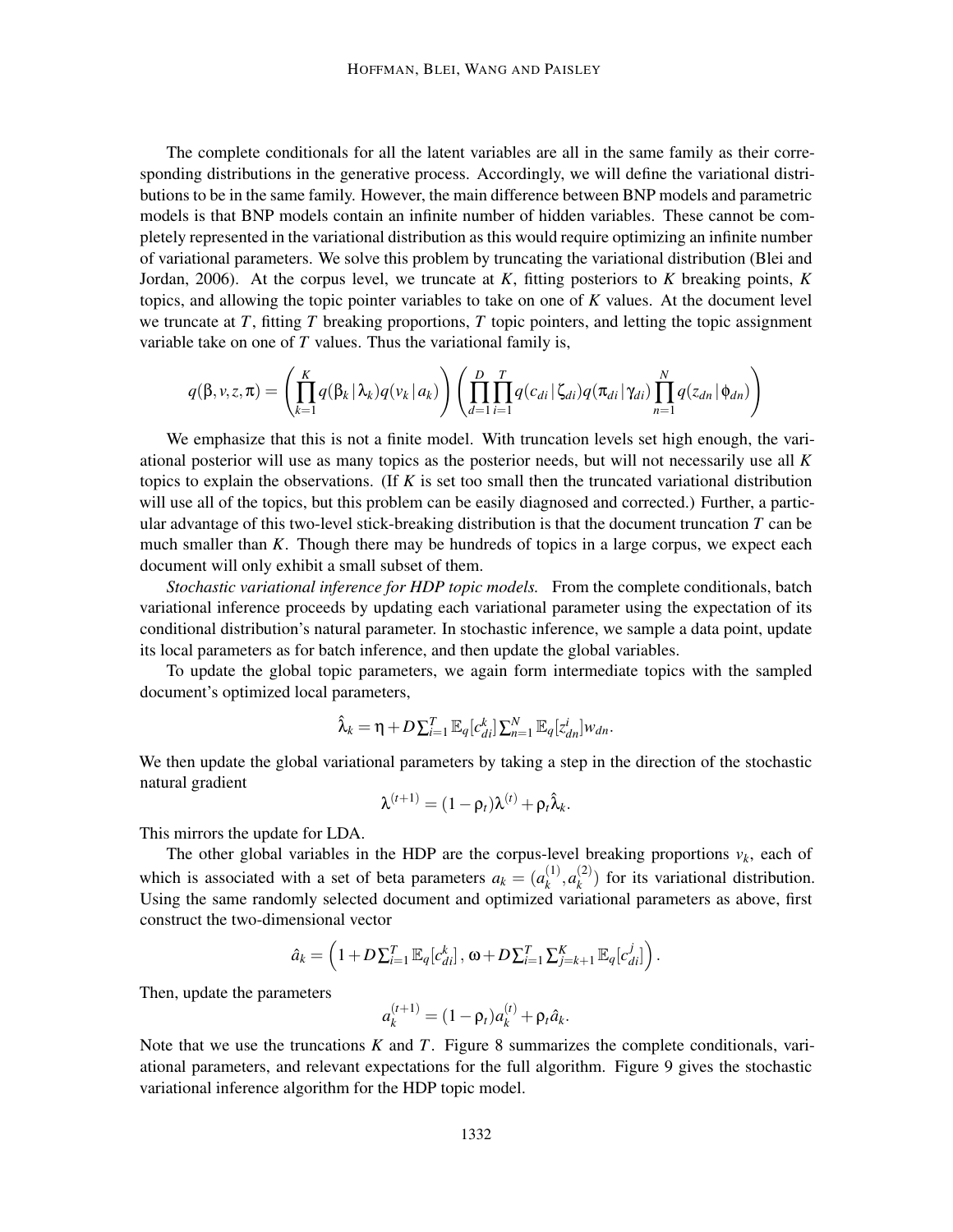

Figure 8: A graphical model for the HDP topic model, and a summary of its variational inference algorithm. Figure 8: A graphical model for the HDP topic model, and a summary of its variational inference algorithm.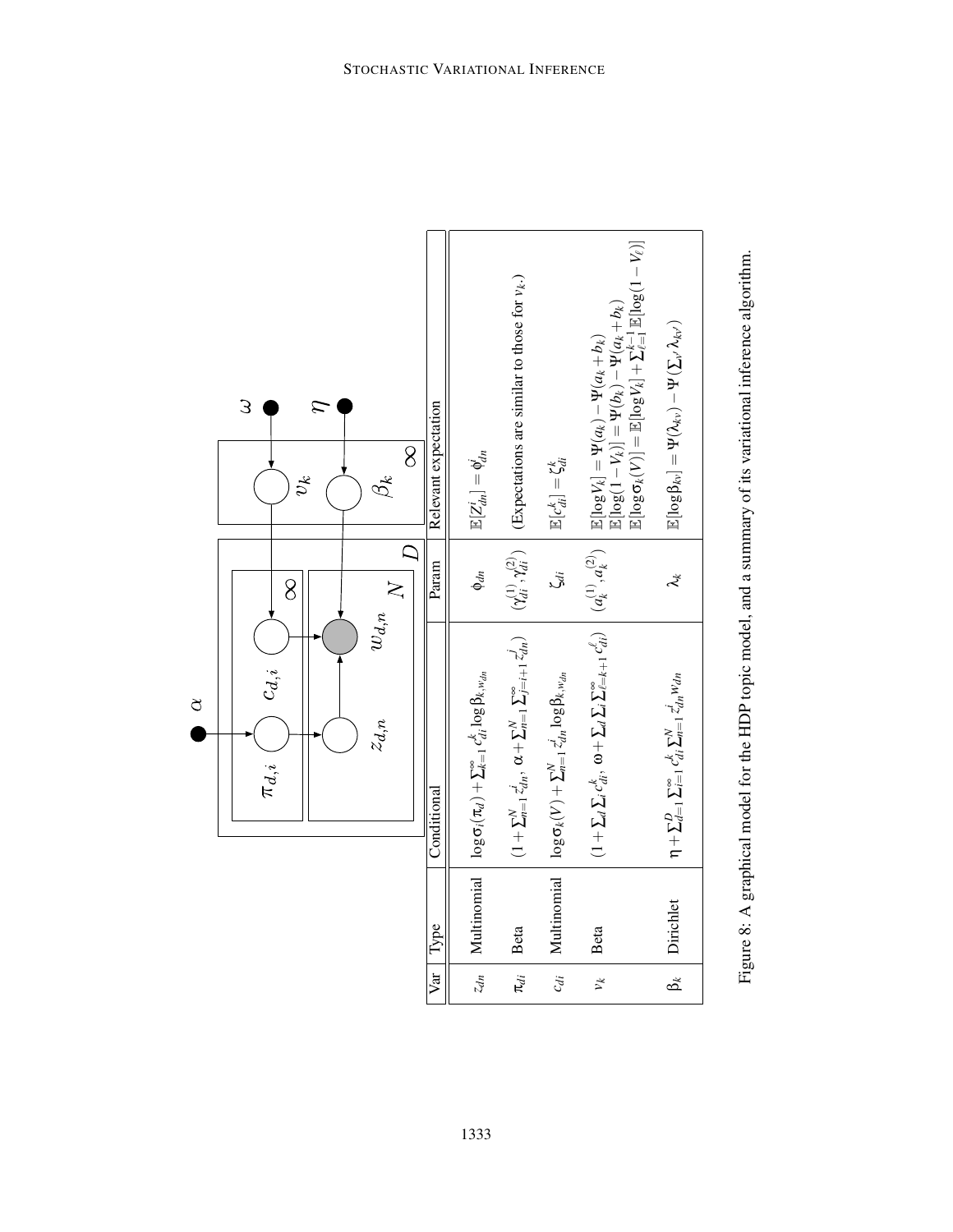1: Initialize  $\lambda^{(0)}$  randomly. Set  $a^{(0)} = 1$  and  $b^{(0)} = \omega$ . 2: Set the step-size schedule  $\rho_t$  appropriately. 3: repeat 4: Sample a document *w<sup>d</sup>* uniformly from the data set. 5: For  $i \in \{1, \ldots, T\}$  initialize  $\zeta_{di}^k \propto \exp\{\sum_{n=1}^N \mathbb{E}[\log \beta_{k,w_{dn}}]\}, k \in \{1,\ldots,K\}.$ 6: For  $n \in \{1, \ldots, N\}$  initialize  $\phi_{dn}^i \propto \exp\left\{\sum_{k=1}^K \zeta_{di}^k \mathbb{E}[\log \beta_{k,w_{dn}}] \right\}, i \in \{1, \ldots, T\}.$ 7: repeat 8: For  $i \in \{1, ..., T\}$  set  $\gamma_{di}^{(1)} = 1 + \sum_{n=1}^{N} \phi_{dn}^{i},$  $\gamma_{di}^{(2)}=\alpha+\sum_{n=1}^{N}\sum_{j=i+1}^{T}\phi_{di}^{j}$ *dn*  $\zeta_{di}^k \propto \exp\left\{\mathbb{E}[\log \sigma_k(V)] + \sum_{n=1}^N \phi_{dn}^i \mathbb{E}[\log \beta_{k,w_{dn}}]\right\}, k \in \{1, \ldots, K\}.$ 9: For  $n \in \{1, ..., N\}$  set  $\phi_{dn}^i \propto \exp\left\{\mathbb{E}[\log \sigma_i(\pi_d)] + \sum_{k=1}^K \zeta_{di}^k \mathbb{E}[\log \beta_{k,w_{dn}}]\right\}, i \in \{1,\ldots,T\}.$ 10: until local parameters converge. 11: For  $k \in \{1, ..., K\}$  set intermediate topics  $\hat{\lambda}_{kv} = \eta + D \sum_{i=1}^{T} \zeta_{di}^{k} \sum_{n=1}^{N} \phi_{dn}^{i} w_{dn}$  $\hat{a}_k = 1 + D \sum_{i=1}^T \zeta_{di}^k$  $\hat{b}_k = \omega + D \sum_{i=1}^T \sum_{\ell=k+1}^K \zeta_{di}^{\ell}.$ 12: Set  $\lambda^{(t)} = (1 - \rho_t)\lambda^{(t-1)} + \rho_t\hat{\lambda},$  $a^{(t)} = (1 - \rho_t) a^{(t-1)} + \rho_t \hat{a},$  $b^{(t)} = (1 - \rho_t) b^{(t-1)} + \rho_t \hat{b}.$ 13: until forever

Figure 9: Stochastic variational inference for the HDP topic model. The corpus-level truncation is *K*; the document-level truncation as *T*. Relevant expectations are found in Figure 8.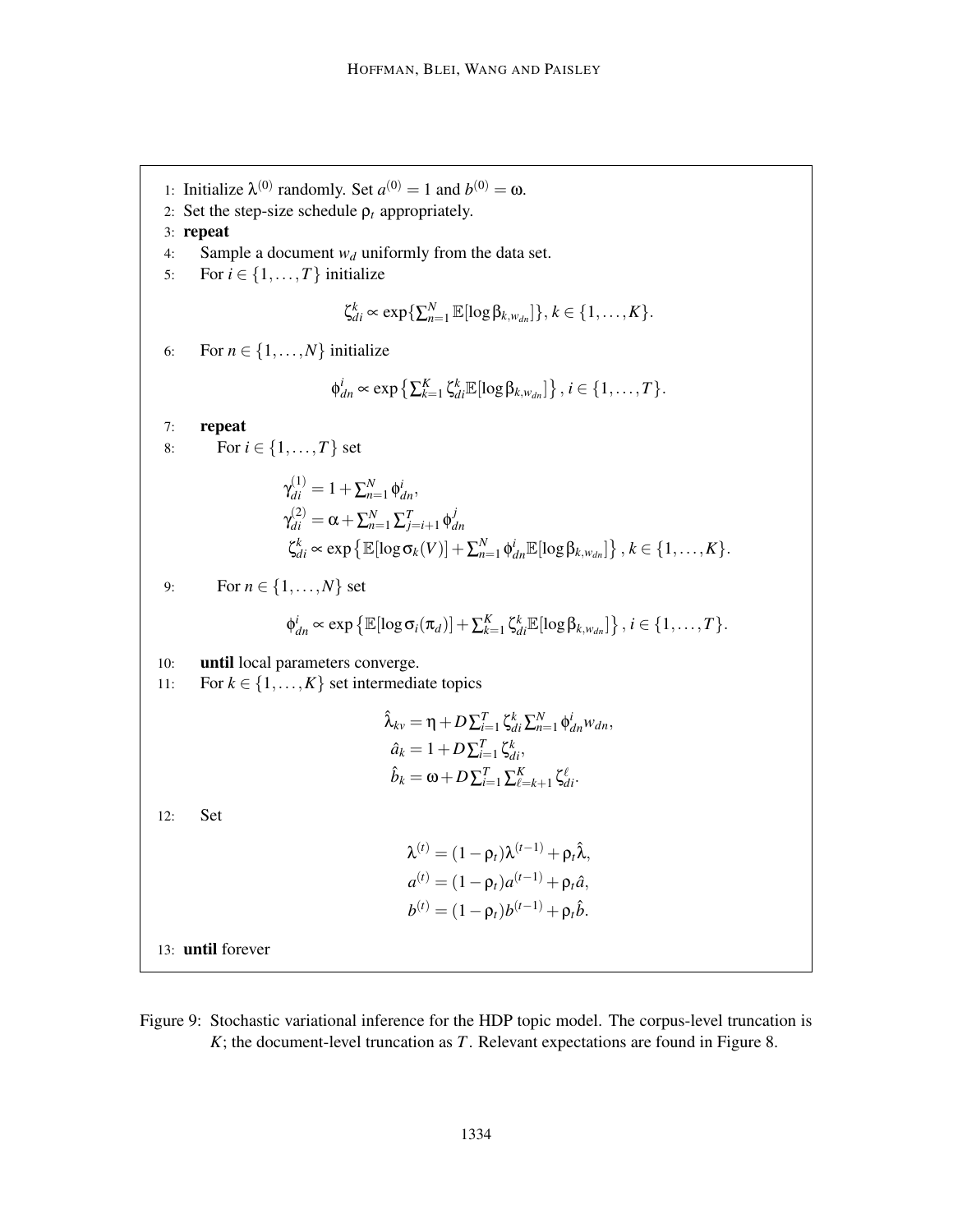

Figure 10: The per-word predictive log likelihood for an HDP model on three large corpora. (Time is on the square root scale.) As for LDA, stochastic variational inference on the full data converges faster and to a better place than batch variational inference on a reasonably sized subset. Section 4 gives the details of our empirical study.

*Stochastic inference versus batch inference for the HDP.* Figure 10 illustrates the performance of the HDP topic model on the same three large collections as in Figure 7. As with LDA, stochastic variational inference for the HDP converges faster and to a better model.

#### 4. Empirical Study

In this section we study the empirical performance and effectiveness of stochastic variational inference for latent Dirichlet allocation (LDA) and the hierarchical Dirichlet process (HDP) topic model. With these algorithms, we can apply and compare these models with very large collections of documents. We also investigate how the forgetting rate κ and mini-batch size *S* influence the algorithms. Finally, we compare stochastic variational inference to the traditional batch variational inference algorithm.<sup>9</sup>

*Data.* We evaluated our algorithms on three collections of documents. For each collection, we computed a vocabulary by removing stop words, rare words, and very frequent words. The data are as follows.

- *Nature*: This collection contains 350,000 documents from the journal *Nature* (spanning the years 1869–2008). After processing, it contains 58M observed words from a vocabulary of 4,200 terms.
- *New York Times*: This collection contains 1.8M documents from the *New York Times* (spanning the years 1987–2007). After processing, this data contains 461M observed words from a vocabulary of 8,000 terms.

<sup>9.</sup> We implemented all algorithms in Python using the NumPy and SciPy packages, making the implementations as similar as possible. Links to these implementations are available on the web at http://www.cs.princeton.edu/ ~blei/topicmodeling.html.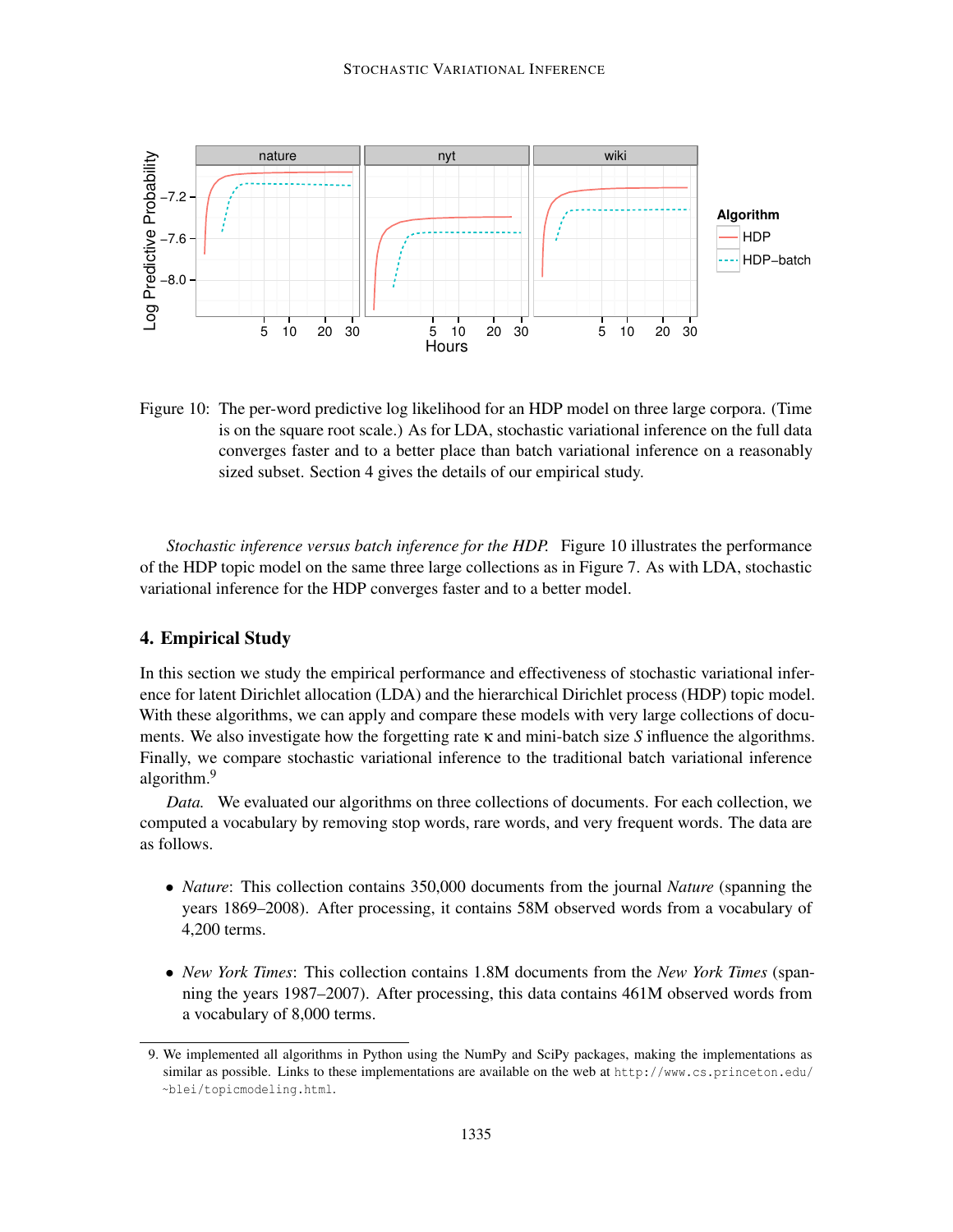• *Wikipedia*: This collections contains 3.8M documents from Wikipedia. After processing, it contains 482M observed words from a vocabulary of 7,700 terms.

For each collection, we set aside a test set of 10,000 documents for evaluating model fitness; these test sets were not given to the algorithms for training.

*Evaluating model fitness.* We evaluate how well a model fits the data with the predictive distribution (Geisser, 1975). We are given a corpus and estimate its topics. We then are given part of a test document, which we use to estimate that document's topic proportions. Combining those topic proportions with the topics, we form a predictive distribution over the vocabulary. Under this predictive distribution, a better model will assign higher probability to the held-out words.

In more detail, we divide each test document's words *w* into a set of observed words *w*obs and held-out words  $w_{ho}$ , keeping the sets of unique words in  $w_{obs}$  and  $w_{ho}$  disjoint. We approximate the posterior distribution of topics  $\beta$  implied by the training data  $\mathcal{D}$ , and then use that approximate posterior to estimate the predictive distribution  $p(w_{\text{new}} | w_{\text{obs}}, \mathcal{D})$  of a new held-out word  $w_{\text{new}}$  from the test document. Finally, we evaluate the log probability of the words in  $w_{\text{ho}}$  under this distribution.

This metric was used in Teh et al. (2007) and Asuncion et al. (2009). Unlike previous methods, like held-out perplexity (Blei et al., 2003), evaluating the predictive distribution avoids comparing bounds or forming approximations of the evaluation metric. It rewards a good predictive distribution, however it is computed.

Operationally, we use the training data to compute variational Dirichlet parameters for the topics. We then use these parameters with the observed test words  $w_{obs}$  to compute the variational distribution of the topic proportions. Taking the inner product of the expected topics and the expected topic proportions gives the predictive distribution.

To see this is a valid approximation, note the following for a *K*-topic LDA model,

$$
p(w_{\text{new}} | \mathcal{D}, w_{\text{obs}}) = \int \int (\sum_{k=1}^{K} \theta_k \beta_{k, w_{\text{new}}}) p(\theta | w_{\text{obs}}, \beta) p(\beta | \mathcal{D}) d\theta d\beta
$$
  
\n
$$
\approx \int \int (\sum_{k=1}^{K} \theta_k \beta_{k w_{\text{new}}}) q(\theta) q(\beta) d\theta d\beta
$$
  
\n
$$
= \sum_{k=1}^{K} \mathbb{E}_q[\theta_k] \mathbb{E}_q[\beta_{k, w_{\text{new}}}],
$$

where  $q(\beta)$  depends on the training data  $\mathcal D$  and  $q(\theta)$  depends on  $q(\beta)$  and  $w_{\text{obs}}$ . The metric independently evaluates each held out word under this distribution. In the HDP, the reasoning is identical. The differences are that the topic proportions are computed via the two-level variational stick-breaking distribution and *K* is the truncation level of the approximate posterior.

*Setting the learning rate.* Stochastic variational inference introduces several parameters in setting the learning rate schedule (see Equation 26). The forgetting rate  $\kappa \in (0.5, 1]$  controls how quickly old information is forgotten; the delay  $\tau \geq 0$  down-weights early iterations; and the minibatch size *S* is how many documents are subsampled and analyzed in each iteration. Although stochastic variational inference algorithm converges to a stationary point for any valid κ, τ, and *S*, the quality of this stationary point and the speed of convergence may depend on how these parameters are set.

We set  $\tau = 1$  and explored the following forgetting rates and minibatch sizes:<sup>10</sup>

• Forgetting rate  $\kappa \in \{0.5, 0.6, 0.7, 0.8, 0.9, 1.0\}$ 

<sup>10.</sup> We also explored various values of the delay τ, but found that the algorithms were not sensitive. To make this presentaton simpler, we fixed  $\tau = 1$  in our report of the empirical study.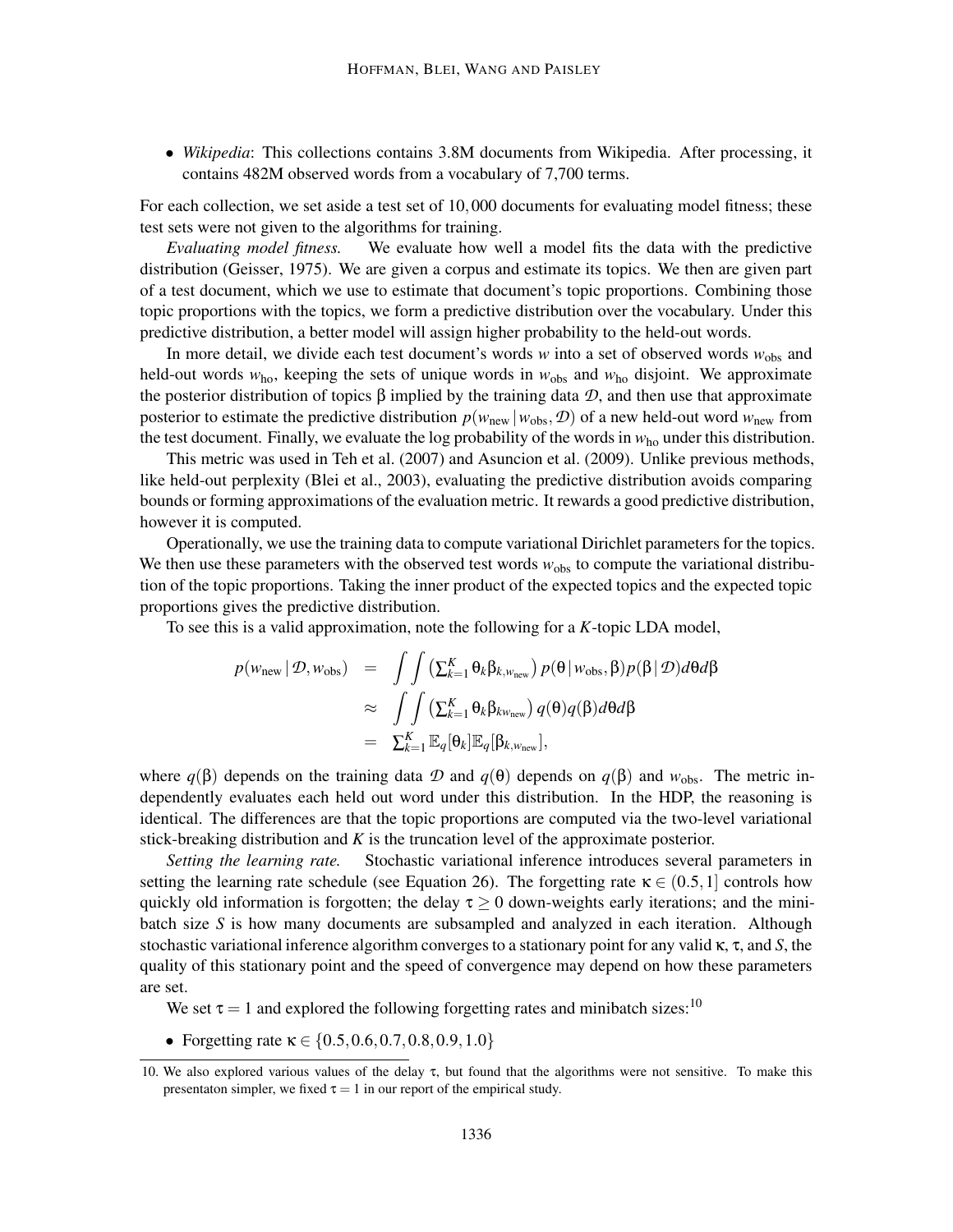#### STOCHASTIC VARIATIONAL INFERENCE

|                | <b>Nature</b> | <b>New York Times</b> | Wikipedia |
|----------------|---------------|-----------------------|-----------|
| $LDA$ 25       | $-7.24$       | $-7.73$               | $-7.44$   |
| <b>LDA 50</b>  | $-7.23$       | $-7.68$               | $-7.43$   |
| <b>LDA 100</b> | $-7.26$       | $-7.66$               | $-7.41$   |
| <b>LDA 200</b> | $-7.50$       | $-7.78$               | $-7.64$   |
| <b>LDA 300</b> | $-7.86$       | $-7.98$               | $-7.74$   |
| <b>HDP</b>     | $-6.97$       | $-7.38$               | $-7.07$   |

Figure 11: Stochastic inference lets us compare performance on several large data sets. We fixed the forgetting rate  $\kappa = 0.9$  and the batch size to 500 documents. We find that LDA is sensitive to the number of topics; the HDP gives consistently better predictive performance. Traditional variational inference (on subsets of each corpus) did not perform as well as stochastic inference.

• Minibatch size *S* ∈ {10,50,100,500,1000}

We periodically paused each run to compute predictive likelihoods from the test data.

*Results on LDA and HDP topic models.* We studied LDA and the HDP. In LDA, we varied the number of topics *K* to be 25, 50, 100, 200 and 300; we set the Dirichlet hyperparameters  $\alpha = 1/K$ . In the HDP, we set both concentration parameters  $\gamma$  and  $\alpha$  equal to 1; we set the top-level truncation  $K = 300$  and the second level truncation  $T = 20$ . (Here  $T \ll K$  because we do not expect documents to exhibit very many unique topics.) In both models, we set the topic Dirichlet parameter  $\eta = 0.01$ . Figure 1 shows example topics from the HDP (on *New York Times* and *Nature*).

Figure 11 gives the average predictive log likelihood for both models. We report the value for a forgetting rate  $\kappa = 0.9$  and a batch size of 500. Stochastic inference lets us perform a large-scale comparison of these models. The HDP gives consistently better performance. For larger numbers of topics, LDA overfits the data. As the modeling assumptions promise, the HDP stays robust to overfitting.<sup>11</sup> That the HDP outperforms LDA regardless of how many topics LDA uses may be due in part to the additional modeling flexibility given by the corpus breaking proportions *v*; these variables give the HDP the ability to say that certain topics are a priori more likely to appear than others, whereas the exchangeable Dirichlet prior used in LDA assumes that all topics are equally common.

We now turn to the sensitivity of stochastic inference to its learning parameters. First, we consider the HDP (the algorithm presented in Figure 9). We fixed the batch size to 500 and explored the forgetting rate.<sup>12</sup> Figure 12 shows the results on all three corpora. All three fits were sensitive to the forgetting rate; we see that a higher value (i.e., close to one) leads to convergence to a better local optimum.

Fixing the forgetting rate to 0.9, we explored various mini-batch sizes. Figure 13 shows the results on all three corpora. Batch sizes that are too small (e.g., ten documents) can affect perfor-

<sup>11.</sup> Though not illustrated, we note that using the traditional measure of fit, held-out perplexity, does *not* reveal this overfitting (though the HDP still outperforms LDA with that metric as well). We feel that the predictive distribution is a better metric for model fitness.

<sup>12.</sup> We fit distributions using the entire grid of parameters described above. However, to simplify presenting results we will hold one of the parameters fixed and vary the other.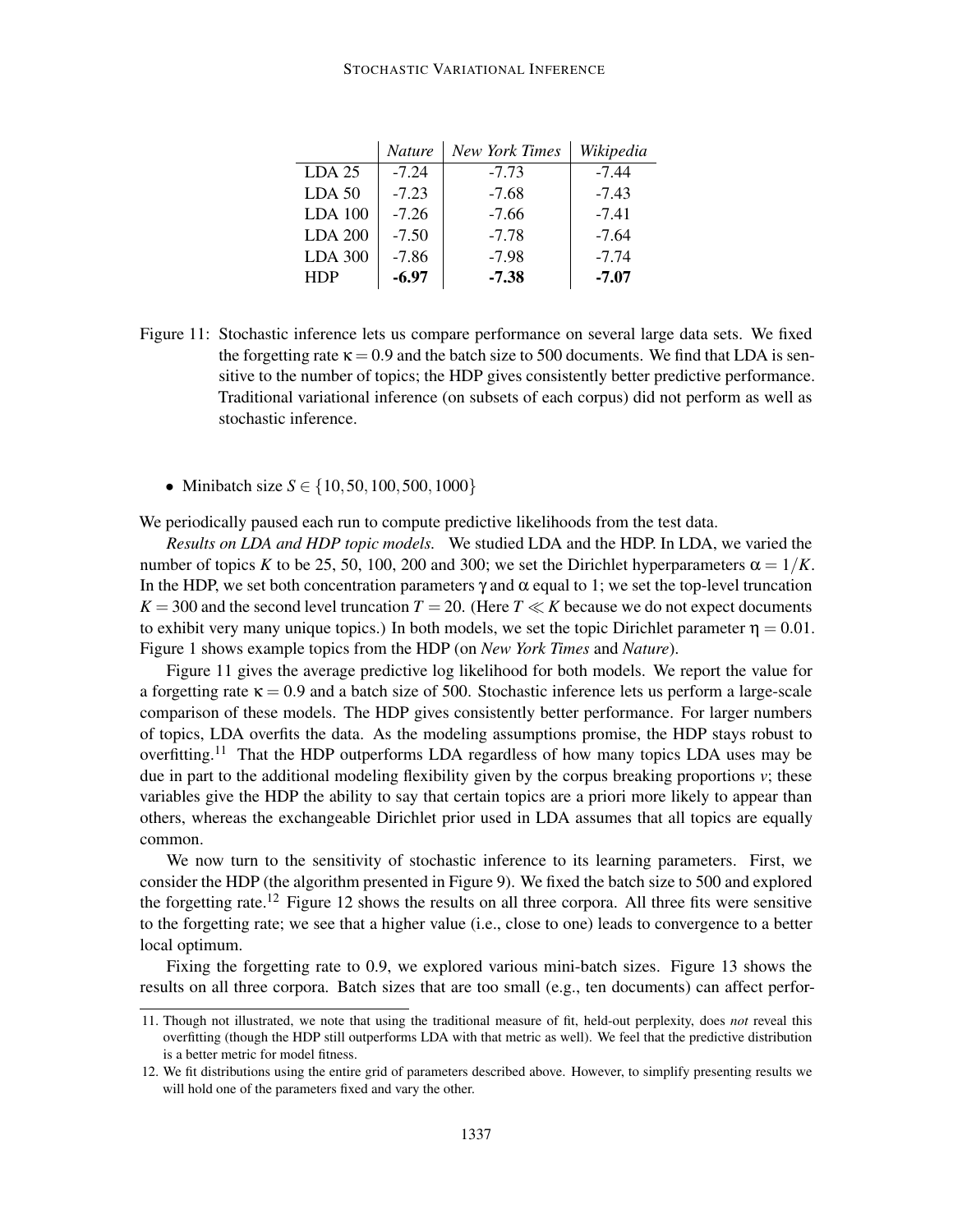

Figure 12: HDP inference: Holding the batch size fixed at 500, we varied the forgetting rate κ. Slower forgetting rates are preferred.



Figure 13: HDP inference: Holding the forgetting rate  $\kappa$  fixed at 0.9, we varied the batch size. Batch sizes may be set too small (e.g., ten documents) but the difference in performance is small once set high enough.

mance; larger batch sizes are preferred. That said, there was not a big difference between batch sizes of 500 and 1,000. The *New York Times* corpus was most sensitive to batch size; the *Wikipedia* corpus was least sensitive.

Figure 14 and Figure 15 illustrate LDA's sensitivity to the forgetting rate and batch size, respectively. Again, we find that large learning rates and batch sizes perform well.

### 5. Discussion

We developed stochastic variational inference, a scalable variational inference algorithm that lets us analyze massive data sets with complex probabilistic models. The main idea is to use stochastic optimization to optimize the variational objective, following noisy estimates of the natural gradient where the noise arises by repeatedly subsampling the data. We illustrated this approach with two probabilistic topic models, latent Dirichlet allocation and the hierarchical Dirichlet process topic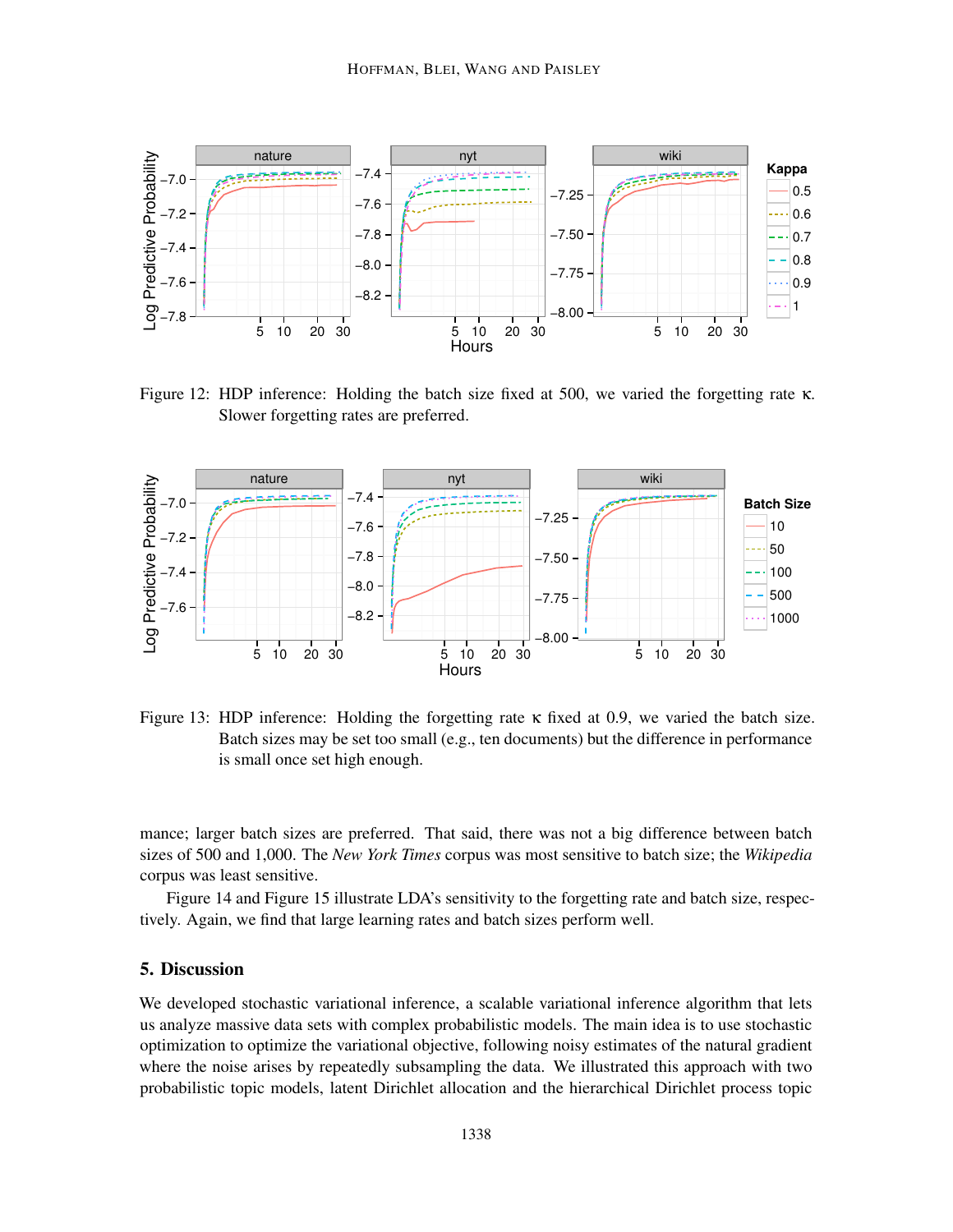

Figure 14: 100-topic LDA inference: Holding the batch size fixed at 500, we varied the forgetting rate κ. Slower forgetting rates are preferred.



Figure 15: 100-topic LDA inference: Holding the learning rate  $\kappa$  fixed at 0.9, we varied the batch size. Bigger batch sizes are preferred.

model. With stochastic variational inference, we can easily apply topic modeling to collections of millions of documents. More importantly, this algorithm generalizes to many settings.

Since developing this algorithm, we have improved on stochastic inference in a number of ways. In Gopalan et al. (2012), we applied it to the mixed-membership stochastic blockmodel for uncovering overlapping communities in large social networks. This required sampling nonuniformly from the data and adjusting the noisy gradient accordingly. In Mimno et al. (2012), we developed a variant of stochastic inference that combines MCMC for the local updates with stochastic optimization for the global updates. In topic modeling this allows for efficient and sparse updates. Finally, in Ranganath et al. (2013), we developed adaptive learning rates for stochastic inference. These outperform preset learning-rate schedules and require less hand-tuning by the user.

Stochastic variational inference opens the door to several promising research directions.

We developed our algorithm with conjugate exponential family models. This class of models is expressive, but nonconjugate models—models where a richer prior is used at the expense of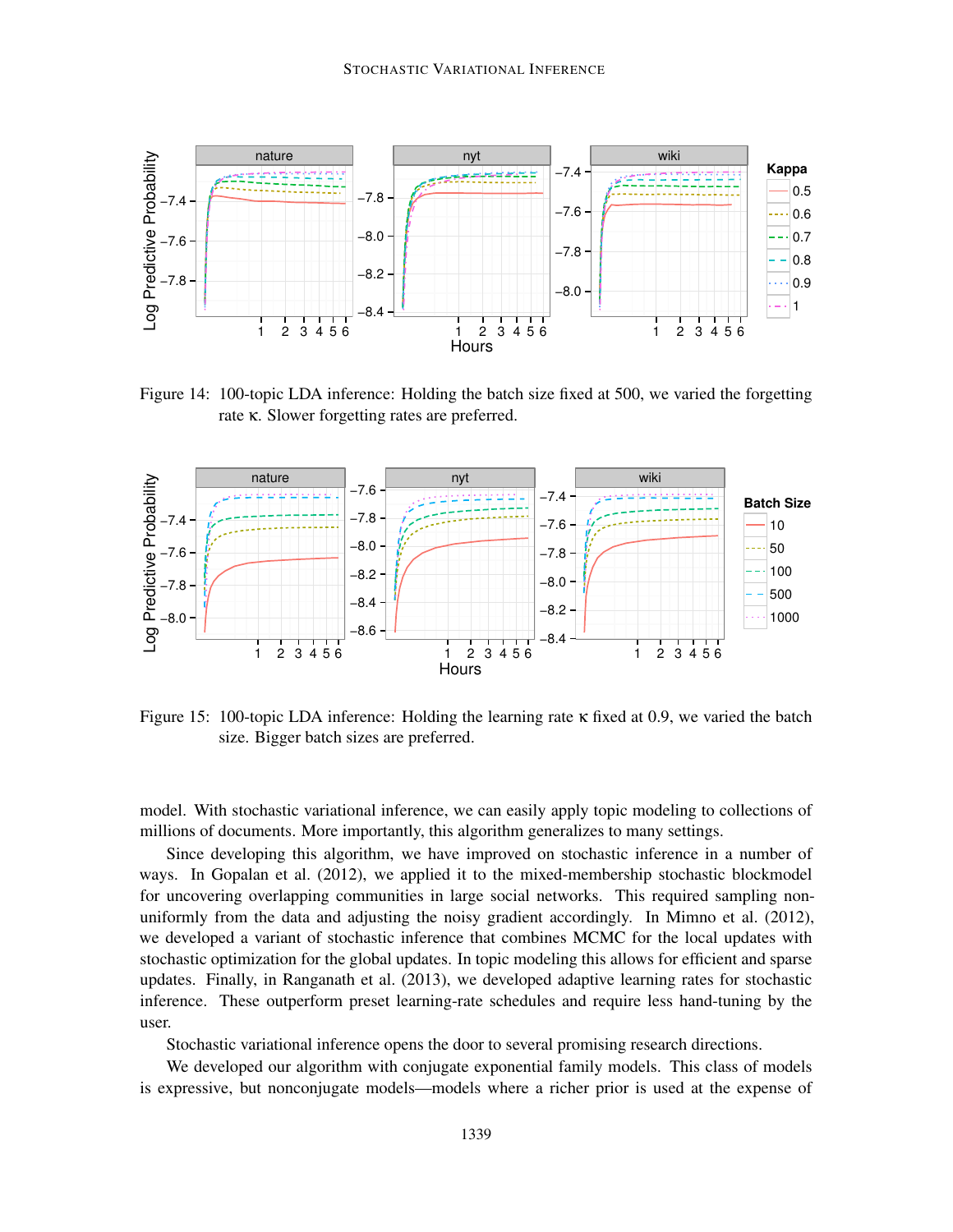mathematical convenience—have expanded the suite of probabilistic tools at our disposal. For example, nonconjugate models can capture correlations between topics (Blei and Lafferty, 2007) or topics changing over time (Blei and Lafferty, 2006; Wang et al., 2008), and the general algorithm presented here cannot be used in these settings. (In other work, Paisley et al., 2012b developed a stochastic variational inference algorithm for a specific nonconjugate Bayesian nonparametric model.) Recent research has developed general methods for non-conjugate models (Knowles and Minka, 2011; Gershman et al., 2012; Paisley et al., 2012a; Wang and Blei, 2013). Can these be scaled up with stochastic optimization?

We developed our algorithm with mean-field variational inference and closed form coordinate updates. Another promising direction is to use stochastic optimization to scale up recent advances in variational inference, moving beyond closed form updates and fully factorized approximate posteriors. As one example, collapsed variational inference (Teh et al., 2006b, 2007) marginalizes out some of the hidden variables, trading simple closed-form updates for a lower-dimensional posterior. As another example, structured variational distributions relax the mean-field approximation, letting us better approximate complex posteriors such as those arising in time-series models (Ghahramani and Jordan, 1997; Blei and Lafferty, 2006).

Finally, our algorithm lets us potentially connect innovations in stochastic optimization to better methods for approximate posterior inference. Wahabzada and Kersting (2011) and Gopalan et al. (2012) sample from data non-uniformly to better focus on more informative data points. We might also consider data whose distribution changes over time, such as when we want to model an infinite stream of data but to "forget" data from the far past in a current estimate of the model. Or we can study and try to improve our estimates of the gradient. Are there ways to reduce its variance, but maintain its unbiasedness?

#### Acknowledgments

David M. Blei is supported by NSF CAREER IIS-0745520, NSF BIGDATA IIS-1247664, NSF NEURO IIS-1009542, ONR N00014-11-1-0651, and the Alfred P. Sloan Foundation. The authors are grateful to John Duchi, Sean Gerrish, Lauren Hannah, Neil Lawrence, Jon McAuliffe, and Rajesh Ranganath for comments and discussions.

#### Appendix A.

In Section 2, we assumed that we can calculate  $p(\beta|x,z)$ , the conditional distribution of the global hidden variables  $\beta$  given the local hidden variables *z* and observed variables *x*. In this appendix, we show how to do stochastic variational inference under the weaker assumption that we can break the global parameter vector  $\beta$  into a set of *K* subvectors  $\beta_{1:K}$  such that each conditional distribution  $p(\beta_k|x, z, \beta_{-k})$  is in a tractable exponential family:

$$
p(\beta_k|x,z,\beta_{-k})=h(\beta_k)\exp{\{\eta_g(x,z,\beta_{-k},\alpha)^{\top}t(\beta_k)-a_g(\eta_g(x,z,\beta_{-k},\alpha))\}}.
$$

We will assign each  $β_k$  an independent variational distribution so that

$$
q(z,\beta)=(\prod_{n,j}q(z_{n,j}))\prod_k q(\beta_k).
$$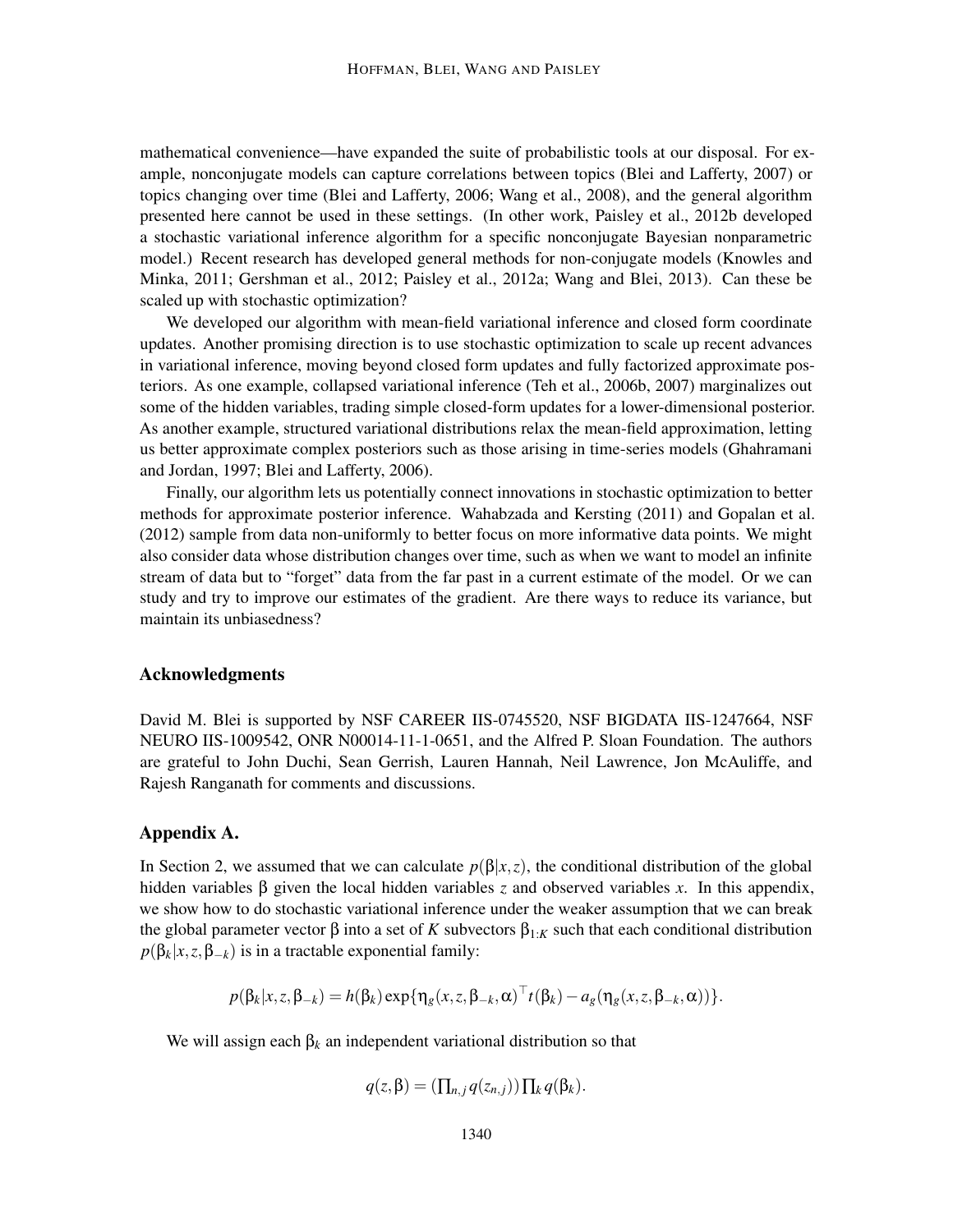We choose each  $q(\beta_k)$  to be in the same exponential family as the complete conditional  $p(\beta_k|x, z, \beta_{-k})$ ,

$$
q(\beta_k) = h(\beta_k) \exp{\{\lambda_k^{\top} t(\beta_k) - a_g(\lambda_k)\}}.
$$

We overload  $h(\cdot)$ ,  $t(\cdot)$ , and  $a(\cdot)$  so that, for example,  $q(\beta_k) = p(\beta_k|x, z, \beta_{-k})$  when  $\lambda_k = \eta_g(x, z, \beta_{-k}, \alpha)$ . The natural parameter  $\eta_g(x, z, \beta_{-k}, \alpha)$  decomposes into two terms,

$$
\eta_g(x,z,\beta_{-k},\alpha)=\eta_g(\beta_{-k},\alpha)+\sum_n\eta_g(x_n,z_n,\beta_{-k},\alpha).
$$

The first depends only on the global parameters  $\beta_{-k}$  and the hyperparameters  $\alpha$ ; the second is a sum of *N* terms that depend on β−*k*, α, and a single local context (*xn*,*zn*).

Proceeding as in Section 2, we will derive the natural gradient of the ELBO implied by this model and choice of variational distribution. Focusing on a particular  $β<sub>k</sub>$ , we can write the ELBO as

$$
\mathcal{L} = \mathbb{E}_q[\log p(\beta_k | x, z, \beta_{-k})] - \mathbb{E}_q[\log q(\beta_k)] + \text{const.}
$$
  
=  $(\mathbb{E}_q[\eta_g(x, z, \beta_{-k}, \alpha)] - \lambda_k)^{\top} \nabla_{\lambda_k} a_g(\lambda_k) + a_g(\lambda_k) + \text{const.}$ 

The gradient of  $\mathcal L$  with respect to  $\lambda_k$  is then

$$
\nabla_{\lambda_k} \mathcal{L} = \nabla^2_{\lambda_k} a_g(\lambda_k) (\mathbb{E}_q[\eta_g(x,z,\beta_{-k},\alpha)] - \lambda_k),
$$

and the natural gradient of  $\mathcal L$  with respect to  $\lambda_k$  is

$$
\hat{\nabla}_{\lambda_k} \mathcal{L} = \mathbb{E}_q[\eta_g(x, z, \beta_{-k}, \alpha)] - \lambda_k \n= -\lambda_k + \mathbb{E}_q[\eta_g(\beta_{-k}, \alpha)] + \sum_n \mathbb{E}_q[\eta_g(x_n, z_n, \beta_{-k}, \alpha)].
$$

Randomly sampling a local context  $(x_i, z_i)$  yields a noisy (but unbiased) estimate of the natural gradient,

$$
\hat{\nabla}_{\lambda_k} L_i = -\lambda_k + \mathbb{E}_q[\eta_s(\beta_{-k}, \alpha)] + N \mathbb{E}_q[\eta_s(x_i, z_i, \beta_{-k}, \alpha)] \equiv -\lambda_k + \hat{\lambda}_k.
$$

We can use this noisy natural gradient exactly as in Section 2. For each update *t*, we sample a context  $(x_t, z_t)$ , optimize the local variational parameters  $\phi_t$  by repeatedly applying equation Equation 16, and take a step of size  $\rho_t = (t + \tau)^{-\kappa}$  in the direction of the noisy natural gradient:

$$
\lambda_k^{(t)} = (1 - \rho_t)\lambda_k^{(t-1)} + \rho_t \hat{\lambda}_k
$$
\n(34)

Note that the update in Equation 34 depends only on  $\lambda^{(t-1)}$ ; we compute all elements of  $\lambda^{(t)}$  simultaneously, whereas in a batch coordinate ascent algorithm  $\lambda_k^{(t)}$  $\lambda_k^{(t)}$  could depend on  $\lambda_{1:k}^{(t)}$ 1:*k*−1 .

#### References

- A. Ahmed, M. Aly, J. Gonzalez, S. Narayanamurthy, and A. Smola. Scalable inference in latent variable models. In *Web Search and Data Mining*, New York, NY, USA, 2012.
- S. Amari. Differential geometry of curved exponential families-curvatures and information loss. *The Annals of Statistics*, 10(2):357–385, 1982.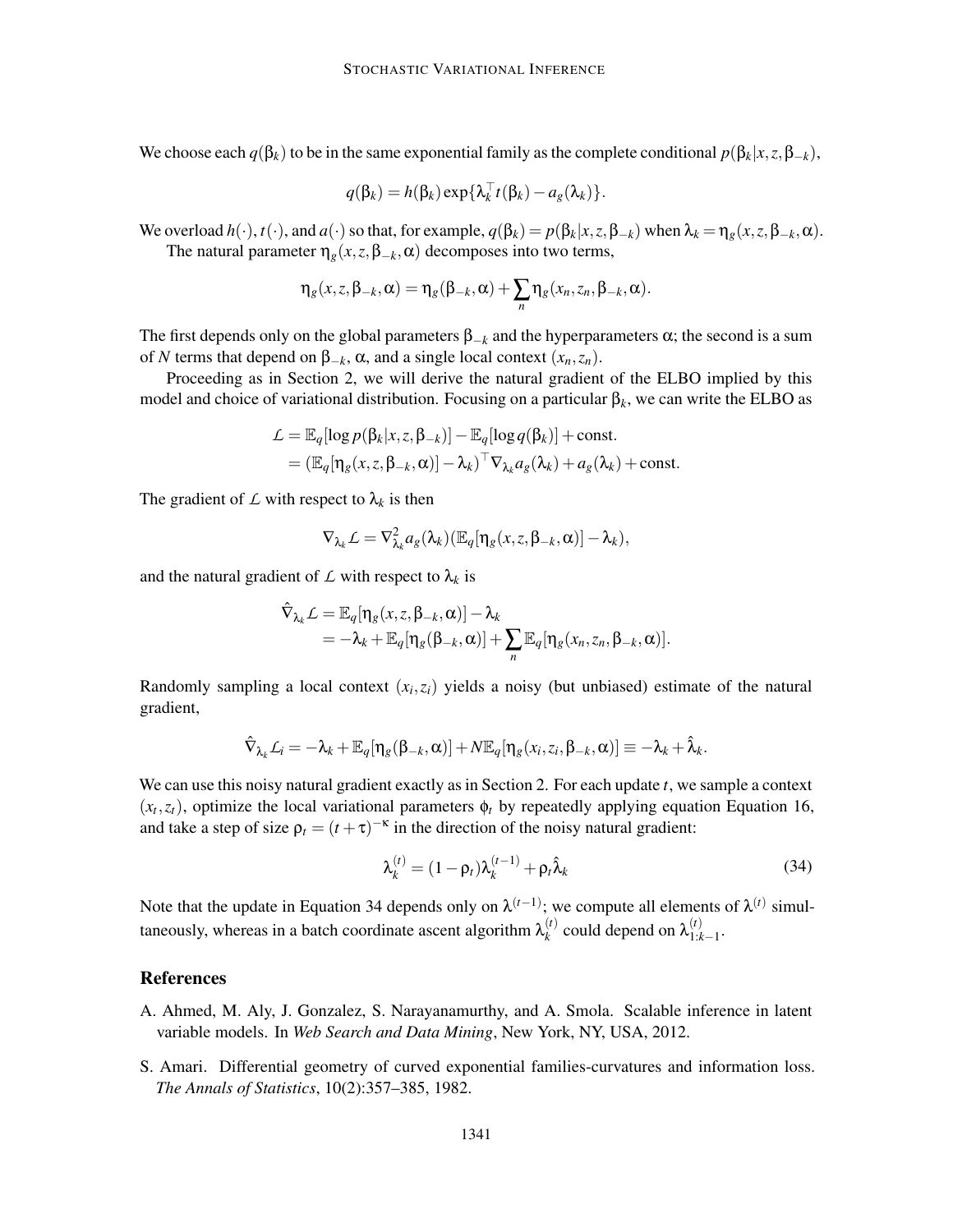- S. Amari. Natural gradient works efficiently in learning. *Neural computation*, 10(2):251–276, 1998.
- C. Antoniak. Mixtures of Dirichlet processes with applications to Bayesian nonparametric problems. *The Annals of Statistics*, 2(6):1152–1174, 1974.
- A. Asuncion, M. Welling, P. Smyth, and Y. Teh. On smoothing and inference for topic models. In *Uncertainty in Artificial Intelligence*, 2009.
- H. Attias. Inferring parameters and structure of latent variable models by variational bayes. In *Uncertainty in Artificial Intelligence*, 1999.
- H. Attias. A variational Bayesian framework for graphical models. In *Neural Information Processing Systems*, 2000.
- J. Bernardo and A. Smith. *Bayesian Theory*. John Wiley & Sons Ltd., Chichester, 1994.
- C. Bishop. *Pattern Recognition and Machine Learning*. Springer New York., 2006.
- C. Bishop, D. Spiegelhalter, and J. Winn. VIBES: A variational inference engine for Bayesian networks. In *Neural Information Processing Systems*. Cambridge, MA, 2003.
- D. Blackwell and J. MacQueen. Ferguson distributions via Pólya urn schemes. *The Annals of Statistics*, 1(2):353–355, 1973.
- D. Blei. Probabilistic topic models. *Communications of the ACM*, 55(4):77–84, 2012.
- D. Blei and M. Jordan. Variational inference for Dirichlet process mixtures. *Journal of Bayesian Analysis*, 1(1):121–144, 2006.
- D. Blei and J. Lafferty. Dynamic topic models. In *International Conference on Machine Learning*, pages 113–120, 2006.
- D. Blei and J. Lafferty. A correlated topic model of Science. *Annals of Applied Statistics*, 1(1): 17–35, 2007.
- D. Blei, A. Ng, and M. Jordan. Latent Dirichlet allocation. *Journal of Machine Learning Research*, 3:993–1022, January 2003.
- L. Bottou. On-line learning and stochastic approximations. In *On-line Learning in Neural Networks*, pages 9–42. Cambridge University Press, 1998.
- L. Bottou. Stochastic learning. In *Advanced Lectures on Machine Learning*, pages 146–168. Springer, 2003.
- L. Bottou and O. Bousquet. Learning using large datasets. In *Mining Massive Datasets for Security*. IOS Press, 2008.
- Olivier Cappé and Eric Moulines. On-line expectation-maximization algorithm for latent data models. *Journal of the Royal Statistical Society: Series B (Statistical Methodology)*, 71(3):593–613, 2009.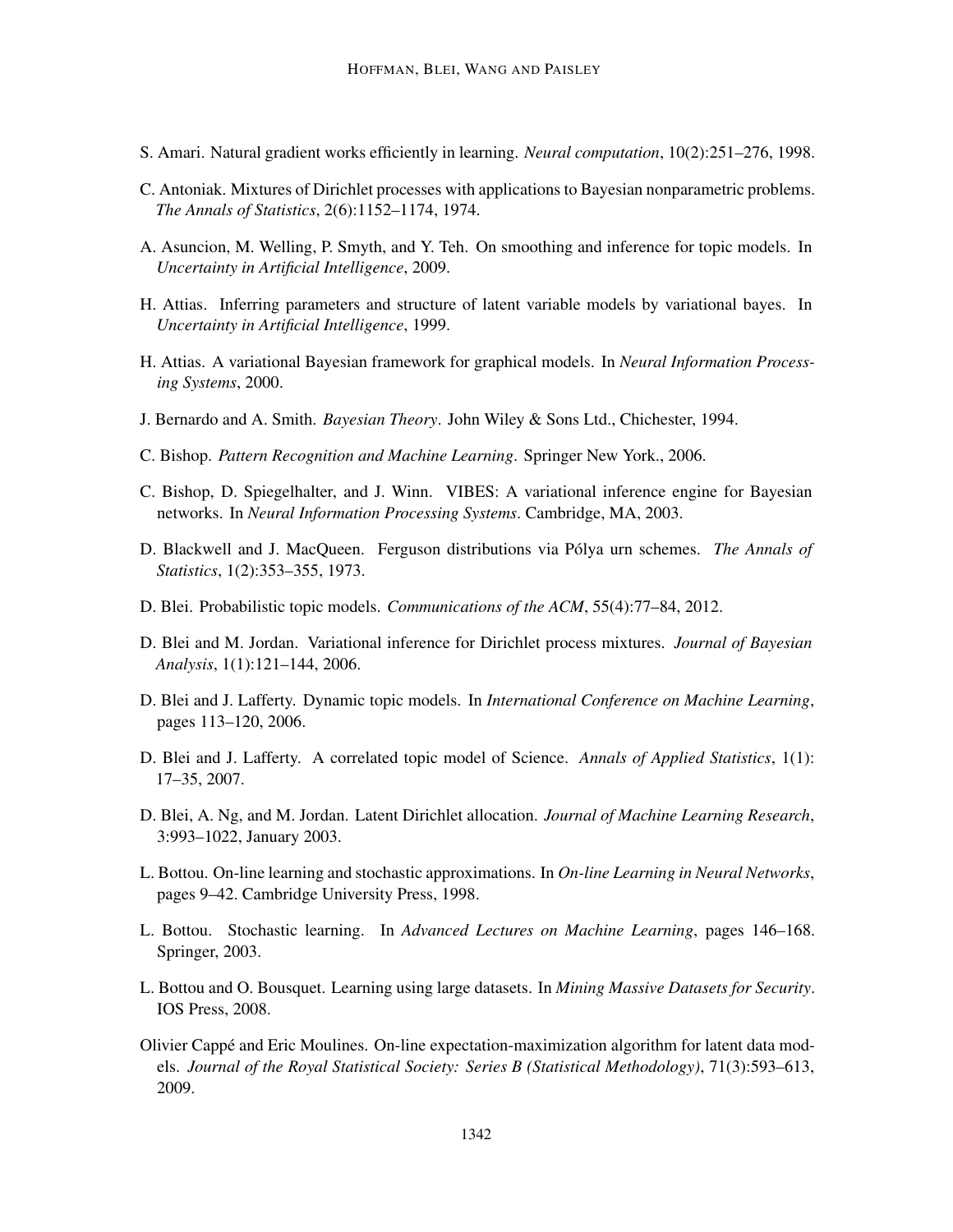- M. Collins, S. Dasgupta, and R. Schapire. A generalization of principal component analysis to the exponential family. In *Neural Information Processing Systems*, 2002.
- A. Dempster, N. Laird, and D. Rubin. Maximum likelihood from incomplete data via the EM algorithm. *Journal of the Royal Statistical Society, Series B*, 39:1–38, 1977.
- M. Do Carmo. *Riemannian Geometry*. Birkhäuser, 1992.
- A. Doucet, N. De Freitas, and N. Gordon. *An introduction to sequential Monte Carlo methods*. Springer, 2001.
- E. Erosheva. Bayesian estimation of the grade of membership model. *Bayesian Statistics*, 7:501– 510, 2003.
- M. Escobar and M. West. Bayesian density estimation and inference using mixtures. *Journal of the American Statistical Association*, 90:577–588, 1995.
- T. Ferguson. A Bayesian analysis of some nonparametric problems. *The Annals of Statistics*, 1: 209–230, 1973.
- S. Fine, Y. Singer, and N. Tishby. The hierarchical hidden Markov model: Analysis and applications. *Machine Learning*, 32:41–62, 1998.
- E. Fox, E. Sudderth, M. Jordan, and A. Willsky. An HDP-HMM for systems with state persistence. In *International Conference on Machine Learning*, 2008.
- E. Fox, E. Sudderth, M. Jordan, and A. Willsky. Bayesian nonparametric inference of switching dynamic linear models. *IEEE Transactions on Signal Processing*, 59(4):1569–1585, 2011a.
- E. Fox, E. Sudderth, M. Jordan, and A. Willsky. A sticky HDP-HMM with application to speaker diarization. *Annals of Applied Statistics*, 5(2A):1020–1056, 2011b.
- S. Geisser. The predictive sample reuse method with applications. *Journal of the American Statistical Association*, 70:320–328, 1975.
- A. Gelfand and A. Smith. Sampling based approaches to calculating marginal densities. *Journal of the American Statistical Association*, 85:398–409, 1990.
- A. Gelman and J. Hill. *Data Analysis Using Regression and Multilevel/Hierarchical Models*. Cambridge University Press, 2007.
- S. Geman and D. Geman. Stochastic relaxation, Gibbs distributions and the Bayesian restoration of images. *IEEE Transactions on Pattern Analysis and Machine Intelligence*, 6:721–741, 1984.
- S. Gershman and D. Blei. A tutorial on Bayesian nonparametric models. *Journal of Mathematical Psychology*, 56:1–12, 2012.
- S. Gershman, M. Hoffman, and D. Blei. Nonparametric variational inference. In *International Conference on Machine Learning*, 2012.
- Z. Ghahramani and M. Beal. Variational inference for Bayesian mixtures of factor analysers. In *Neural Information Processing Systems*, 2000.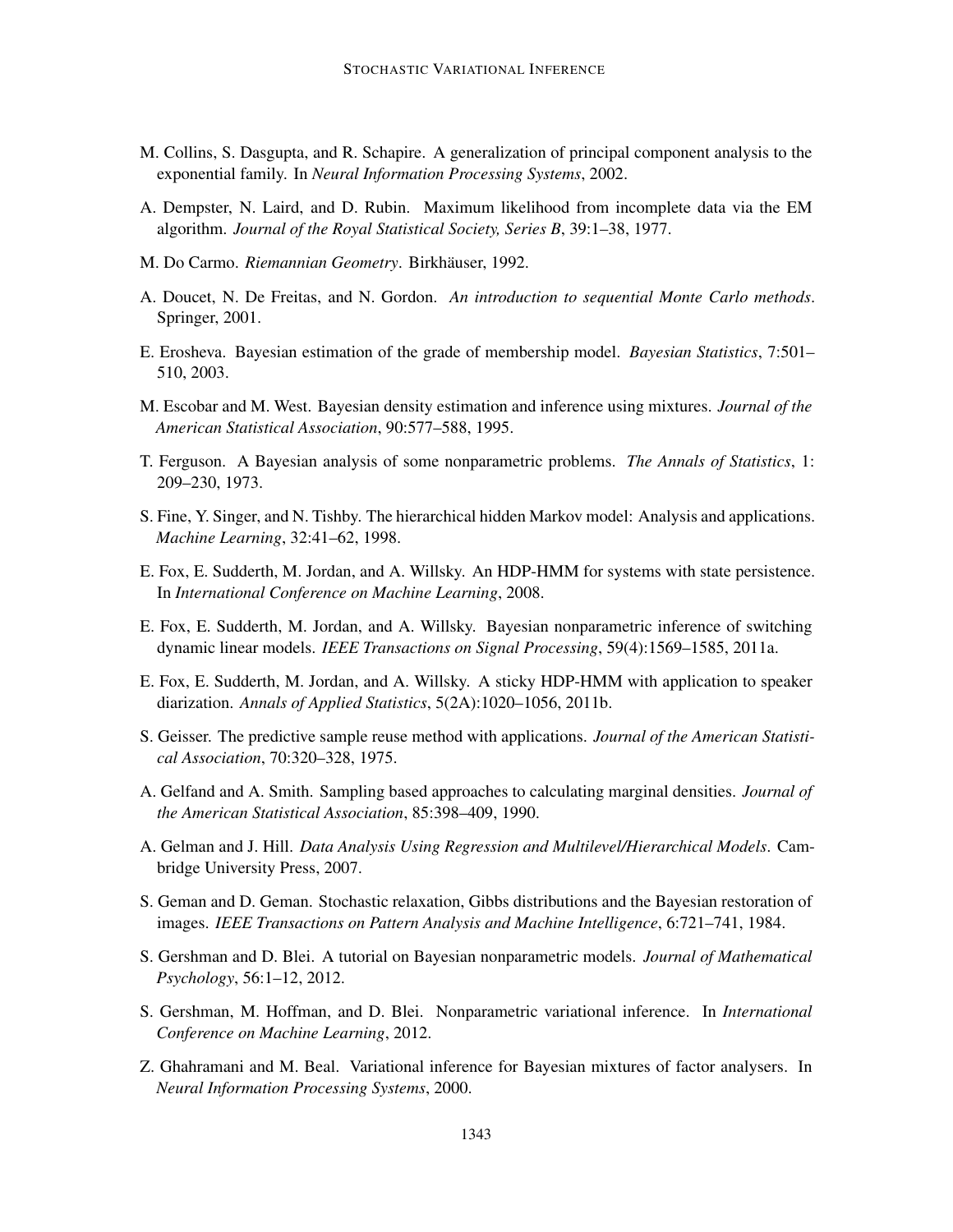- Z. Ghahramani and M. Beal. Propagation algorithms for variational Bayesian learning. In *Neural Information Processing Systems*, pages 507–513, 2001.
- Z. Ghahramani and M. Jordan. Factorial hidden Markov models. *Machine Learning*, 31(1), 1997.
- M. Girolami and S. Rogers. Variational Bayesian multinomial probit regression with Gaussian process priors. *Neural Computation*, 18(8), 2006.
- P. Gopalan, D. Mimno, S. Gerrish, M. Freedman, and D. Blei. Scalable inference of overlapping communities. In *Neural Information Processing Systems*, 2012.
- T. Griffiths and M. Steyvers. Finding scientific topics. *Proceedings of the National Academy of Science*, 101:5228–5235, 2004.
- W. Hastings. Monte Carlo sampling methods using Markov chains and their applications. *Biometrika*, 57:97–109, 1970.
- G. Hinton and D. Van Camp. Keeping the neural networks simple by minimizing the description length of the weights. In *Computational Learning Theory*, pages 5–13. ACM, 1993.
- N. Hjort, C. Holmes, P. Muller, and S. Walker, editors. *Bayesian Nonparametrics*. Cambridge University Press, 2010.
- M. Hoffman, D. Blei, and F. Bach. On-line learning for latent Dirichlet allocation. In *Neural Information Processing Systems*, 2010a.
- M. Hoffman, D. Blei, and P. Cook. Bayesian nonparametric matrix factorization for recorded music. In *International Conference on Machine Learning*, 2010b.
- A. Honkela, M. Tornio, T. Raiko, and J. Karhunen. Natural conjugate gradient in variational inference. In *Neural Information Processing Systems*, 2008.
- T. Jaakkola. *Variational Methods for Inference and Estimation in Graphical Models*. PhD thesis, Massachusetts Institute of Technology, 1997.
- M. Jordan, editor. *Learning in Graphical Models*. MIT Press, Cambridge, MA, 1999.
- M. Jordan, Z. Ghahramani, T. Jaakkola, and L. Saul. Introduction to variational methods for graphical models. *Machine Learning*, 37:183–233, 1999.
- R. Kalman. A new approach to linear filtering and prediction problems a new approach to linear filtering and prediction problems,". *Transaction of the AMSE: Journal of Basic Engineering*, 82: 35–45, 1960.
- D. Knowles and T. Minka. Non-conjugate variational message passing for multinomial and binary regression. In *Neural Information Processing Systems*, 2011.
- D. Koller and N. Friedman. *Probabilistic Graphical Models: Principles and Techniques*. The MIT Press, 2009.
- S. Kullback and R.A. Leibler. On information and sufficiency. *The Annals of Mathematical Statistics*, 22(1):79–86, 1951.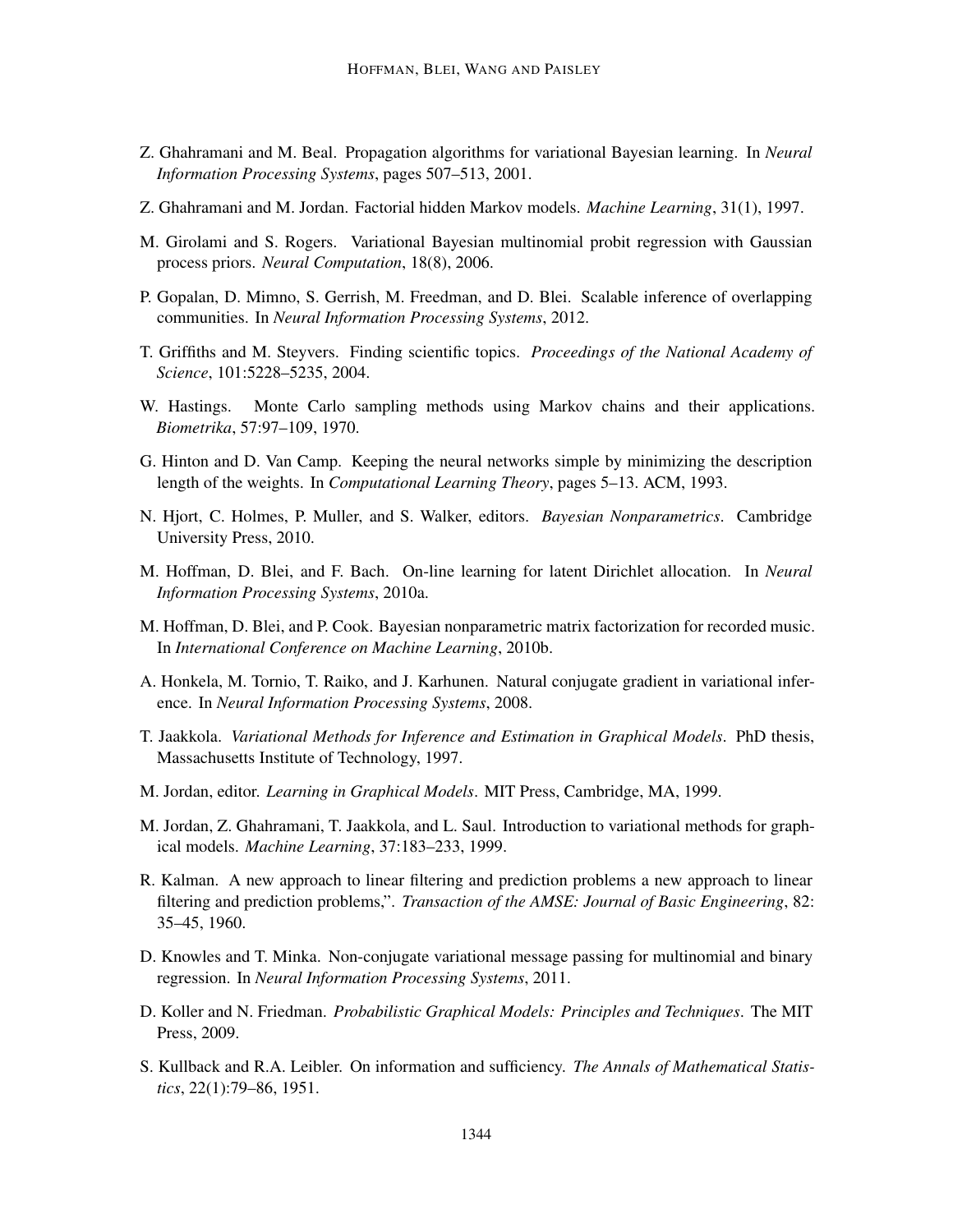- P. Liang, M. Jordan, and D. Klein. Learning semantic correspondences with less supervision. In *Association of Computational Linguisitics*, 2009.
- J. Mairal, J. Bach, J. Ponce, and G. Sapiro. Online learning for matrix factorization and sparse coding. *Journal of Machine Learning Research*, 11:19–60, 2010.
- J. Maritz and T. Lwin. *Empirical Bayes Methods*. Monographs on Statistics and Applied Probability. Chapman & Hall, London, 1989.
- P. McCullagh and J. A. Nelder. *Generalized Linear Models*. London: Chapman and Hall, 1989.
- N. Metropolis, A. Rosenbluth, M. Rosenbluth, M. Teller, and E. Teller. Equations of state calculations by fast computing machines. *Journal of Chemical Physics*, 21:1087–1092, 1953.
- D. Mimno, M. Hoffman, and D. Blei. Sparse stochastic inference for latent Dirichlet allocation. In *International Conference on Machine Learning*, 2012.
- T. Minka and J. Lafferty. Expectation-propagation for the generative aspect model. In *Uncertainty in Artificial Intelligence (UAI)*, 2002.
- K. Murphy. *Machine Learning: A Probabilistic Approach*. MIT Press, 2012.
- R. Neal. Markov chain sampling methods for Dirichlet process mixture models. *Journal of Computational and Graphical Statistics*, 9(2):249–265, 2000.
- R. Neal and G. Hinton. A view of the EM algorithm that justifies incremental, sparse, and other variants. In *Learning in graphical models*, pages 355–368. MIT Press, 1999.
- D. Newman, A. Asuncion, P. Smyth, and M. Welling. Distributed algorithms for topic models. *Journal of Machine Learning Research*, 10:1801–1828, 2009.
- J. Paisley and L. Carin. Nonparametric factor analysis with beta process priors. In *International Conference on Machine Learning*, 2009.
- J. Paisley, D. Blei, and M. Jordan. Variational Bayesian inference with stochastic search. In *International Conference on Machine Learning*, 2012a.
- J. Paisley, C. Wang, and D. Blei. The discrete infinite logistic normal distribution. *Bayesian Analysis*, 7(2):235–272, 2012b.
- J. Paisley, C. Wang, D. Blei, and M. Jordan. Nested hierarchical Dirichlet processes. *arXiv preprint arXiv:1210.6738*, 2012c.
- G. Parisi. *Statistical Field Theory*. Perseus Books, 1988.
- J. Pearl. *Probabilistic Reasoning in Intelligent Systems: Networks of Plausible Inference*. Morgan Kaufmann, 1988. ISBN 1558604790.
- C. Peterson and J. Anderson. A mean field theory learning algorithm for neural networks. *Complex Systems*, 1(5):995–1019, 1987.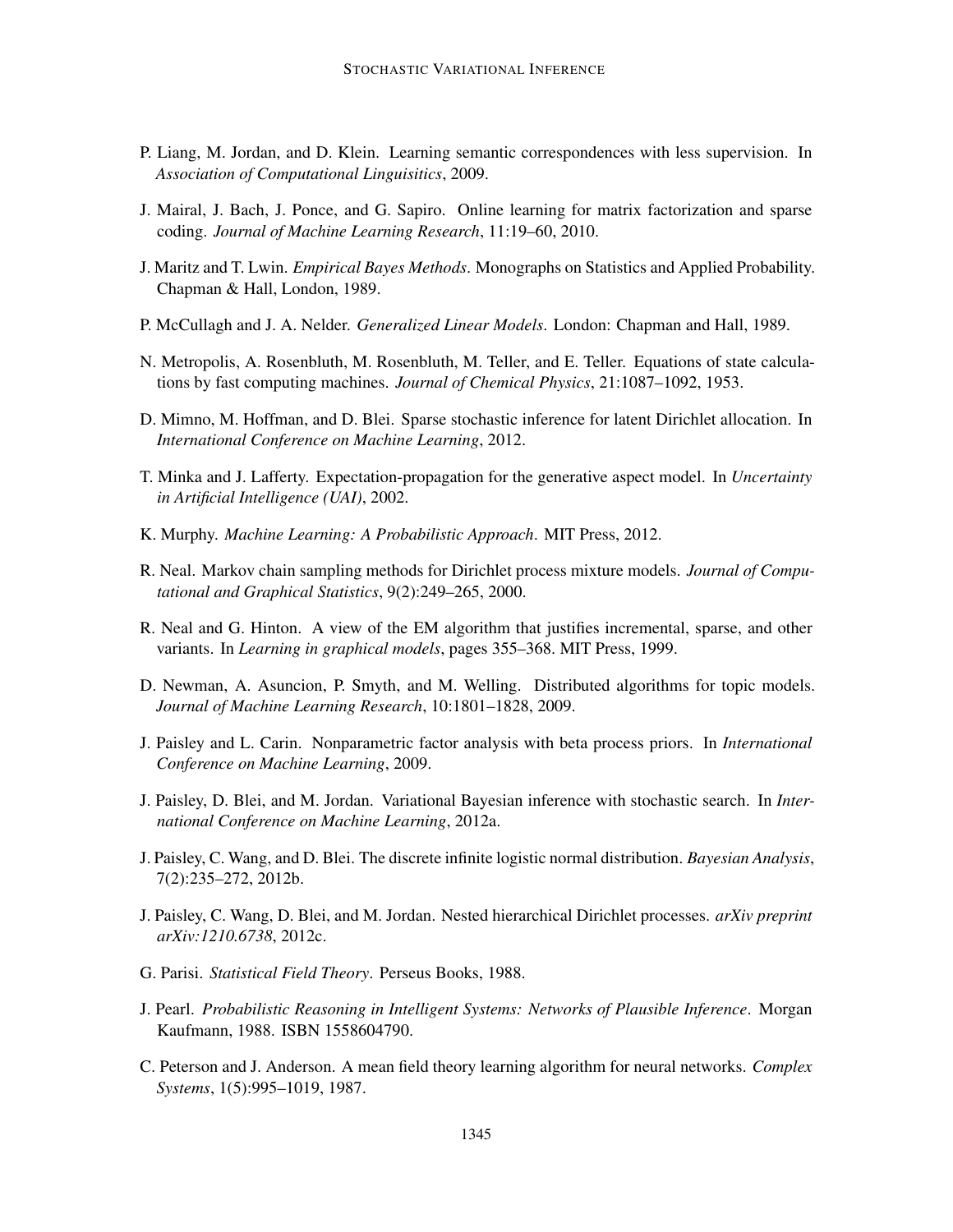- J. Pitman. *Combinatorial Stochastic Processes*. Lecture Notes for St. Flour Summer School. Springer-Verlag, New York, NY, 2002.
- J. Platt, E. Kıcıman, and D. Maltz. Fast variational inference for large-scale internet diagnosis. *Neural Information Processing Systems*, 2008.
- L. Rabiner. A tutorial on hidden Markov models and selected applications in speech recognition. *Proceedings of the IEEE*, 77:257–286, 1989.
- R. Ranganath, C. Wang, D. Blei, and E. Xing. An adaptive learning rate for stochastic variational inference. In *International Conference on Machine Learning*, 2013.
- H. Robbins and S. Monro. A stochastic approximation method. *The Annals of Mathematical Statistics*, 22(3):400–407, 1951.
- C. Robert and G. Casella. *Monte Carlo Statistical Methods*. Springer Texts in Statistics. Springer-Verlag, New York, NY, 2004.
- R. Salakhutdinov and A. Mnih. Bayesian probabilistic matrix factorization using Markov chain Monte Carlo. In *International Conference on Machine learning*, pages 880–887, 2008.
- M. Sato. Online model selection based on the variational Bayes. *Neural Computation*, 13(7):1649– 1681, 2001.
- L. Saul and M. Jordan. Exploiting tractable substructures in intractable networks. *Neural Information Processing Systems*, 1996.
- L. Saul, T. Jaakkola, and M. Jordan. Mean field theory for sigmoid belief networks. *Journal of Artificial Intelligence Research*, 4:61–76, 1996.
- J. Sethuraman. A constructive definition of Dirichlet priors. *Statistica Sinica*, 4:639–650, 1994.
- A. Smola and S. Narayanamurthy. An architecture for parallel topic models. In *Very Large Databases*, 2010.
- J. Spall. *Introduction to Stochastic Search and Optimization: Estimation, Simulation, and Control*. John Wiley and Sons, 2003.
- C. Spearman. "General intelligence," objectively determined and measured. *The American Journal of Psychology*, pages 201–292, 1904.
- Y. Teh, M. Jordan, M. Beal, and D. Blei. Hierarchical Dirichlet processes. *Journal of the American Statistical Association*, 101(476):1566–1581, 2006a.
- Y. Teh, D. Newman, and M. Welling. A collapsed variational Bayesian inference algorithm for latent Dirichlet allocation. In *Neural Information Processing Systems*, 2006b.
- Y. Teh, K. Kurihara, and M. Welling. Collapsed variational inference for HDP. In *Neural Information Processing Systems*, 2007.
- M. Tipping and C. Bishop. Probabilistic principal component analysis. *Journal of the Royal Statistical Society: Series B (Statistical Methodology)*, 61(3):611–622, 1999.